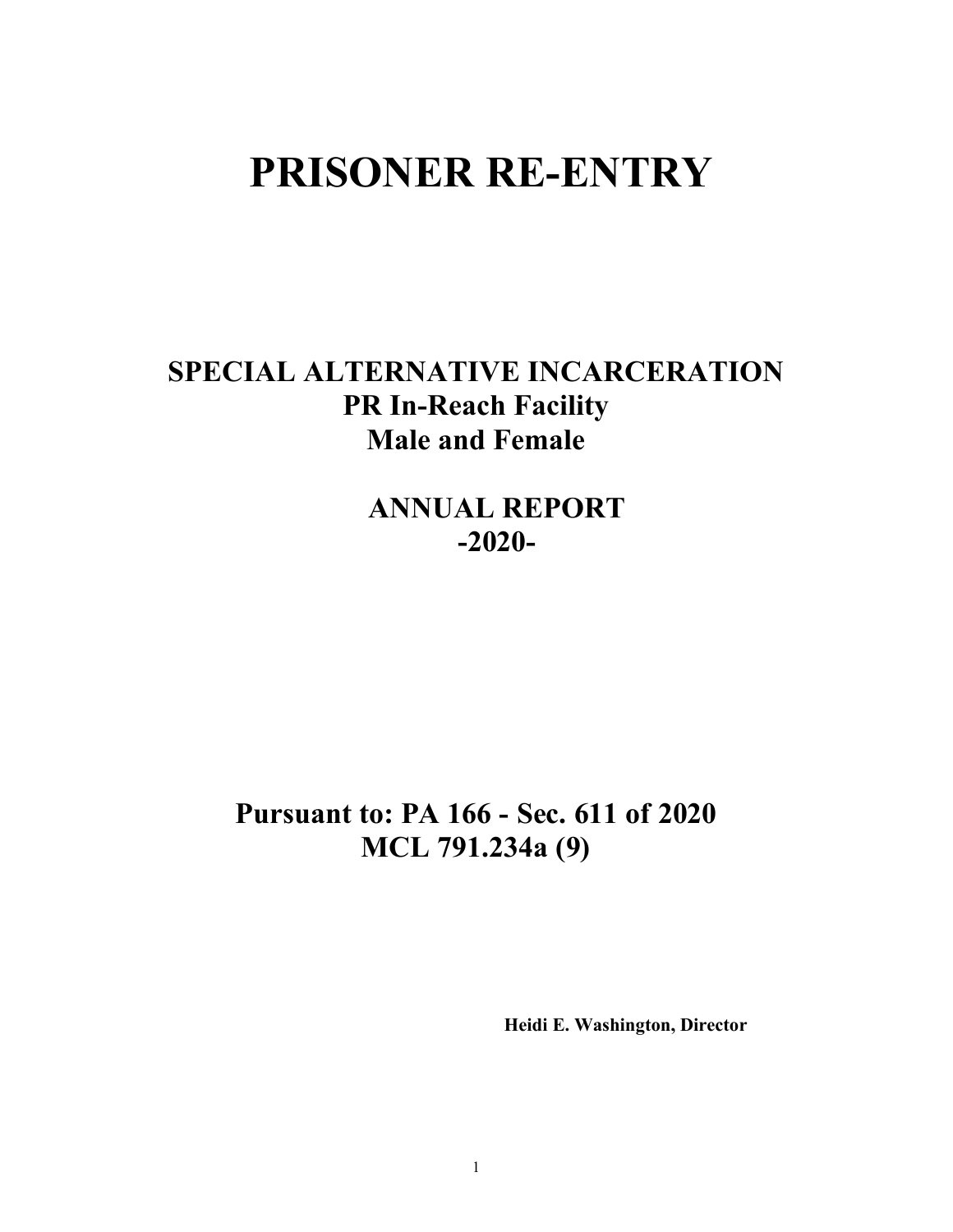# *REPORT HIGHLIGHTS*

- 154 SAI male prisoners from 49 counties and 31 male probationers from 17 counties were enrolled in the program.
- 42.9% of the male prisoners, 22.6% of the male probationers, enrolled in the program were serving for drug related offenses.
- 216 SAI male prisoners and 81 male probationers successfully completed the program. The successful completion rates were 96.0% for SAI male prisoners and 94.2% for male probationers.
- The program is cost effective as compared to prison.
- 53 male offenders earned their GED Certificates while enrolled in the program.
- 69 SAI female prisoners from 39 counties and 16 female probationers from 13 counties were enrolled in the program.
- 46 SAI female prisoners and 18 female probationers successfully completed the program (includes prisoners/probationers enrolled in 2019 but graduated in 2020). The successful completion rates were 67% for SAI female prisoners and 100% for female probationers.
- The program is cost effective as compared to prison.
- Due to COVID-19 outbreak and quarantines at the facility, zero (0) offenders earned their GED Certificates while enrolled in the program.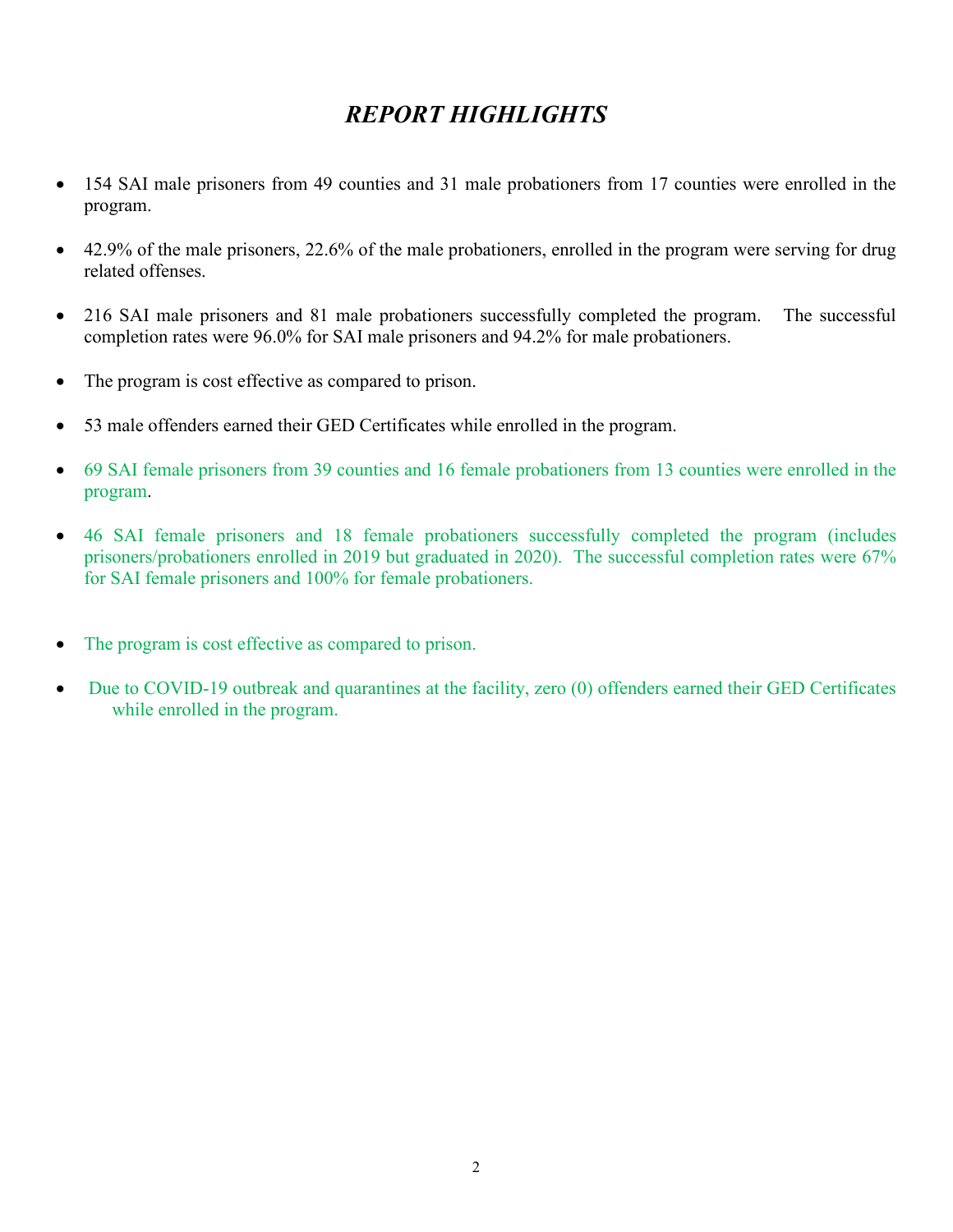# **TABLE OF CONTENTS**

|                                                         | Page      |
|---------------------------------------------------------|-----------|
| What is Offender Re-Entry                               | $3 - 5$   |
| Special Alternative Incarceration                       | $5 - 10$  |
| <b>Program Cost Effectiveness</b>                       | 10        |
| Evening Educational and Re-Entry Programming            | 10        |
| Male- Summary of 2020 Probationer Program Statistics    | 11        |
| Male- Summary of 2020 SAI Prisoner Program Statistics   | 12        |
| Male-Probationer Admissions by Offense Type             | 13        |
| Male-Prisoner Admissions by Offense Type                | 14        |
| Female- Summary of 2020 Probationer Program Statistics  | 15        |
| Female- Summary of 2020 SAI Prisoner Program Statistics | 16        |
| Female-Probationer Admissions by Offense Type           | 17        |
| Female-Prisoner Admissions by Offense Type              | 18        |
| Comparison of Outcomes SAI-Prison vs. Non-SAI           | $19 - 22$ |
| <b>APPENDICES A-N (Males and Females)</b>               |           |
| 2020 Admissions by County - Probationer<br>A.           | $22 - 26$ |
| 2020 Admissions by County - SAI Prisoner<br><b>B.</b>   | $26 - 30$ |
| $\mathcal{C}$ .<br>2020 Admissions by Month             | 30-32     |
| 2020 Admissions by Gender<br>D                          | 32        |
| E.<br>2020 Monthly Population Totals                    | $33 - 34$ |
| F.<br>2020 Program Outcomes by County - Probationer     | 35-39     |
| 2020 Program Outcomes by County - Prisoner<br>G.        | $39-43$   |
| 2020 Monthly Program Outcomes - Prisoner<br>H.          | 43-44     |
| 2020 Monthly Program Outcomes - Probationer<br>I.       | $44-45$   |
| 2020 Graduates by Gender<br>J.                          | 45-46     |
| Comparative Program Outcomes - 2019 and 2020<br>K.      | 46-47     |
|                                                         |           |
|                                                         |           |
|                                                         |           |
|                                                         |           |
|                                                         |           |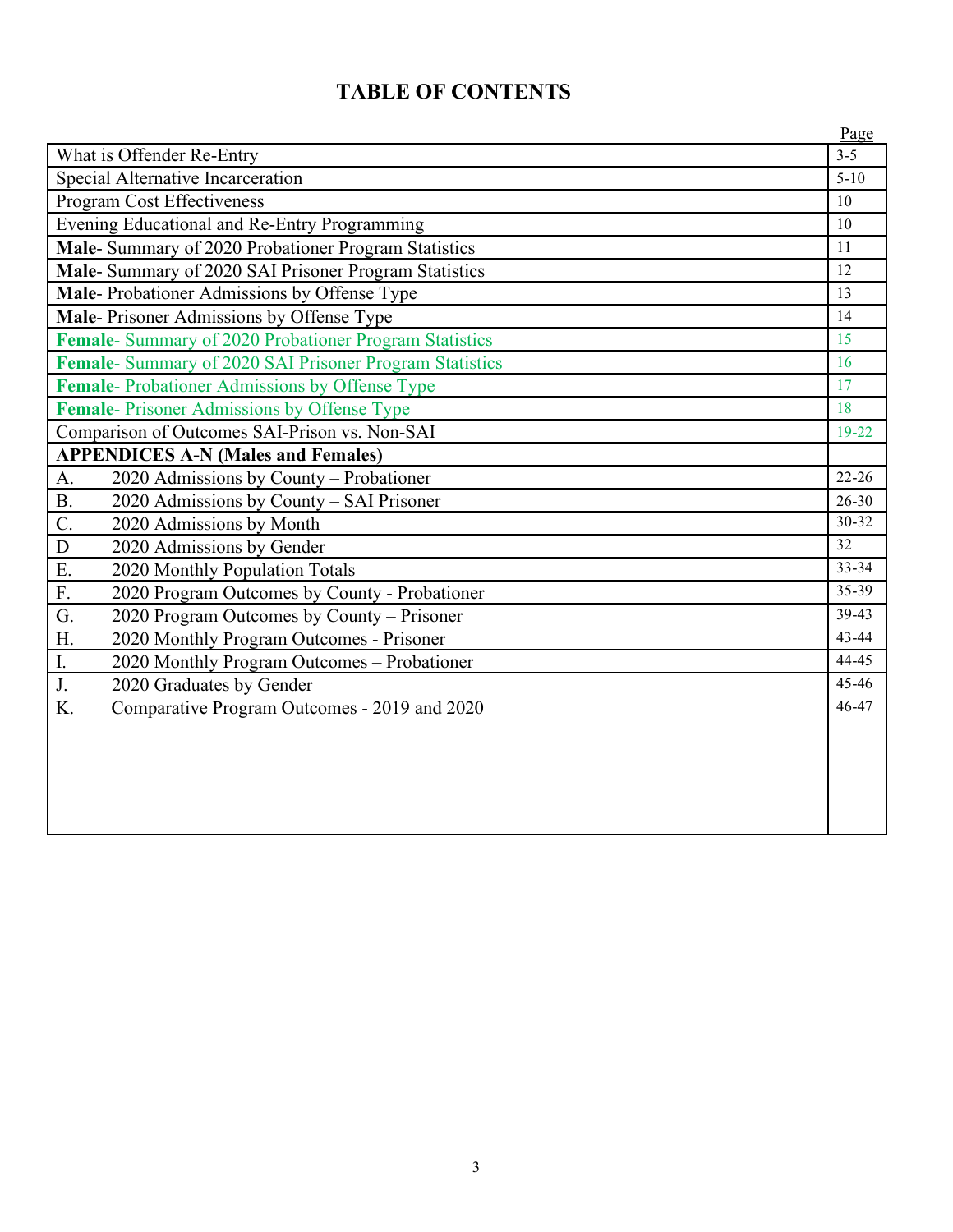# **What is Offender Re-Entry?**

Offender Re-entry is the process of leaving prison or jail and returning to society. All former offenders experience re-entry into the community whether they are released on parole or without supervision. With successful re-entry, there are great benefits to the community including improved public safety, a tremendous cost savings by reducing the chances for recidivism, and the long-term reintegration of the former offender.

#### **The Offender Success Vision**

The **VISION** of Offender Success (OS) is that every offender released from prison will have the tools needed to succeed in the community.

### **The OS Mission**

The **MISSION** of OS is to reduce crime by implementing a seamless plan of services and supervision developed with each prisoner–delivered through state and local collaboration–from the time of their entry into prison through their transition, reintegration, and aftercare in the community.

# **The Three-Phase, Decision-Point OS Model**

The OS Model involves improved decision making at critical decision points in the three phases of the custody, release, and community supervision/discharge process. The Special Alternative Incarceration Program encompasses both the Getting Ready and Going Home phases.

## **GETTING READY**

The institutional phase describes the details of events and responsibilities that occur during the prisoner's imprisonment from admission until the point of the parole decision and involves two major decision points:

- 1. Assessment and classification: Measuring the prisoner's risks, needs, and strengths.
- 2. Prisoner programming: Assignments to reduce risk, address need, and build on strengths.

Participation in each program is the result of assessing each offender's strengths and weaknesses using the Correctional Offender Management Profiling for Alternative Sanctions (COMPAS) and the Transition Accountability Plan (TAP).

The evidence-based programs provided during the offender's SAI experience are:

Cognitive Behavioral Restructuring (Male): Thinking Matters, Journaling (thinking report format), Cage Your Rage, Victim Awareness, Advanced Substance Abuse Therapy, Domestic Violence (Bridges), MIDVP (Batterers Intervention).

Cognitive Behavioral Restructuring (Female): Phase II Outpatient Substance Abuse Treatment, Seeking Safety - (PTSD and Substance Abuse/Social Support), Moving On and Meridians (for women who have used force in an inmate partner relationship)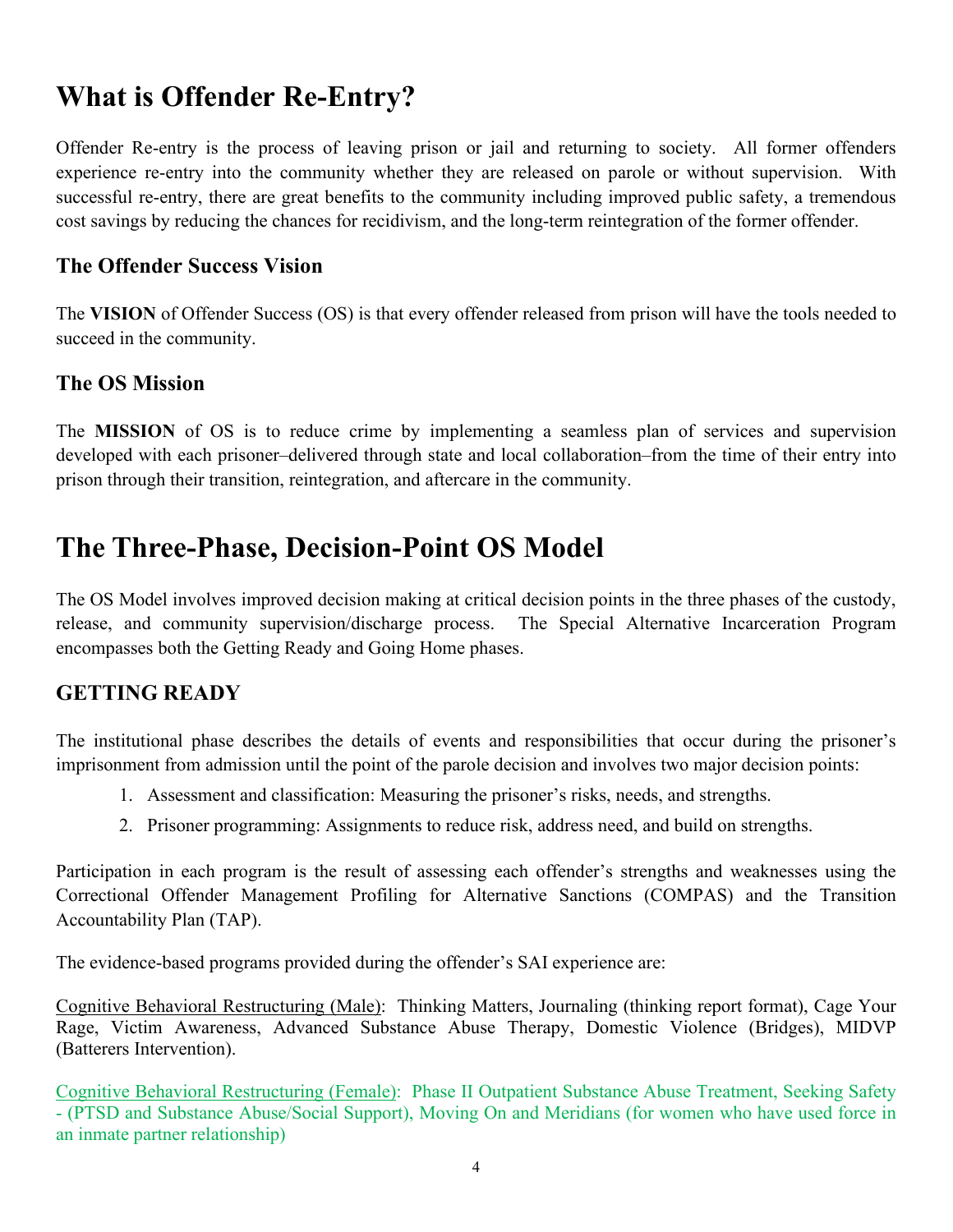#### Family/Community Structure (Male):

Family Reunification, Family Focus Meeting, Premarital Interpersonal Choices and Knowledge (PICK a Partner), Smart Steps for Stepfamilies, Religious Services, Transition Team Visits, and In-Reach Services.

#### Family/Community Structure (Female):

Family Reunification, Family Focus, Parenting, Self-Determination, Religious Services, New Direction/New Freedom (faith-based reintegration program/voluntary participation), Transition Team Meetings and In-Reach Services.

Education: Employment Readiness, Digital Literary and GED

#### Daily Living Skills:

Pre-Release, Getting it Right (Change Plan, Relapse Prevention, Manage My Life, Responsive Thinking and Personal Growth), Winning at Work, Employment Counseling, Public Works and Institutional Work Assignments.

Daily Living Skills (Female): The following were added on 8/1/18: Nutrition, Life Skills and Financial Planning.

#### Self-Discipline:

Interaction within a highly structured disciplined setting-Offenders rise at 6:00 A.M., attend programs and work assignments throughout the day and participate in physical exercise. (Exercise designed for the offender's physical ability) Bedtime is at 10:00 P.M. There are no individual televisions, radios, games, or other distractions that prevent the offender from learning and applying the skills they learn while incarcerated in the SAI Program. The offender is challenged mentally, emotionally, and physically while at SAI.

#### **GOING HOME**

The second phase is the going home phase and involves the transition to the community and begins before the prisoner's target release date. In this phase, highly specific re-entry plans are organized that address housing, employment, and services to address addiction and mental illness. Phase Two involves the next two major decision points:

- 3. Prisoner release preparation: Developing a strong, public-safety-conscious parole plan.
- 4. Release decision making: Improving parole release guidelines.

The second phase is the "Going home or transitioning from prison to the community" phase. Prior to re-entering the community, a plan utilizing community in-reach resources is developed in collaboration with the offender and those state and local resources.

The community plan is designed to enhance public safety by effective risk management, treatment programs, offender accountability and community and victim participation. These plans are developed prior to the offender leaving SAI with the assistance of Transition Teams.

During the Transition Team or "In-reach" meeting, the offender is introduced to their parole or probation agent. The agent will discuss their home placement and brief initial reporting instructions. Transition Team members from various service providers will be present at the meeting to inquire as to what services the offender will initially require upon release. The offender is allowed the opportunity to discuss or ask questions regarding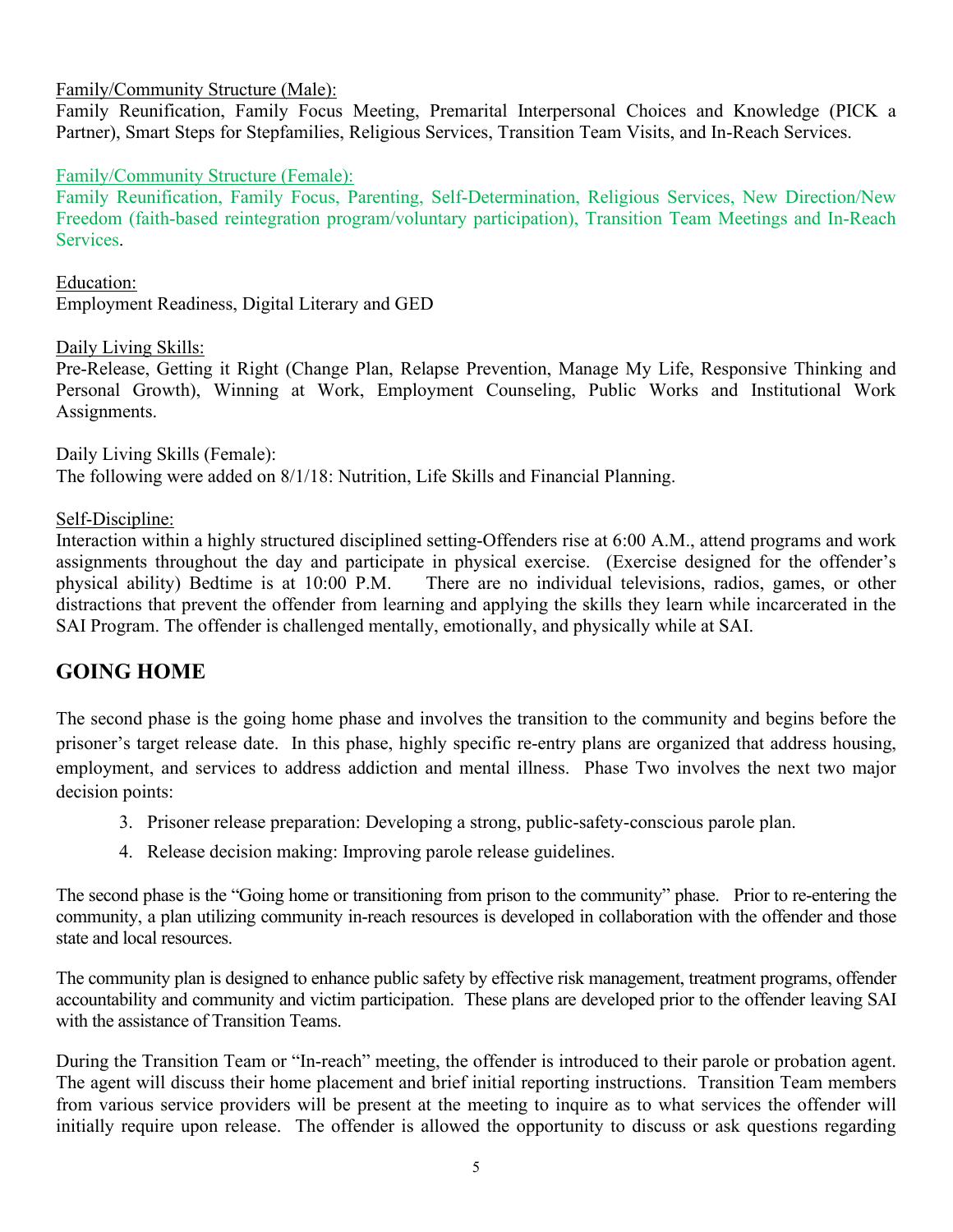their release and transition.

## **STAYING HOME**

The community and discharge phase begin when the prisoner is released from prison and continues until discharge from community parole supervision. In this phase, it is the responsibility of the former prisoner, human services providers, and the offender's network of community supports and mentors to assure continued success. Phase Three involves the final three major decision points of the transition process:

- 5. Supervision and services: Providing flexible and firm supervision and services.
- 6. Revocation decision making: Using graduated sanctions to respond to behavior.
- 7. Discharge and aftercare: Determining community responsibility to "take over" the case.

Upon release from Special Alternative Incarceration, prisoners are placed on parole for a minimum of 18 months at the expiration of their minimum sentence, or as determined by the Parole Board. The first 120 days of any trainee released from SAI will be under intense supervision. For the first 120 days of this period, the offender will be on tether. After the intensive supervision period, the offender will transfer to either a regular parole caseload or a regular probation case.

# **Special Alternative Incarceration Program\***

The Special Alternative Incarceration Program (SAI) has been established as a Prisoner Re-Entry (PR) In-Reach Facility. Early on in this transition it was evident that SAI needed to make and be able to demonstrate significant changes in its structure and operation to meet the standards of Evidence Based Practice established in the OS Model. The SAI program provides for a decrease in the costs of incarceration by reducing the need for premium bed space for more extended periods of time. SAI is unique in the sense that they are a Phase I (Getting Ready) and a Phase II (Going Home) facility requiring the approval of the offender's judge and/or Parole Board to participate in the 90-day program. The program and structural (evidence based) modifications to the SAI program that have been fully implemented are:

### **SAI**

**In-reach facility:** Focus on individual risks and needs. Provides programming to address these risks and needs.

#### *1. Assessment and classification:*

Each offender who enters SAI has a COMPAS profile which is used by the classification director in assigning the offender to programs and work assignments that will increase their knowledge and provide the tools to become successful in the community upon their release. Offenders are now provided specific and appropriate responsive programming based upon their individual strengths and needs as profiled by the COMPAS and entered into the Transition Accountability Plan.

#### *2. Offender programming (Male)***:**

The programming menus at SAI consist of the following to meet the goals of PR and the programming standards. These programs are delivered in a 90-day period.

- Thinking Matters (Cognitive Behavioral Program)
- Cage Your Rage (Cognitive Behavioral Program)
- Journaling -Thinking Reports (Cognitive Behavioral Program)
- Domestic Violence (Bridges)
- Victim Awareness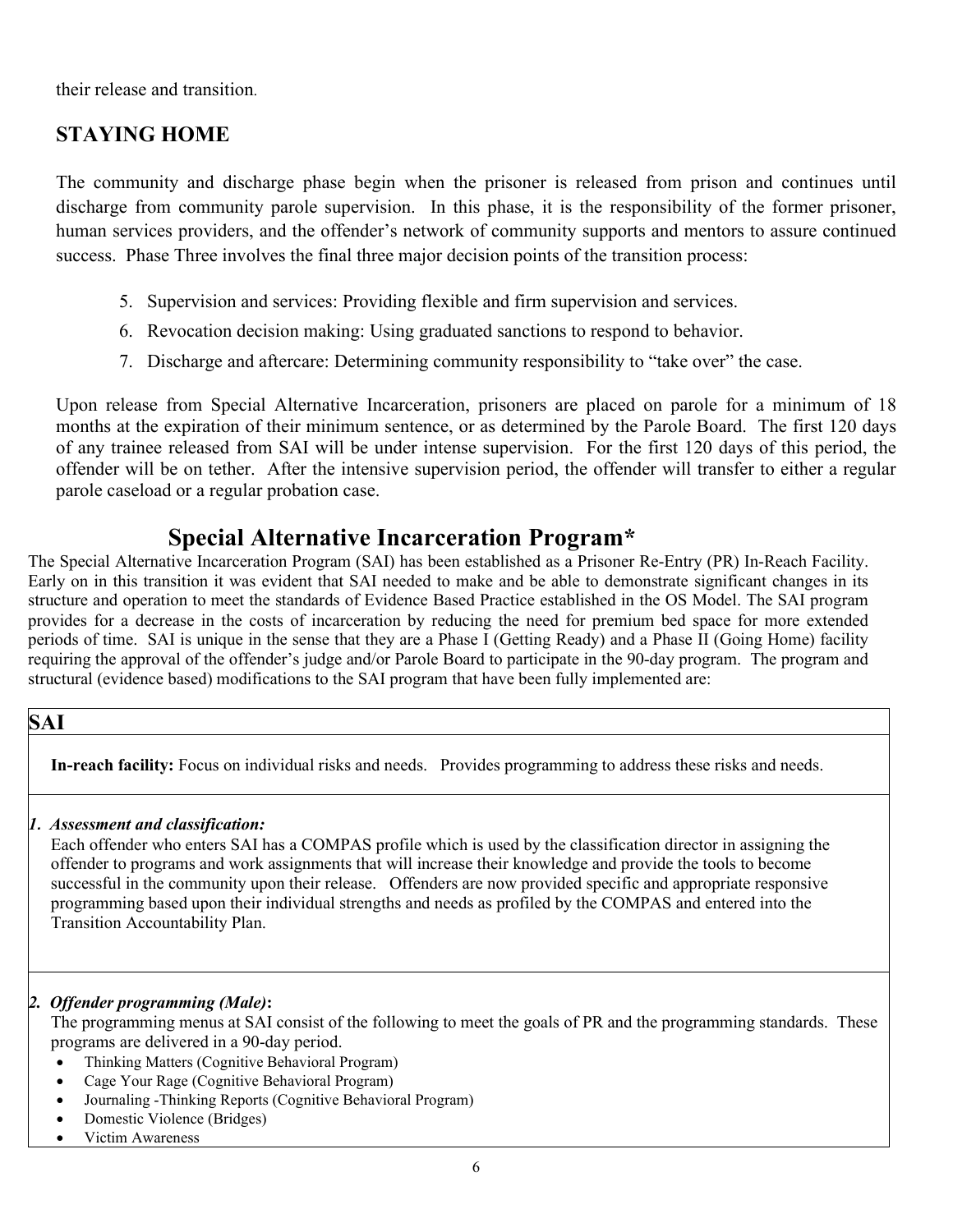- Family Reunification Education Workshop
- Family Focus Meetings
- Premarital Interpersonal Choices and Knowledge (PICK a Partner)
- Smart Steps for Stepfamilies
- Advanced Substance Abuse Therapy (ASAT) provided by Catholic Charities.
- GED
- **Employment Readiness**
- Pre-Release Vocational Educational Planning
- Getting it Right
- **Employment Counseling**
- Winning at Work
- MIDVP (Batterers Intervention)

#### *Offender programming* **(Female):**

The programming menus at SAI consist of the following to meet the goals of OS and the programming standards. These programs are delivered in a 90-day period:

- Family Reunification Meetings
- Family Focus Workshops
- Substance Abuse treatment provided by contracted agency
- GED
- Employment Readiness & Digital Literacy
- Seeking Safety
- Moving On
- **Meridians**
- **Self Determination**
- **Parenting**
- New Direction/New Freedom provided by Prison Fellowship
- Nutrition
- Life Skills
- Financial Planning

#### *3. Release decision making***:**

The COMPAS and Transitional Accountability Plan are used in developing the offender's release plan. All offenders entering SAI are either given automatic paroles or probation depending on the successful 90-day completion. An Institutional Parole Agent enters the COMPAS profile into the Transition Accountability Plan. This entry is created by COMPAS Assessment, criminal history, and the trainee interview. The Transition Accountability Plan (TAP) is used to identify programming and needed intervention to reduce recidivism.

The Offenders profile is used by the classification director to classify trainees to the programs needed to strengthen weaknesses and to strengthen the existing skills of an offender to become successful in the community. Once the programs are completed, the completion and evaluation for SAI offender is entered into the TAP by the Institutional Parole Agent. Completion and offender progress evaluation is provided by a supplemental 363 which was developed for SAI study evaluation purposes. This supplemental form provides both qualitative and quantitative information that allows for better audit information gathering and release decision making.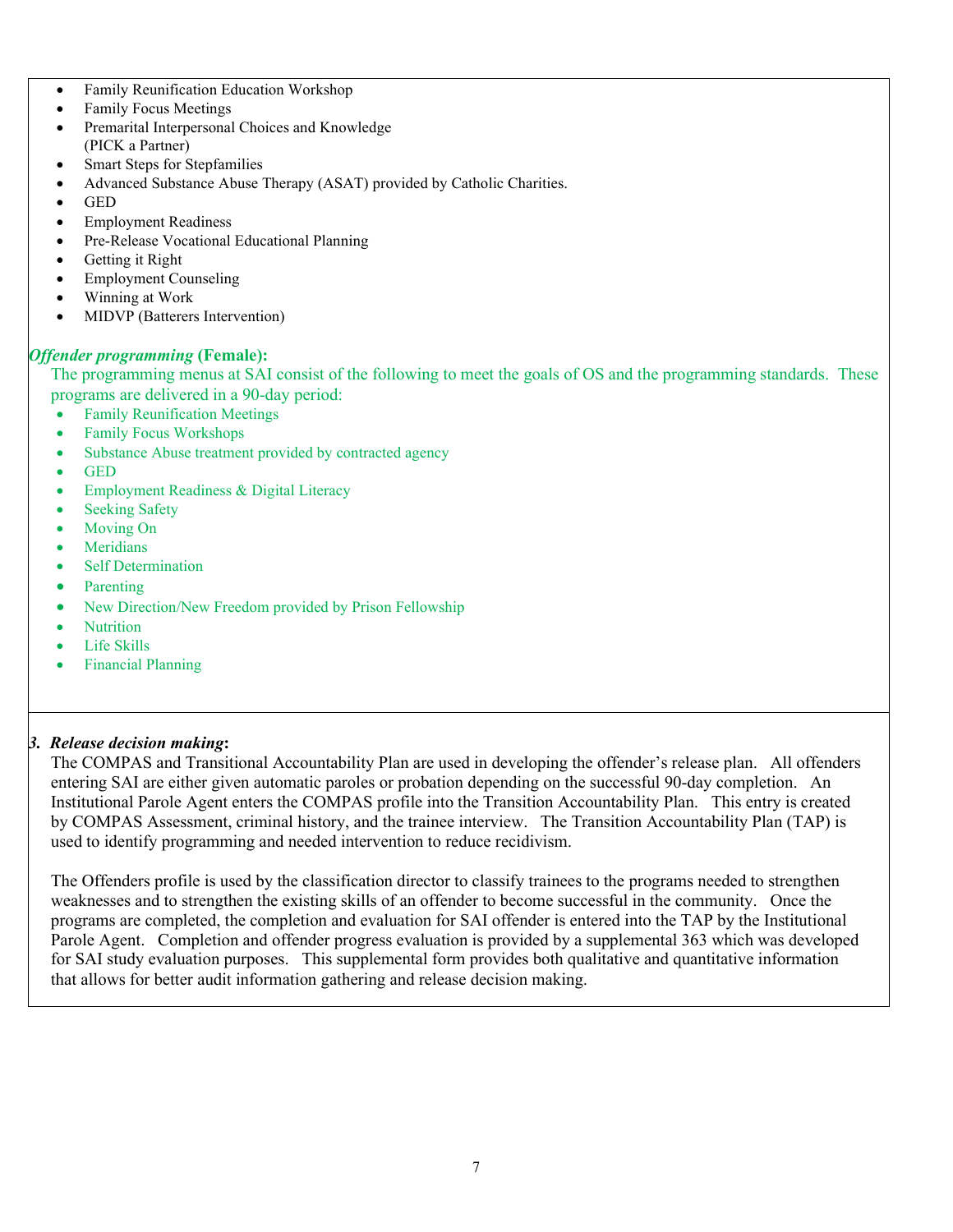#### *4. Offender release preparation*:

Three reports currently completed by staff at SAI are:

30 Day Report-reporting court information, after care agent, placement information including employment plans. Final Report: identifies court information, agent, approved placement, and program participation.

Transition Accountability Plan: An Institutional Parole Agent (IPA) interviews the trainees and enters SAI completion data into OCMS that is used in the field to supervise the trainee when released to the community. It is also used by the Transition Teams that meet with the trainee before SAI completion for the purpose of offender release preparation. Transition Team visits are coordinated by the PR Facility Coordinator. This team works collaboratively to develop a strong public safety conscious release plan with the offender prior to release from SAI. The meetings are either in person, by phone or video.

#### **Disciplinary Process**

The disciplinary process focuses on pro-social modeling and intrinsic motivation.

**Immediate Verbal Counseling** - Counsel trainee pointing out infraction of a rule or negative behavior.

**Extra Drill** - Marching and facing movements.

**Extra Duty** – Extra work; cleaning trash cans, toilets, washing windows etc., up to two hours, along with very close supervision.

**Journaling** - Writing in a journal about behavior, emotions, and making good decisions based upon what they are being taught in programming, i.e., Cage Your Rage, Thinking Matters, Journaling.

**Motivation Detail** - Detail consisting of hard physical labor and motivational PT, along with very close supervision. **Program Review Board (Male)** - A board usually consisting of the Deputy Warden, Treatment Staff, and Shift

Commander to review poor or disruptive behavior, major misconduct results, medical issues, lack of progress in the program etc., and determine whether the trainee referred should continue in the program or be terminated.

**Program Review Board (Female)** - A board usually consisting of the Deputy Warden, SAI Sergeant, Resident Unit Manager, and Prison Counselor to review poor or disruptive behavior, misconduct results, medical issues, lack of progress in the program etc., and determine whether the trainee referred should continue in the program or be terminated.

SAI Health Care also designates certain trainees with medical issues in a "Medically Compromised Platoon". These trainees are not allowed to do any physical training and are not assigned to any work assignments which require intense physical labor without Health Care approval. They are carefully monitored and are allowed to benefit by participating in the Prisoner Re-entry classes.

#### **Staff Development**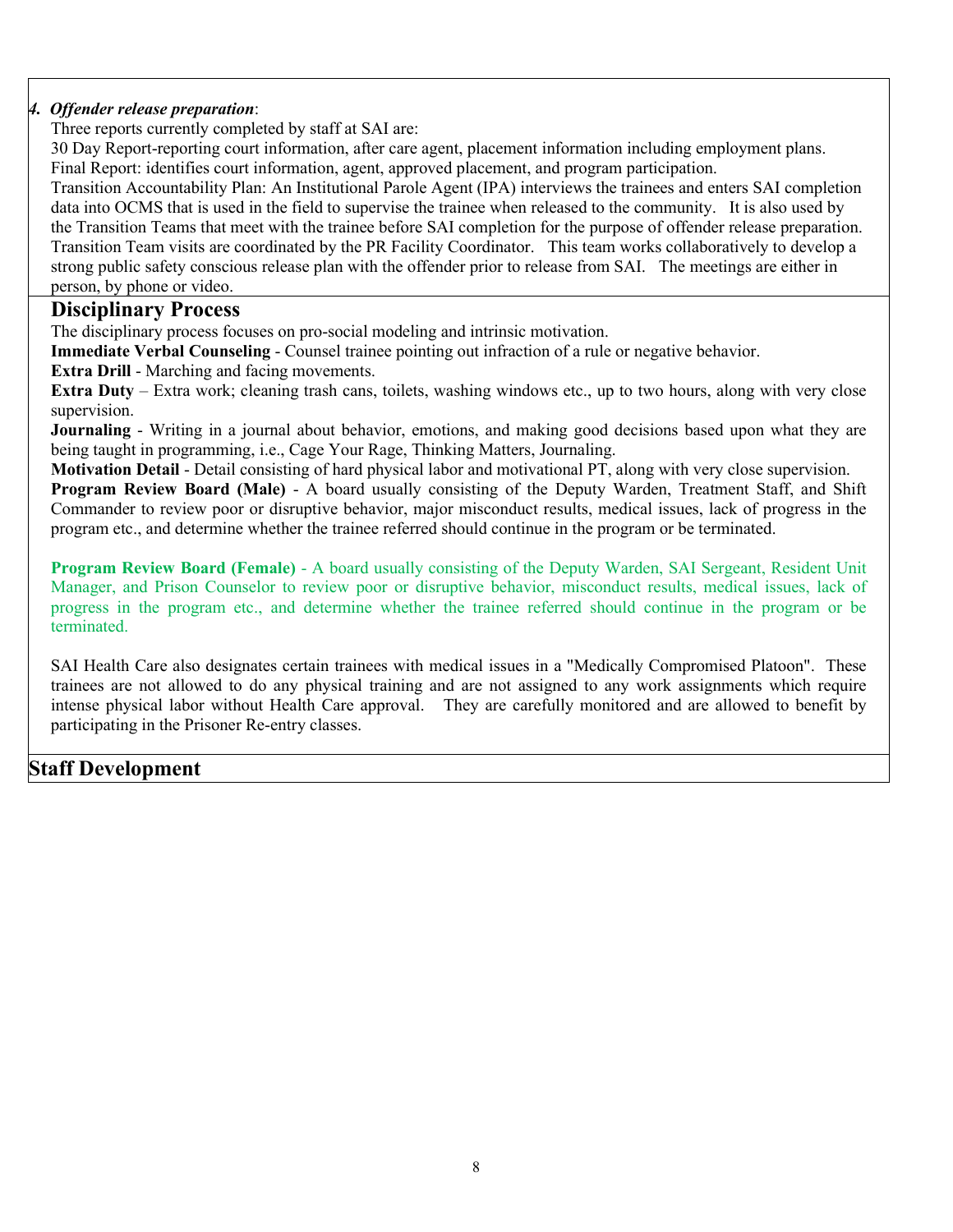Modified to the SAI Staff Academy, which incorporates the changes made to become a PR In-Reach Facility. Staff currently attending the Academy will be trained to facilitate current programs, supervise trainees (medical and nonmedical), using skills received by attending the "Offenders Under Our Care" module, SAI Staff Academy and the MDOC New Employees' School. Training in the areas of Evidence Based Programming for each facilitator is also provided.

#### **Current staffing level male facility:**

 19 Custody Staff 10 Administrative Staff 03 Education Staff

#### **Current staffing level female facility:**

08 Custody staff

- 01 Administrative staff
- 01 Food Service staff
- 07 Healthcare staff (full time and part time combined)
- 01 Education staff

### **Capacity Building (Male)**

A medical criterion was issued on January 6, 2009 to change the medical requirements of SAI to allow medically compromised prisoners and probationers to participate in the program (see Attachment 2). Further criterion was developed to screen outpatient mental health prisoners for participation in the SAI Program. These changes, combined with those of the Psychological Service Unit screening criteria, have now increased the number of prisoners available to participate in the SAI program. The current male offender capacity is 320.

To accommodate the medically compromised offenders, Health Care staff has been increased. SAI's male facility currently operates with four Registered Nurses, one Health Care supervisor, a part time dentist, and staff from the Outpatient Mental Health Team and Psychological Services Unit. Physical structure includes a medication room, medical teleconferencing room, and a dental clinic.

In keeping with the components of the Prisoner Re-Entry and expected participation of medically comprised/mentally ill trainees in the SAI program, two modifications have been made to the structure of the program. The changes affect the SAI trainee disciplinary process and physical training regimen. Based on the expected increased risk of heatrelated illnesses and number of trainees now on "restricted physical training status" for medical and mental health related illnesses, the operating procedure has been changed, eliminating physical discipline sanctions for medically restricted and non-medically restricted trainees. This change significantly increased the number of offenders who can participate in the SAI program.

\*See 2010 Annual Report for a full before and after comparison of SAI program and structure.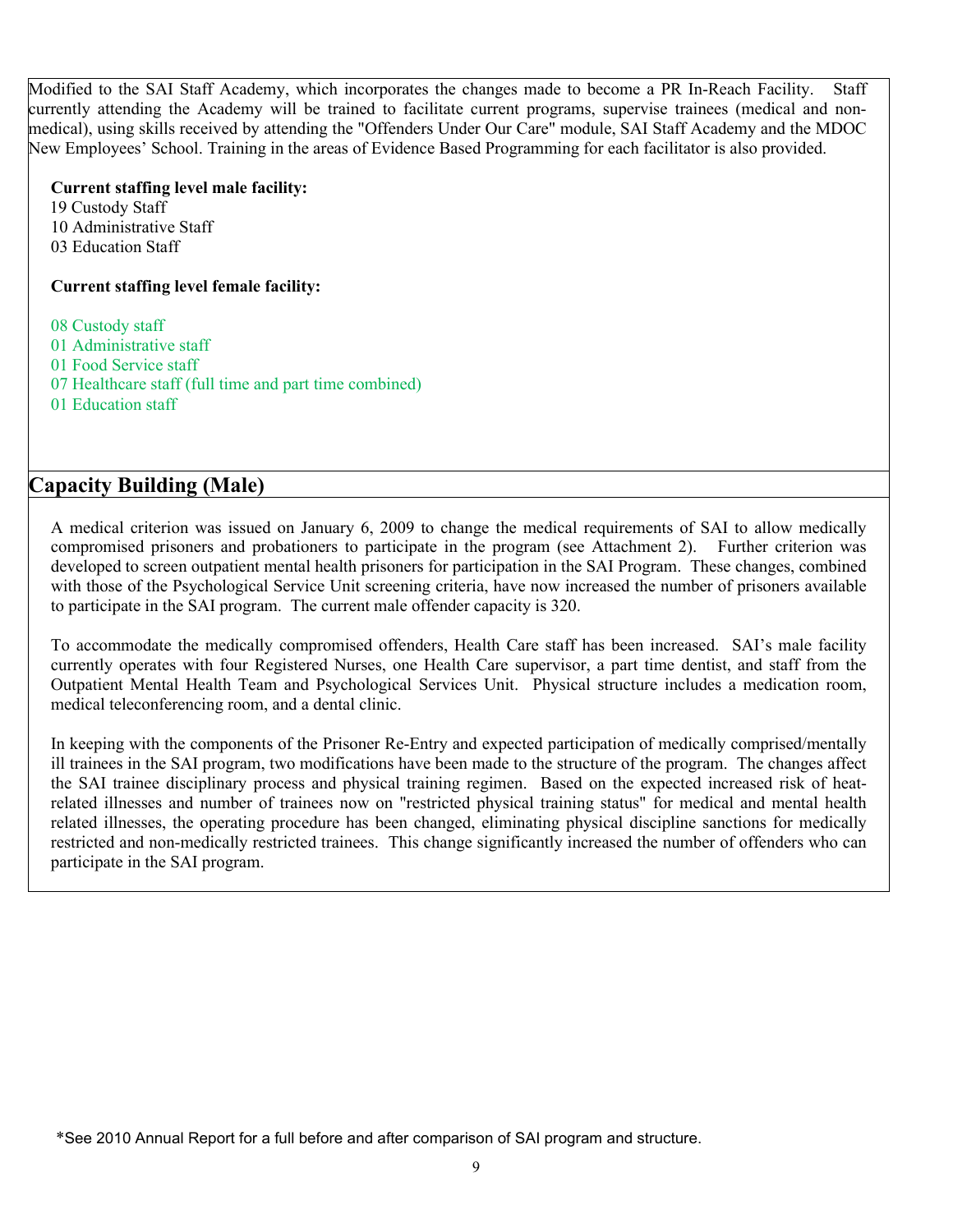#### **Capacity Building (Female)**

SAI Women's Program was modified to incorporate 1:1 intake interview, positive reinforcement, team building exercises, new workshops (nutrition, life skills and financial planning), an updated parenting program, earned visitation opportunities with immediate family, and 1:1 exit interviews upon SAI completion.

A revised mental health criterion was approved by BHCS on October 17, 2018. The SAI mental health screening criteria has been updated so that prisoners and probationers have the same requirement for SAI placement. Previously, prisoners who were on an OPT caseload and taking medication were required to demonstrate 6 months of stable functioning. Under the revised criteria, 2 months of stable mental health (GAF >60) is the minimum requirement. A new policy directive PD 04.06.155 *Offenders with Disabilities* was implemented on August 1, 2018. This policy requires adherence to Title II of ADA, which in part requires that evaluations be completed as necessary to determine if reasonable accommodations can be made for SAI admission, participation, and program completion, if they otherwise meet the SAI eligibility criterion. A revised medical criterion was approved by BHCS on October 21, 2016 allowing for pregnant offenders to participate in SAI via the Medically Compromised Platoon if they could complete prior to 32 weeks gestation.

A revised medical criterion was approved by BHCS on June 17, 2015 to change the medical admission requirements of SAI-Female to allow additional prisoners and probationers to participate in the program because the facility has 24 hour nursing. A medical criterion was issued on January 6, 2009 to change the medical requirements of SAI to allow medically compromised prisoners and probationers to participate in the program (see Attachment 2). Further criterion was developed to screen outpatient mental health prisoners for participation in the SAI Program.

These changes have increased the number of prisoners available to participate in the SAI program. The current female capacity is 58 which includes ZPF and ZLW.

SAI's female facility currently operates with one R.N., one-part time L.P.N., one Clinical Social Worker, one Health Care supervisor, part time dental, one general office assistant and staff from the Outpatient Mental Health Team. Physical structure includes examination rooms, medication room, medical teleconferencing room, and a dental clinic.

In keeping with the components of Offender Success and expected participation of medically comprised/mentally ill trainees in the SAI program, two modifications have been made to the structure of the program. The changes affect the SAI trainee disciplinary process and physical training regimen. Based on the expected increased risk of heatrelated illnesses and number of trainees now on "restricted physical training status" for medical and mental health related illnesses, the operating procedure has been changed, eliminating physical discipline sanctions for medically restricted and non-medically restricted trainees. This change increased the number of offenders who can participate in the SAI program.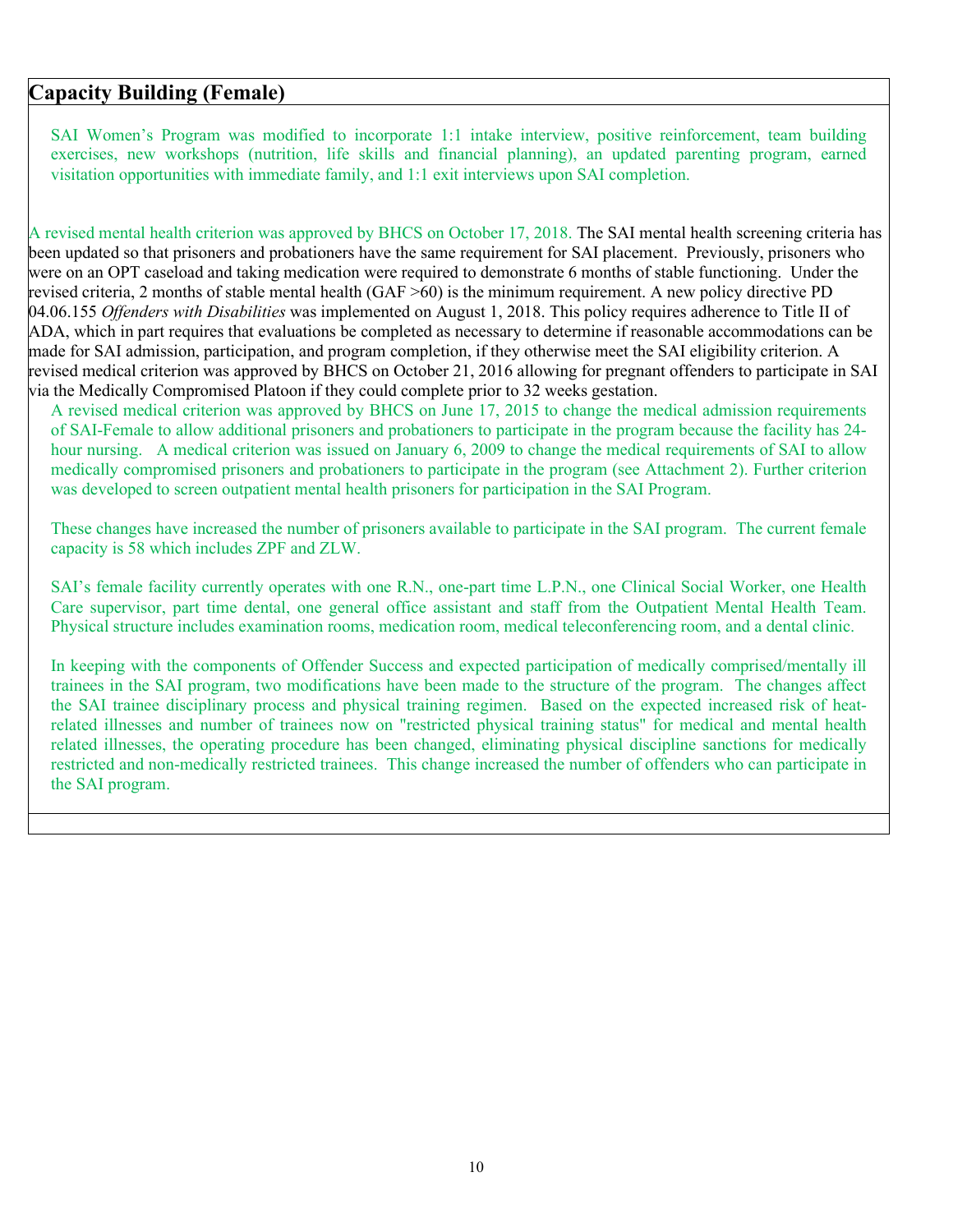### **PROGRAM COST EFFECTIVENESS**

A process and impact evaluation conducted by the JFA Institute included a cost benefit assessment to estimate net savings that can be attributed to the SAI program. The analysis incorporated up-to-date information regarding SAI population, cumulative SAI program costs (including programs), estimated length of stay in prison for non-SAI cases and per diem costs for Level I and Level II facilities in its calculation. It further controlled for higher parole grant rates that have occurred recently. Finally, recognizing that Length of Stay (LOS) and probability of parole are different, separate estimates were done for each SAI group: Probation, Prison, and Intensive Reentry. The figure below is a consolidation of those separate estimates and reflects the mix of trainee types at the time the study was conducted. Net savings figures are subject to change according to SAI population (and resulting per diem costs) and the mix of referral sources.

Based on a mix of Prison SAI, Intensive Reentry (past ERD) and Probation cases, the JFA estimates annual net savings from SAI to be 2,000 prison beds and associated operating costs.

### **EVENING EDUCATIONAL AND SELF-HELP PROGRAMMING (Male)**

While enrolled in the program, all 185 male offenders admitted in 2020, participated in programming classes consisting of Thinking Matters, Smart Steps for Stepfamilies, Family Reunification Workshop, PICK a Partner, Pre-Release, Advanced Substance Abuse Therapy, Employment Readiness, Cage Your Rage, Domestic violence (Bridges), Victim Awareness, Journaling and MIDVP (Batterers Intervention).

Of those completing all mandatory GED test modules, 53 male offenders earned their GED Certificates. Those offenders that did not have the academic skills necessary to take the GED test as determined by Test of Adult Basic Education (TABE) were enrolled in academic education classes. Program graduates who have completed a portion of the GED test battery are enrolled in adult education programs in the community during the residential aftercare portion of the program.

#### **EVENING EDUCATIONAL AND SELF-HELP PROGRAMMING (Female)**

While enrolled in the program, all 54 female offenders admitted in 2019, participated in programming classes consisting of Parenting (if needed), Self Determination, Moving On, Seeking Safety, Family Reunification, Phase II Substance Abuse (if needed), Meridians (if needed), Family Focus, Employment Readiness and Digital Literacy.

8 female offenders, of those completing all mandatory GED test modules, earned their GED Certificates. Those offenders that did not have the academic skills necessary to take the GED test as determined by Test of Adult Basic Education (TABE) were enrolled in academic education classes. Program graduates who have completed a portion of the GED test battery are enrolled in adult education programs in the community during the residential aftercare portion of the program.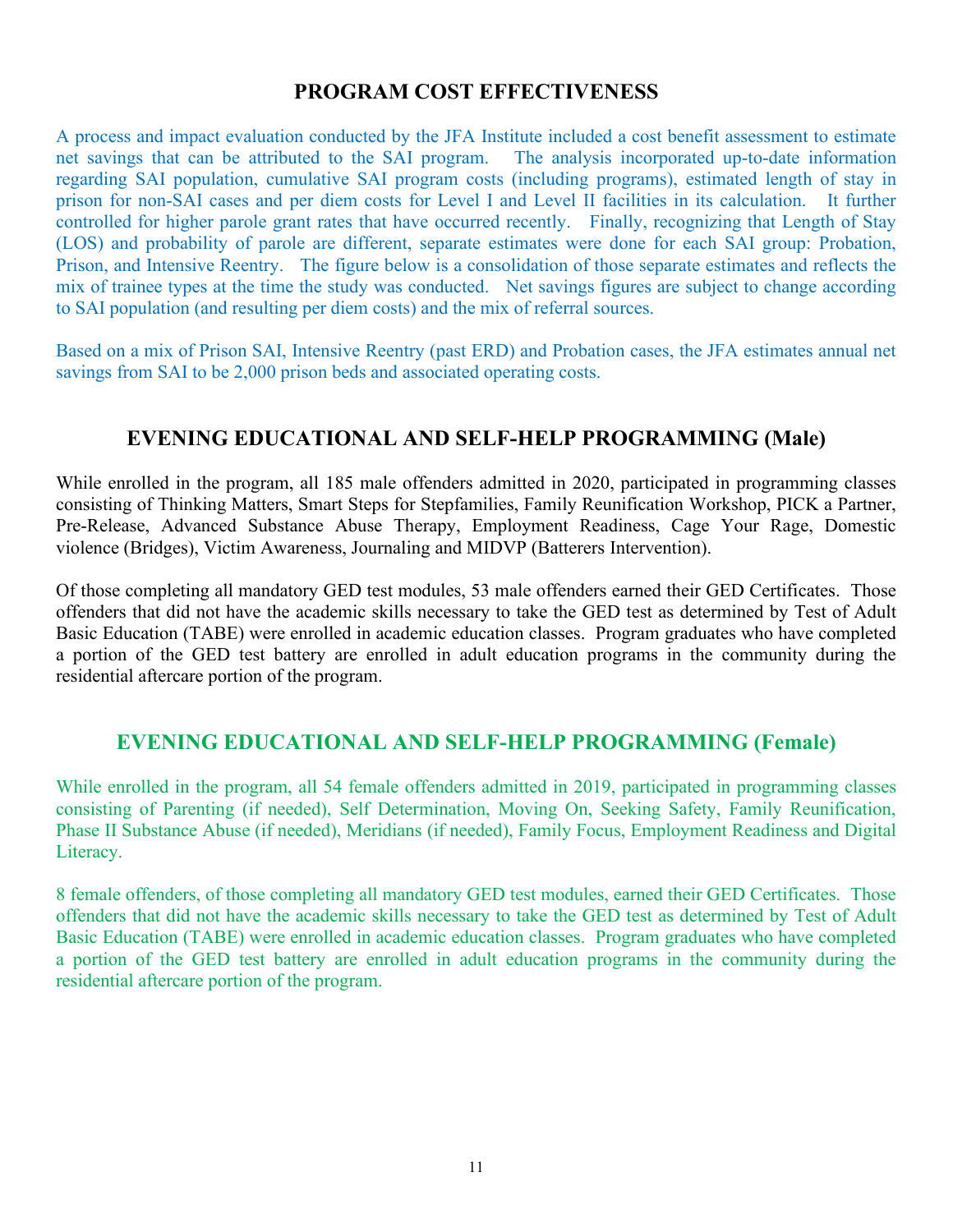## **SUMMARY OF 2020 MALE PROBATIONER PROGRAM STATISTICS**

Male probationer program statistics for 2020 are presented in the attached appendices. These key data are summarized as follows:

Of the 31 probationers enrolled in the program:

- 1. 19 (61.3%) were African American
- 2. 12 (38.7%) were Caucasian
- 3.  $0(0.0\%)$  were Hispanic
- 4.  $0(0.0\%)$  were of other races

Probationers sentenced in 17 counties enrolled in the program.

Probationer age at sentencing ranged from 18 years to 36 years, with the 18-22-year age group comprising 54.8% of all admissions.

As of December 31, 2020, 1 male probationer was enrolled in the program.

Of the 86 probationers who either completed or were terminated from the program: (Note: Completed figures include probationers who were already in the program as of January 1, 2020).

- 1. 81 (94.2%) successfully completed the program
- 2.  $0(0.0\%)$  voluntarily withdrew
- 3.  $0 \ (0.0\%)$  were terminated as rule violators

3 probationers (3.5%) were terminated for medical reasons, and 2 probationers (2.3%) were terminated as unqualified.

(Note: Probationers terminated for medical reasons or for being unqualified are reasons out of the probationer's control).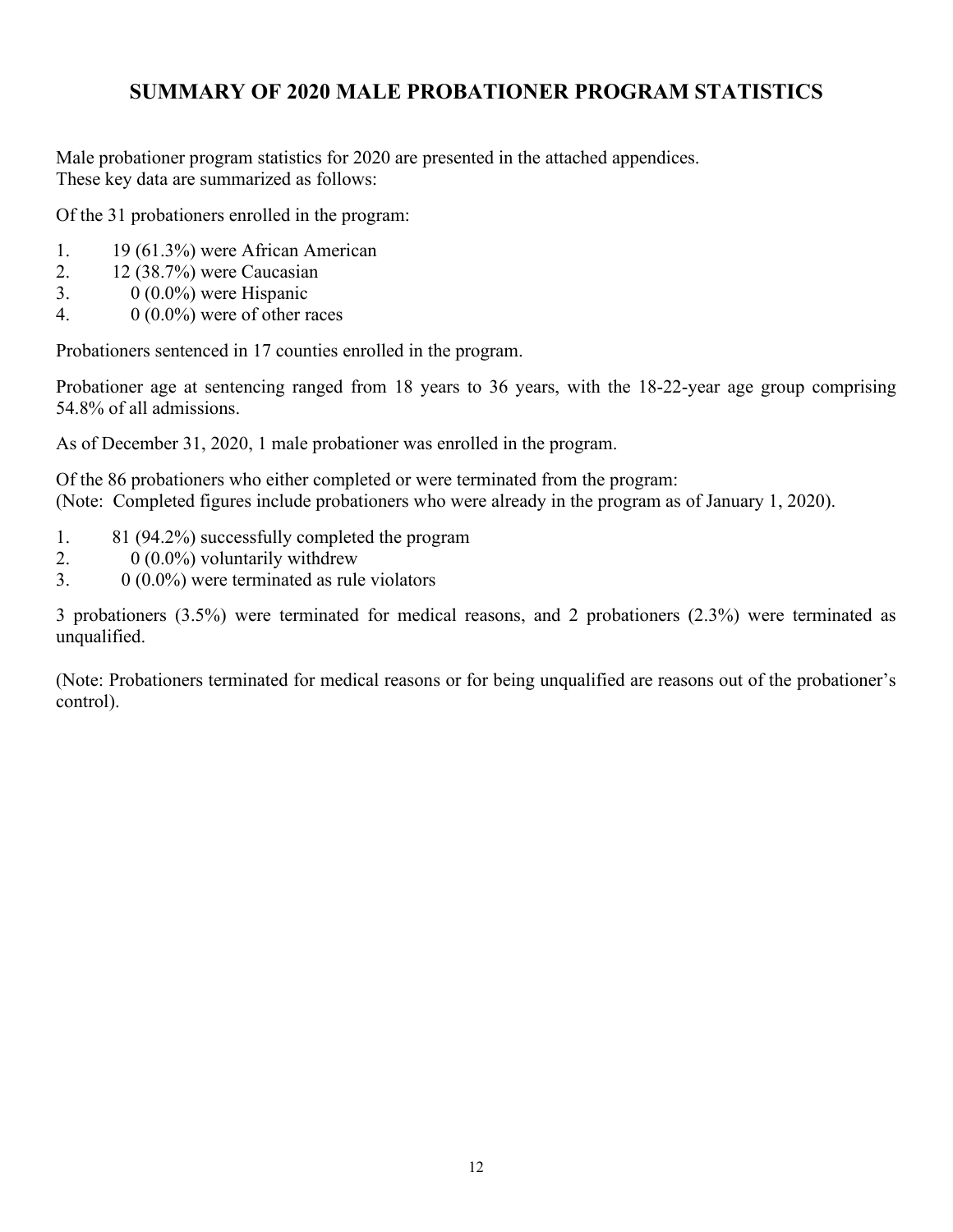### **SUMMARY OF 2020 SAI MALE PRISONER PROGRAM STATISTICS**

SAI male prisoner program statistics for 2020 are presented in the attached appendices. These key data are summarized as follows:

Of the 154 prisoners enrolled in the program:

- 1. 53 (34.4%) were African American
- 2. 95 (61.7%) were Caucasian
- 3.  $1 (0.6\%)$  were Hispanic
- 4. 5 (3.2%) were of other races

SAI male prisoners sentenced in 49 counties enrolled in the program.

SAI male prisoner age at sentencing ranged from 18 years to 59 years, with the 18-22-year age group comprising 16.1% of all admissions.

As of December 31, 2020, 6 prisoners were enrolled in the program.

Of the 225 SAI male prisoners who either completed or were terminated from the program: (Note: Completed figures include prisoners who were already in the program as of January 1, 2020).

- 1. 216 (96.0%) successfully completed the program
- 2. 3 (1.3%) voluntarily withdrew
- 3. 2 (0.9%) were terminated as rule violators

0 SAI male prisoners (0.0%) were terminated for medical reasons, and 4 SAI male prisoners (1.8%) were terminated as unqualified.

(Note: Prisoners terminated for medical reasons or for being unqualified are reasons out of the prisoner's control).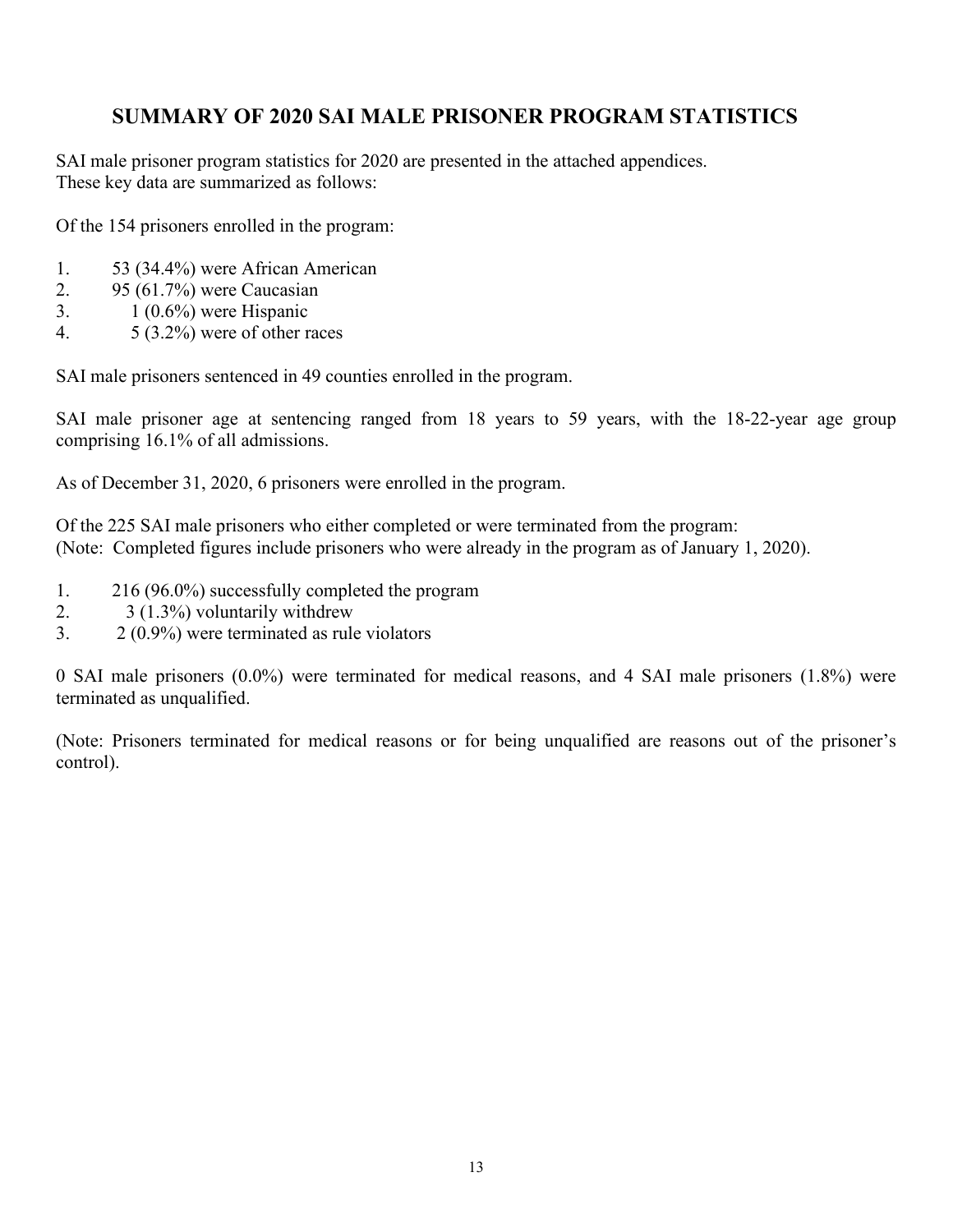### **PROBATIONER ADMISSIONS BY OFFENSE TYPE (Male)**

The sentence for each of the 31 male probationers who entered the program during 2020 was used for the groupings listed below. For probationers serving more than one sentence, the sentence entered into the database first is listed.

Each of the following offense type groupings contains offenses which are similar in nature. For example, the "Fraud" category contains all cases involving financial transactions where trickery or deceit was an element of the crime.

| <b>OFFENSE TYPE</b>    | PERCENT of TOTAL |
|------------------------|------------------|
|                        | Males            |
| 1. Drug Offenses       | 22.6%            |
| 2. Home Invasion       | 3.2%             |
| 3. Assault             | 16.1%            |
| 4. Unlawful Driving    | $0.0\%$          |
| Robbery<br>5.          | 9.7%             |
| 6. Larceny             | 16.1%            |
| 7. Fraud               | $0.0\%$          |
| 8. Weapons             | 6.5%             |
| 9. Breaking & Entering | 12.9%            |
| 10. Miscellaneous      | 12.9%            |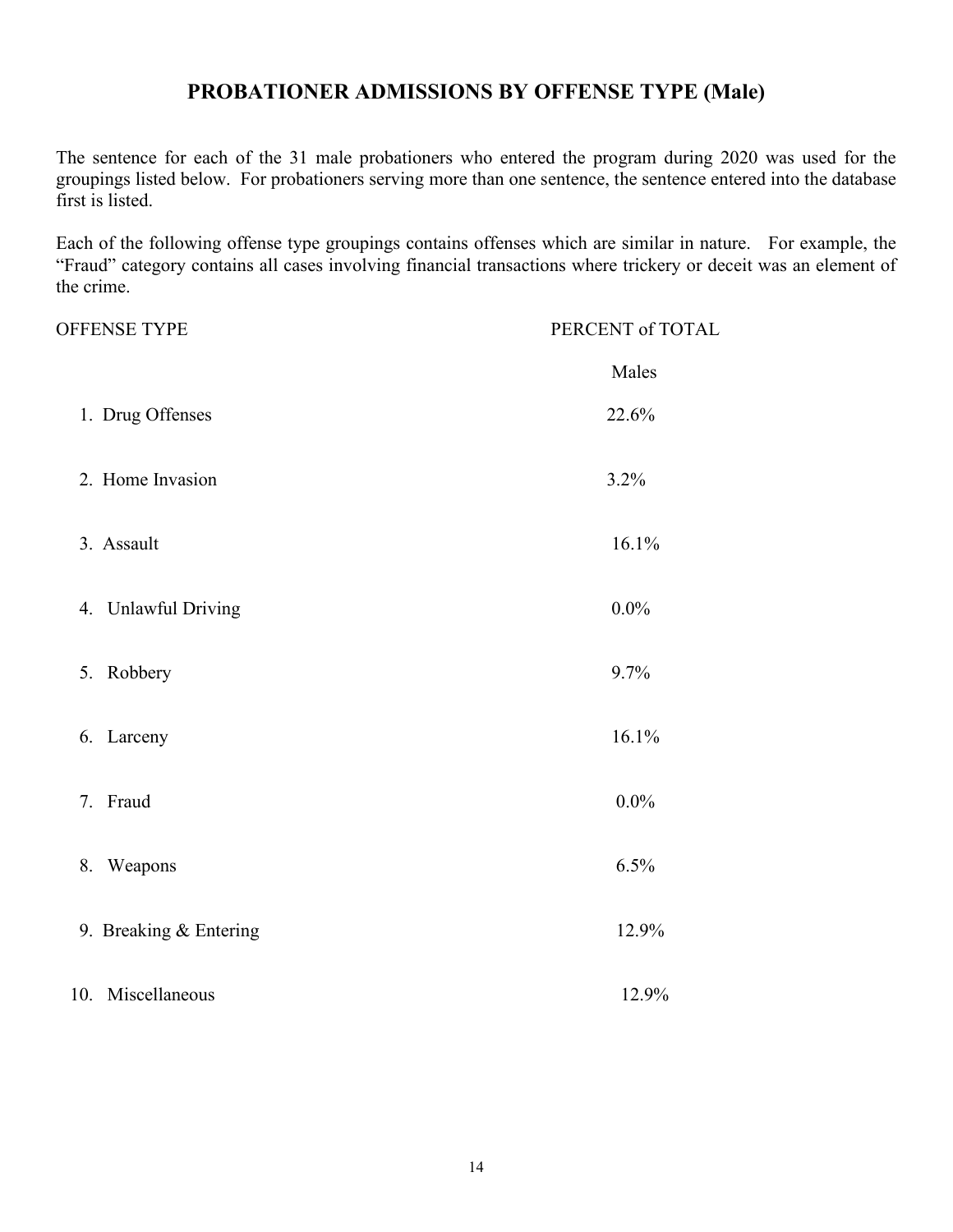### **SAI PRISONER ADMISSIONS BY OFFENSE TYPE (Male)**

The controlling sentence for each of the 154 SAI male prisoners who entered the program during 2020 was used for the groupings listed below. For prisoners serving more than one sentence, the sentence with the longest minimum term is the controlling sentence.

Each of the following offense type groupings contains offenses which are similar in nature. For example, the "Fraud" category contains all cases involving financial transactions where trickery or deceit was an element of the crime.

| <b>OFFENSE TYPE</b>    | PERCENT of TOTAL |
|------------------------|------------------|
|                        | Males            |
| 1. Drug Offenses       | 42.9%            |
| 2. Home Invasion       | 3.2%             |
| 3. Assault             | 11.7%            |
| 4. Unlawful driving    | 4.5%             |
| 5. Robbery             | 2.6%             |
| 6. Larceny             | 5.8%             |
| 7. Fraud               | 1.3%             |
| 8. Weapons             | 9.1%             |
| 9. Breaking & Entering | 0.6%             |
| 10. Miscellaneous      | 18.2%            |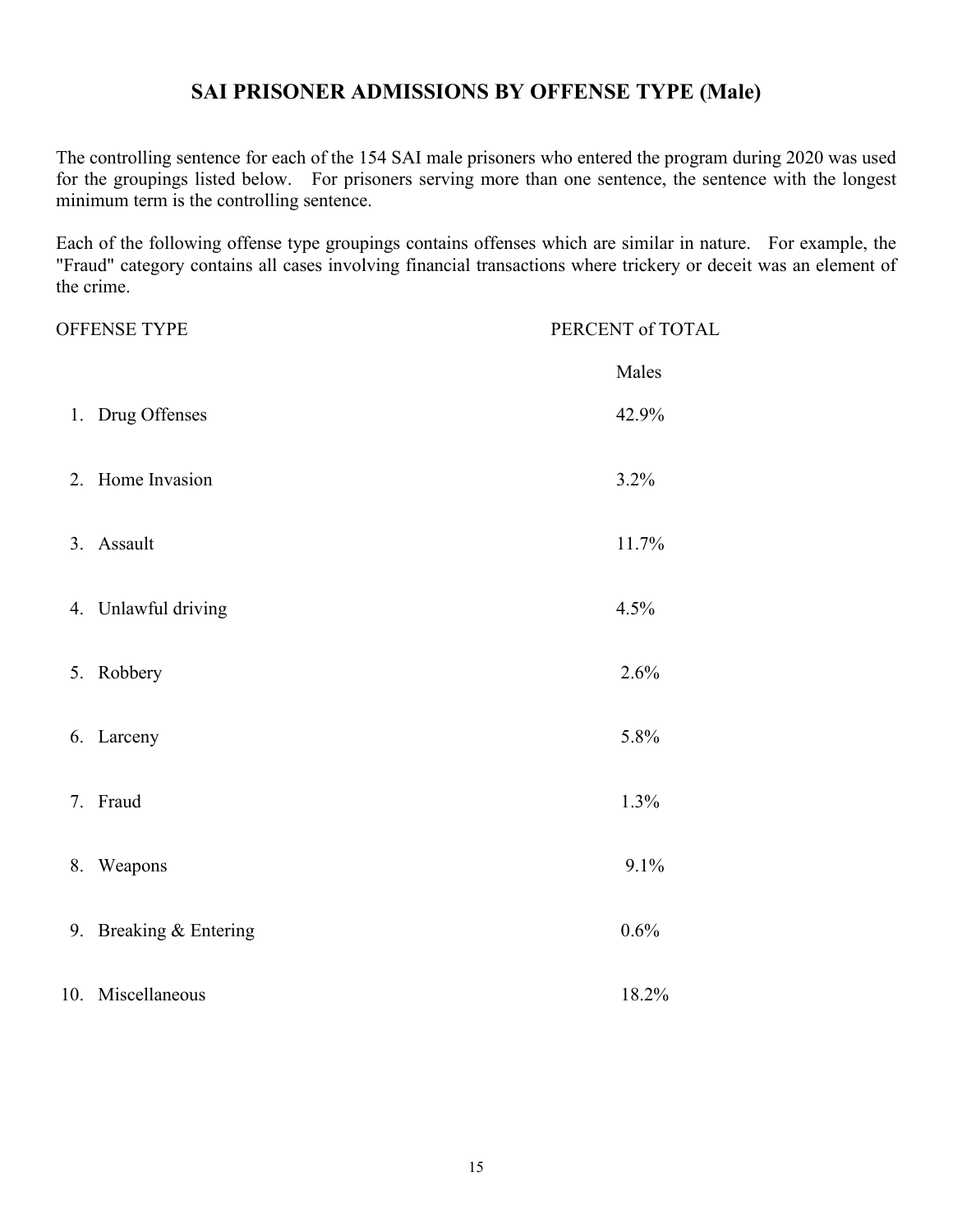## **SUMMARY OF 2020 FEMALE PROBATIONER PROGRAM STATISTICS**

Female probationer program statistics for 2020 are presented in the attached appendices. These key data are summarized as follows:

Of the 16 probationers enrolled in the program:

- 1. 5 (31%) were African American
- 2. 11 (69%) were Caucasian
- 3. 0 (0.0%) were Hispanic
- 4.  $0(0.0\%)$  were of other races

Probationers sentenced in 13 counties enrolled in the program.

Probationer age at sentencing ranged from 20 years to 41 years, with the 18-22-year age group comprising 37.5% of all admissions.

As of December 31, 2020, 3 female probationers were enrolled in the program.

Of the 16 probationers who either completed or were terminated from the program: (Note: Completed figures include probationers who were already in the program as of January 1, 2020).

- 1. 16 (100%) successfully completed the program.
- 2.  $0 \ (0\%)$  voluntarily withdrew.
- 3.  $0(0.0\%)$  were terminated as rule violators.

Zero (0) probationers were terminated for medical reasons, and zero (0) probationers were terminated as unqualified.

(Note: Probationers terminated for medical reasons or for being unqualified are reasons out of the probationer's control).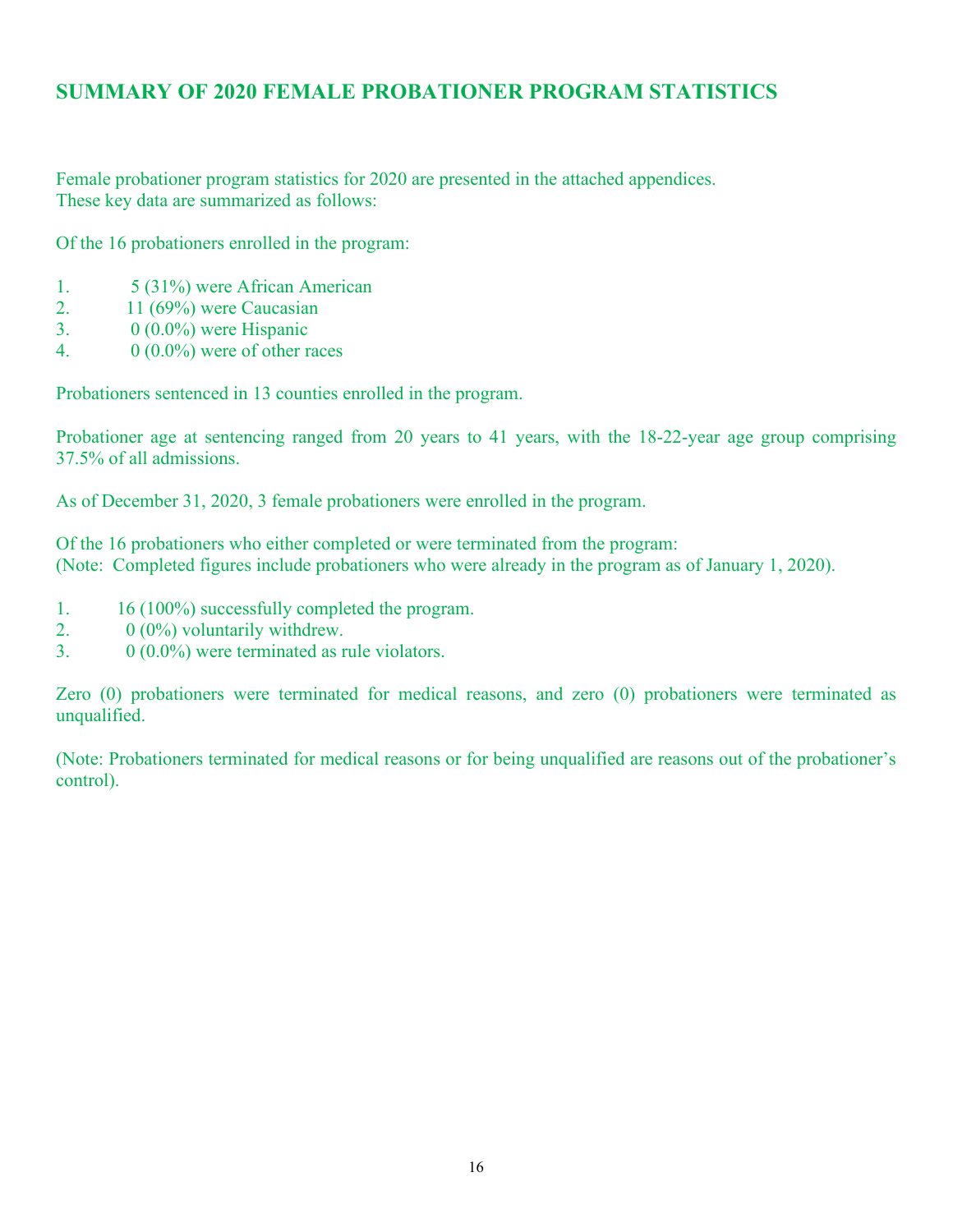### **SUMMARY OF 2020 SAI FEMALE PRISONER PROGRAM STATISTICS**

SAI female prisoner program statistics for 2020 are presented in the attached appendices. These key data are summarized as follows:

Of the 69 prisoners enrolled in the program:

- 1. 10 (14%) were African American
- 2. 57 (83%) were Caucasian
- 3.  $1(1.5\%)$  were Hispanic
- 4.  $1(1.5\%)$  were of other races

Prisoners sentenced in 35 counties enrolled in the program.

Prisoner age at sentencing ranged from 21 years to 53 years, with the 18-22-year age group comprising 2.8% of all admissions.

As of December 31, 2020, SAI 21 female prisoners were enrolled in the program.

Of the 54 SAI female prisoners who either completed or were terminated from the program: (Note: Completed figures include prisoners who were already in the program as of January 1, 2020).

- 1. 46 (85%) successfully completed the program
- 2. 2 (3.8%) voluntarily withdrew
- 3. 3 (5.6%) was terminated as a rule violator

Zero (0) SAI female prisoners were terminated for medical reasons, one (2) 3.8% SAI female prisoner was terminated as unqualified; and one (1) 1.8% for new pending felony charges.

(Note: Prisoners terminated for medical reasons or for being unqualified are reasons out of the prisoner's control).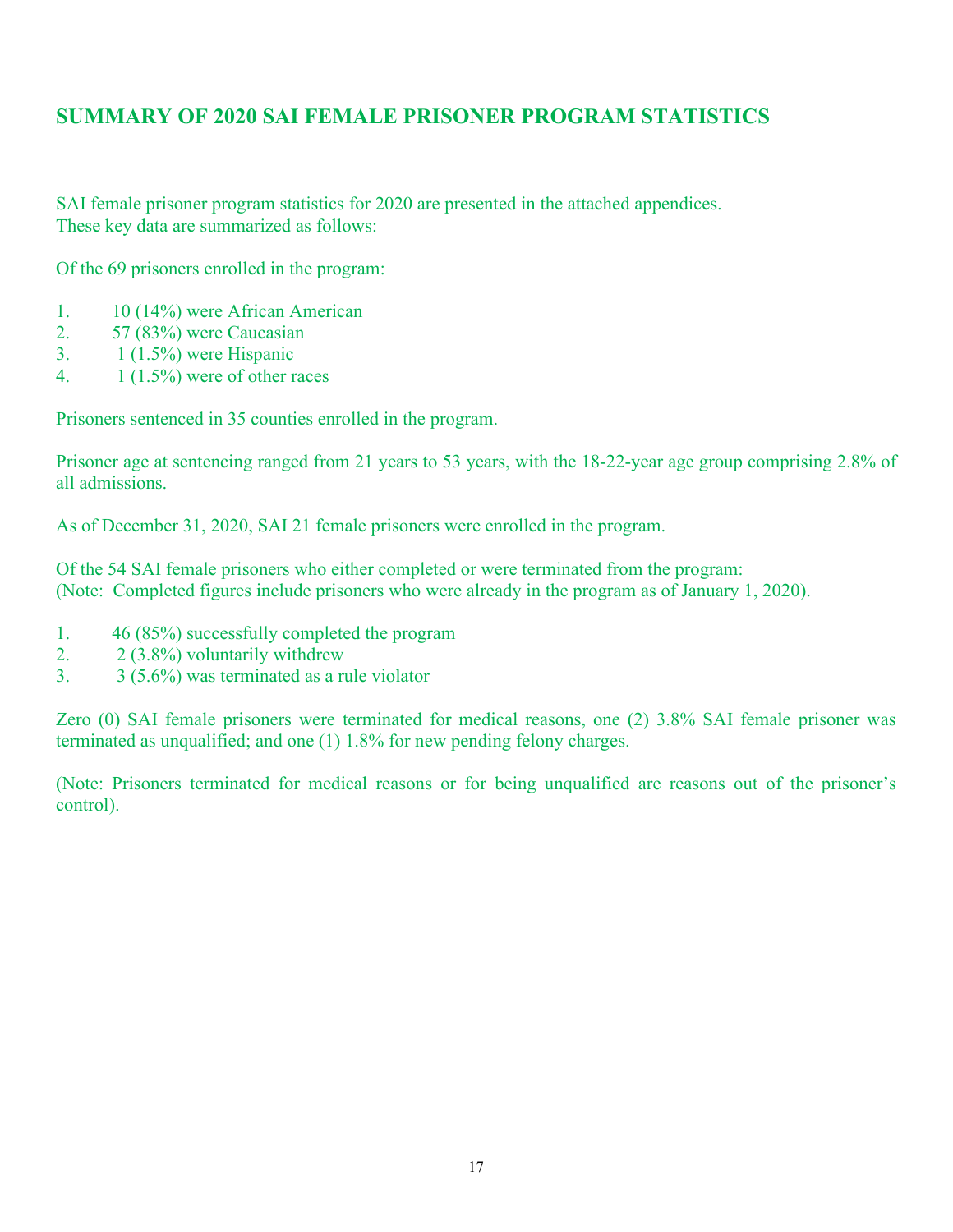# **PROBATIONER ADMISSIONS BY OFFENSE TYPE (Female)**

The sentence for each of the 16 female probationers who entered the program during 2020 was used for the groupings listed below. For probationers serving more than one sentence, the sentence entered into the database first is listed.

Each of the following offense type groupings contains offenses which are similar in nature. For example, the "Fraud" category contains all cases involving financial transactions where trickery or deceit was an element of the crime.

| <b>OFFENSE TYPE</b>    | PERCENT of TOTAL |
|------------------------|------------------|
|                        | Females          |
| 1. Drug Offenses       | 50%              |
| 2. Home Invasion       | $0\%$            |
| 3. Assault             | 0%               |
| 4. Unlawful Driving    | $0\%$            |
| 5. Robbery             | 12.5%            |
| 6. Larceny             | 0%               |
| 7. Fraud               | 12.5%            |
| 8. Weapons             | 12.5%            |
| 9. Breaking & Entering | 6.3%             |
| 10. Miscellaneous      | 6.3%             |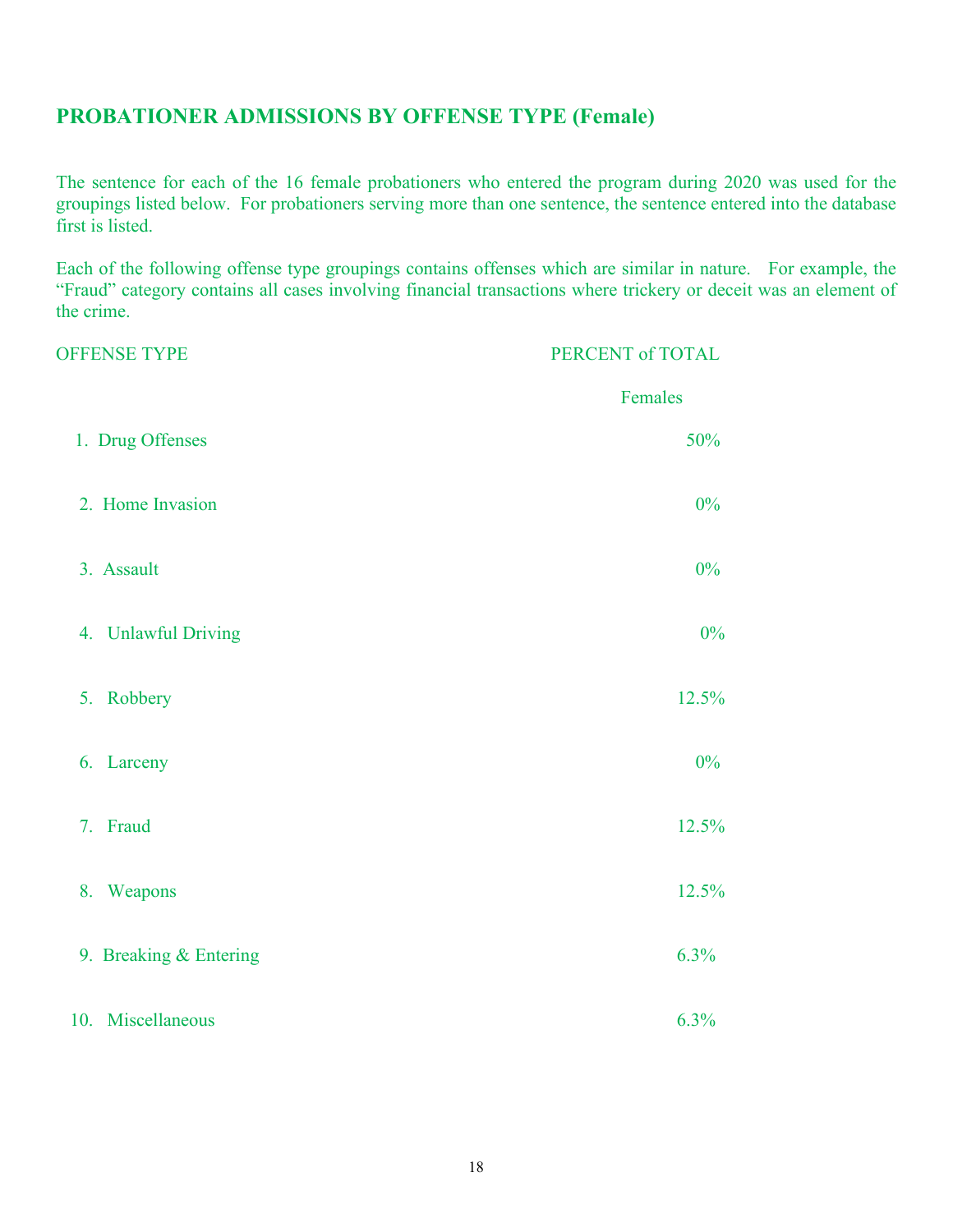#### **SAI PRISONER ADMISSIONS BY OFFENSE TYPE (Female)**

The controlling sentence for each of the 69 SAI female prisoners who entered the program during 2020 was used for the groupings listed below. For prisoners serving more than one sentence, the sentence with the longest minimum term is the controlling sentence.

Each of the following offense type groupings contains offenses which are similar in nature. For example, the "Fraud" category contains all cases involving financial transactions where trickery or deceit was an element of the crime.

| <b>OFFENSE TYPE</b>    | PERCENT of TOTAL |
|------------------------|------------------|
|                        | Females          |
| 1. Drug Offenses       | 65.3%            |
| 2. Home Invasion       | 4.3%             |
| 3. Assault             | 2.9%             |
| 4. Unlawful driving    | 7.2%             |
| 5. Robbery             | 1.4%             |
| 6. Larceny             | 2.9%             |
| 7. Fraud               | 4.4%             |
| 8. Weapons             | $0.0\%$          |
| 9. Breaking & Entering | $0.0\%$          |
| 10. Miscellaneous      | 11.6%            |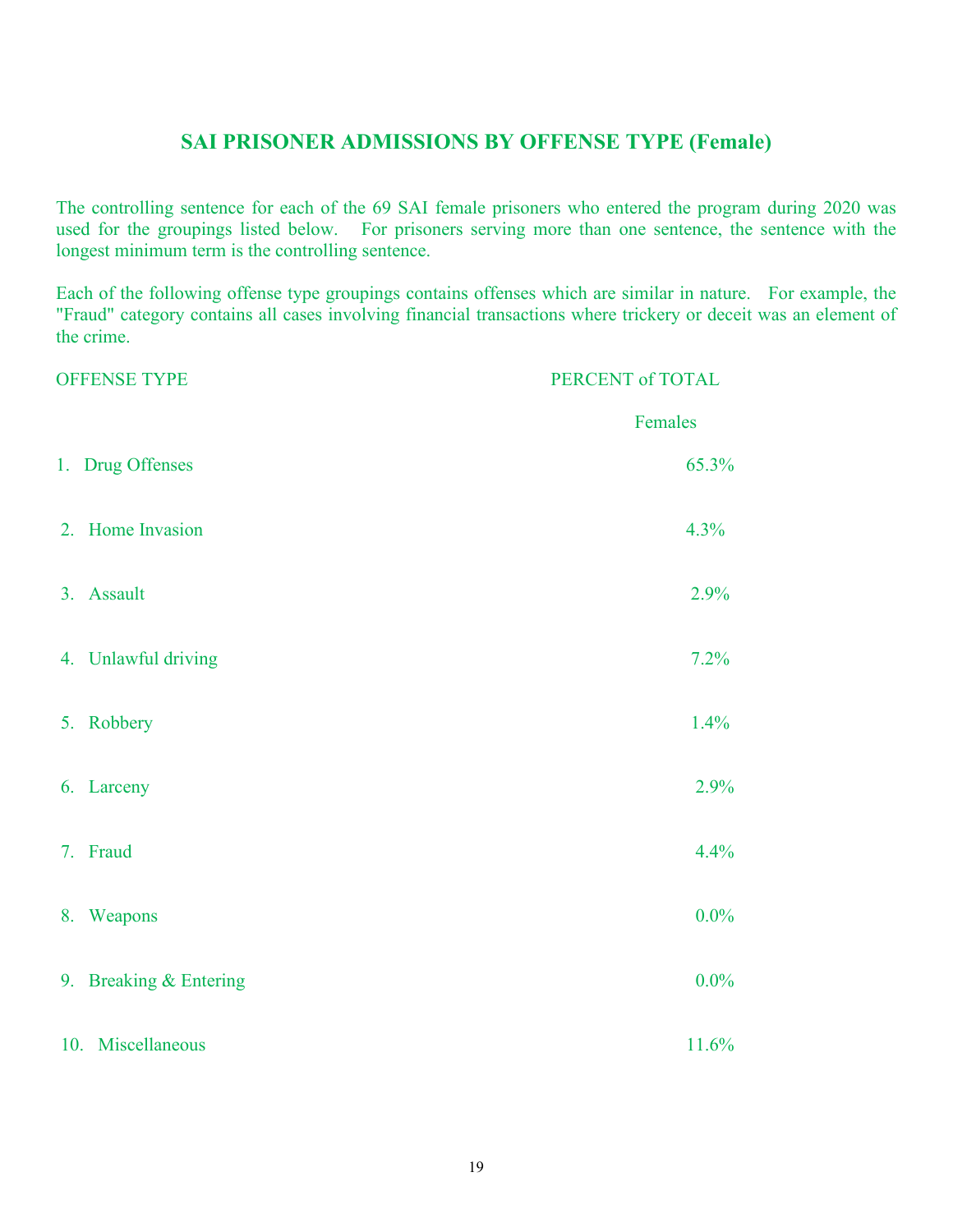#### **Comparison of Outcomes: SAI-Prison vs. Non-SAI Paroles**

In 2008 the SAI program was substantially modified to bring it in to line with principles of the PR model and standards for Evidence Based Practices (EBP). Specifically, SAI was shifted from a strictly military style Boot Camp approach to an approach focused on individualized assessment of risk and needs and programs targeted to factors associated with each trainee's criminality.

A key element of the restructuring of the SAI program was to contract with Dr. James Austin of the JFA Institute to conduct a scientifically rigorous process and outcomes evaluation of the "new SAI". Previous SAI assessments (e.g., MDOC reports of SAI vs. non-SAI recidivism, Auditor General study of SAI) have generally concluded that SAI outcomes were no worse or even slightly better than non-SAI results. They also agreed that SAI reduces MDOC bed needs due to the shorter length of prison stay for SAI participants. However, none of those studies utilized a rigorously matched Comparison Group, making it impossible to estimate actual net effects of SAI. Further, those studies reported results for the "old SAI," prior to its 2008 modifications.

The JFA evaluation was conducted in two parts. The first phase of the study was a process evaluation designed to assess the extent to which SAI had actually been transformed from a Boot Camp to an Intensive Reentry program. The process assessment included objective data on changes to assessment, programming, community collaboration and program success rates. In addition, the researchers collected qualitative data regarding how both trainees and staff viewed the changes to the program and the extent to which the culture of SAI has been changed to match the structural changes. In other words, the process assessment measured the extent to which actual practice matched theory.

Several key findings emerged from the JFA process evaluation. Among the more important are:

- The process evaluation found that the recommended changes in program screening and intervention/programmatic structure were successfully made in the SAI program. These changes significantly enhanced SAI's potential to reduce recidivism, the MDOC population and agency costs.
- These program modifications positioned the SAI program to continue to produce cost-effective reductions in the Michigan prison population without jeopardizing public safety.
- The modified SAI program is clearly saving significant prison bed space and should be able to demonstrate lower recidivism rates in the future.

Once it was concluded that the SAI program had been successfully transformed, the decision was taken to proceed with the outcome evaluation phase of the study. The outcome evaluation used a comparison group matched on key characteristics, including age, race, gender, current offense, and risk. Thus, the comparison group had similar likelihoods of recidivism apart from the effects of SAI and any differences in outcomes found can be reliably attributed to the effects of the SAI program.

Because the changes to the SAI program were so fundamental, results for offenders who went through the program before late 2008 are not informative about the effects of the program as currently constituted. Thus, outcomes reported here are limited to those contained in the Impact Evaluation phase of the JFA evaluation. These results are limited to twelve months follow up, but plans are in place to continue to follow graduates of the modified SAI program to obtain two (and ultimately three) years of outcomes data. Results for the twelve months follow up are summarized in the table following.

Four separate outcomes are reported: Return as Technical Violator, Return with a New Sentence, Conviction for a New Crime and Arrest for a New Felony. Two levels of comparison are of interest in determining the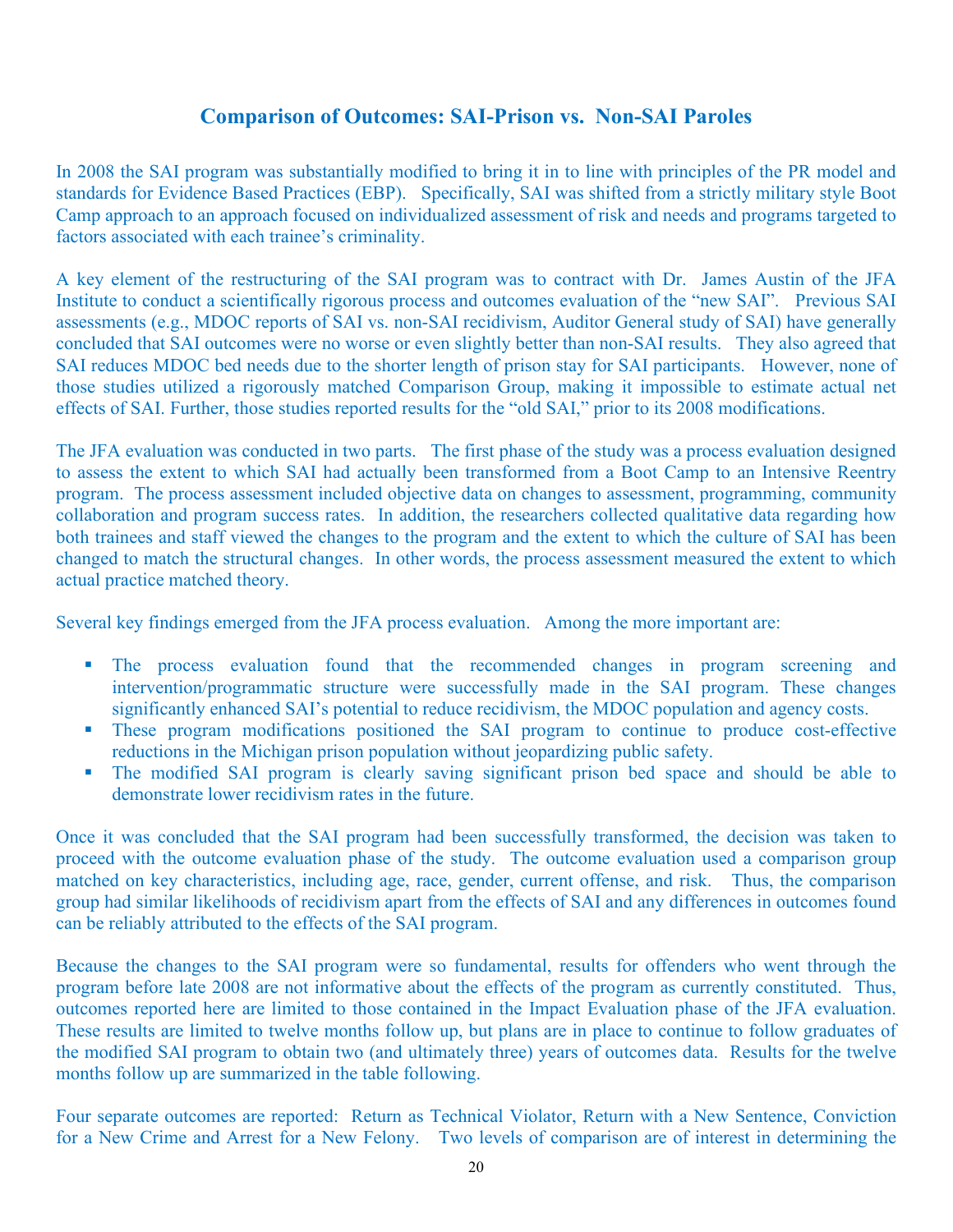#### effects of SAI.

- 1. Comparison of results for the Matched Comparison Group to those for all non-SAI parolees provides a measure of how offenders who look like SAI trainees would be expected to perform on parole relative to the overall parole population. In other words, what would their recidivism rate be without SAI?
- 2. Comparison of outcomes for SAI graduates to the Comparison Group measures the net effects of SAI on recidivism after other offender characteristics are controlled for. In other words, this comparison captures the **net effects** of the SAI program itself.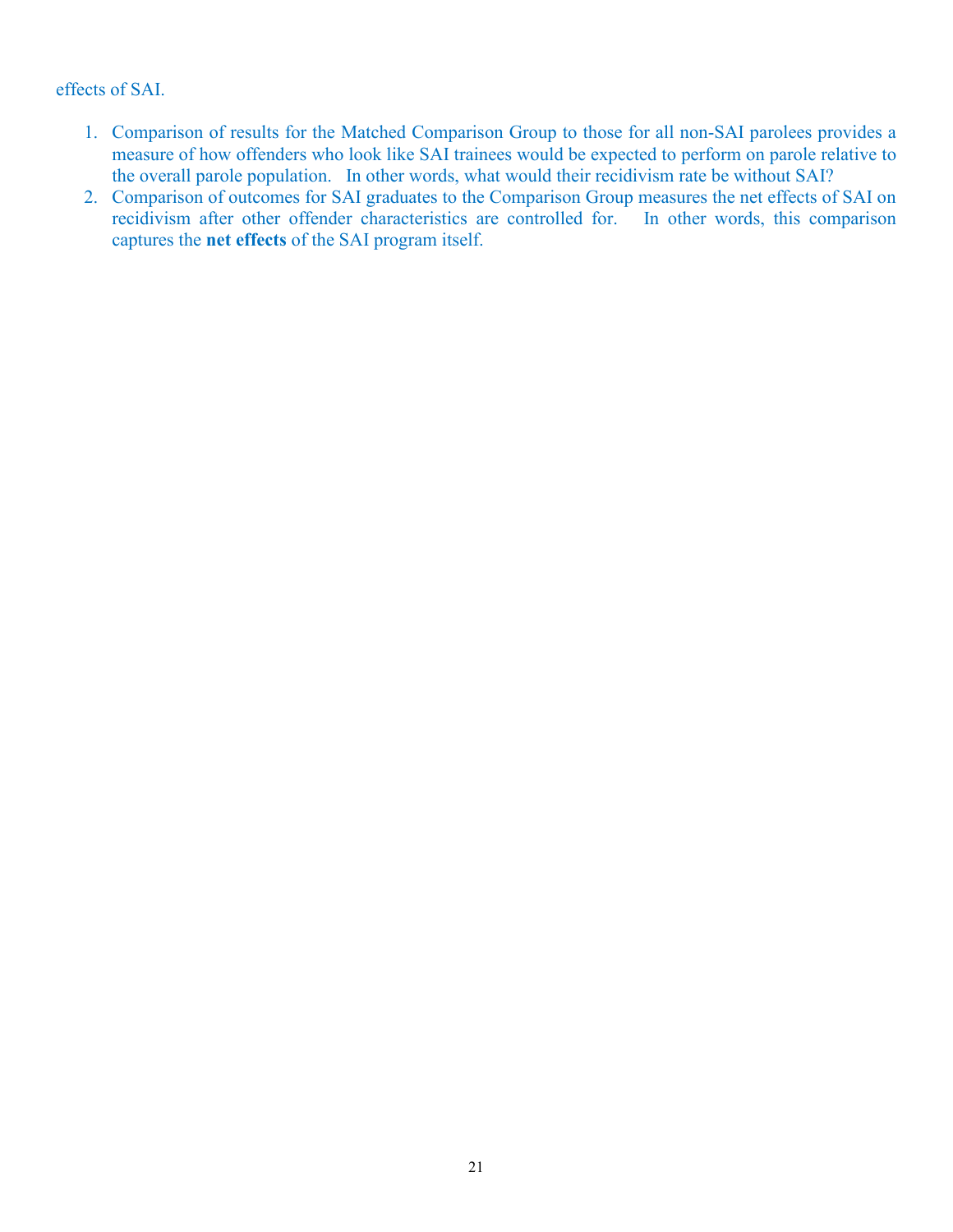## **Comparison of Twelve-Month Outcomes SAI Prison Parolees vs. Matched Comparison Group and All non-SAI Parolees (Parole Releases January 2008 – May 2009)**

|                                                                                                               | <b>GROUP</b>      |               |                                             |               |                                      |               |
|---------------------------------------------------------------------------------------------------------------|-------------------|---------------|---------------------------------------------|---------------|--------------------------------------|---------------|
|                                                                                                               | <b>SAI Prison</b> |               | <b>Matched Non-SAI</b><br><b>Comparison</b> |               | <b>All Non-SAI</b><br><b>Paroles</b> |               |
|                                                                                                               | N                 | $\frac{0}{0}$ | N                                           | $\frac{0}{0}$ | N                                    | $\frac{6}{6}$ |
|                                                                                                               | 1,006             | 100%          | 1,006                                       | 100%          | 13,951                               | 100%          |
| <b>Returned</b><br>to<br><b>Prison Technical</b><br><b>Parole Violator</b>                                    | 38                | 3.8%          | 43                                          | 4.3%          | 695                                  | $5.0\%$       |
| <b>Returned</b><br>t <sub>0</sub><br><b>Prison</b><br><b>Violator</b><br><b>Parole</b><br><b>New Sentence</b> | 53                | $5.3\%$       | 61                                          | $6.1\%$       | 624                                  | 4.5%          |
| <b>New</b><br><b>Conviction</b>                                                                               | 130               | 12.9%         | 174                                         | 17.3%         | 1,674                                | $12.0\%$      |
| <b>New</b><br><b>Arrest</b>                                                                                   | 317               | 31.5%         | 371                                         | $36.9\%$      | 3,787                                | 27.1%         |

DATA SOURCE: JFA Institute, Special Alternative Incarceration Program: Second Year Process and Impact Evaluation (2012)

Looking at the two types of comparison noted above, some key findings emerge from the table.

- On all measures except Return for Technical Violations, the matched comparison group showed outcomes worse than those for all non-SAI parolees. In other words, offenders who looked like SAI trainees had higher rates of failure than all other parolees if they were not exposed to SAI. This demonstrates that, on the whole, SAI deals with offenders that are more difficult, i.e., riskier than parolees in general.
- On every measure of recidivism, the SAI Prison cases performed better than the matched Comparison Group. They were arrested, convicted, and returned to prison at lower rates than comparable cases that did not go through the SAI program. In many cases, rates for the SAI Prison graduates were not much higher than the overall parole population despite their overall riskier profile.

It is worth noting that SAI Prison group includes trainees who graduated in 2008 and who did not go through the "new SAI". Thus, any effects from the substantial modifications to SAI would not show up for these cases.

The JFA report also notes that the effects of SAI are higher for the 2010-2009 releases than they were for a cohort of 2004 releases compared to a matched comparison group. This suggests that the modifications to the SAI program are producing better outcomes than the old Boot Camp model. Thus, it is reasonable to expect that follow up of more cases that have gone through the modified SAI program will demonstrate better results than what has been captured in this first JFA outcomes analysis.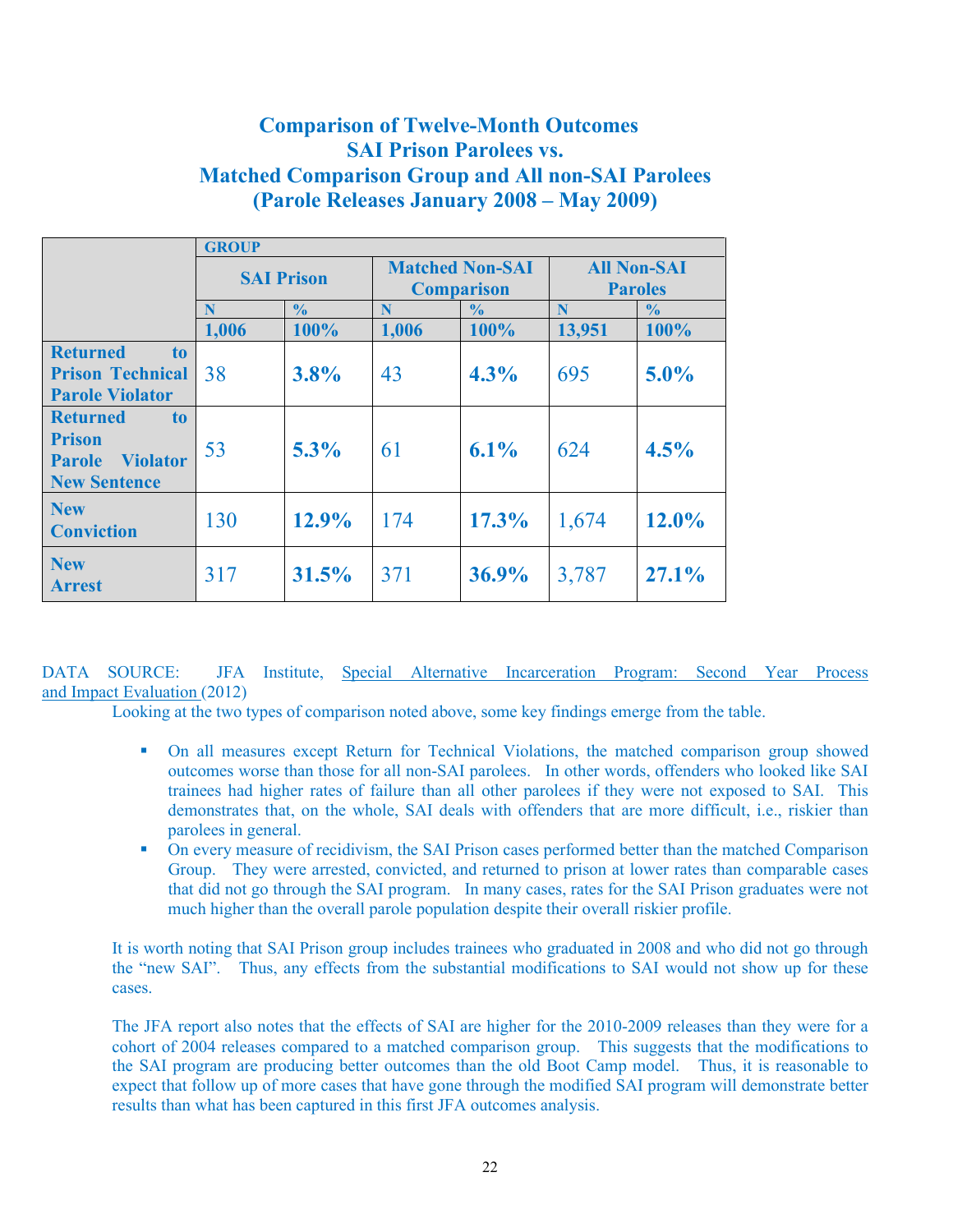# **2020 ADMISSIONS BY COUNTY –PROBATIONER (Males)**

| <b>MALES</b>          |                   |                   |
|-----------------------|-------------------|-------------------|
| Sentencing            | Number of         | % of Total        |
| <b>County</b>         | <b>Admissions</b> | <b>Admissions</b> |
| Alcona                | 0                 | 0.0%              |
| Alger                 | 0                 | 0.0%              |
| Allegan               | 0                 | 0.0%              |
| Alpena                | 0                 | 0.0%              |
| Antrim                | 0                 | 0.0%              |
| Arenac                | 0                 | 0.0%              |
| Baraga                | 0                 | 0.0%              |
| Barry                 | 0                 | 0.0%              |
| Bay                   | 1                 | 3.2%              |
| <b>Benzie</b>         | 0                 | 0.0%              |
| <b>Berrien</b>        | 3                 | 9.7%              |
| <b>Branch</b>         | 0                 | 0.0%              |
| Calhoun               | 0                 | 0.0%              |
| Cass                  | 0                 | 0.0%              |
| Charlevoix            | 0                 | 0.0%              |
| Cheboygan             | 0                 | 0.0%              |
| Chippewa              | 0                 | 0.0%              |
| Clare                 | 0                 | 0.0%              |
| Clinton               | 0                 | 0.0%              |
| Crawford              | 0                 | 0.0%              |
| Delta                 | 0                 | 0.0%              |
| Dickinson             | 0                 | 0.0%              |
| Eaton                 | 1                 | 3.2%              |
| Emmet                 | 0                 | 0.0%              |
| Genesee               | 0                 | 0.0%              |
| Gladwin               | 0                 | 0.0%              |
| Gogebic               | 0                 | 0.0%              |
| <b>Grand Traverse</b> | 0                 | 0.0%              |
| Gratiot               | 0                 | 0.0%              |
| Hillsdale             | 0                 | 0.0%              |
| Houghton              | 0                 | 0.0%              |
| Huron                 | 0                 | 0.0%              |
| Ingham                | $\overline{c}$    | 6.5%              |
| Ionia                 | 0                 | 0.0%              |
| losco                 | 0                 | 0.0%              |
| Iron                  | 0                 | 0.0%              |
| Isabella              | 0                 | 0.0%              |
| Jackson               | 1                 | 3.2%              |
| Kalamazoo             | 4                 | 12.9%             |
| Kalkaska              | 0                 | 0.0%              |
| Kent                  | 0                 | 0.0%              |
| Keweenaw              | 0                 | 0.0%              |
| Lake                  | 0                 | 0.0%              |
| Lapeer                | 0                 | 0.0%              |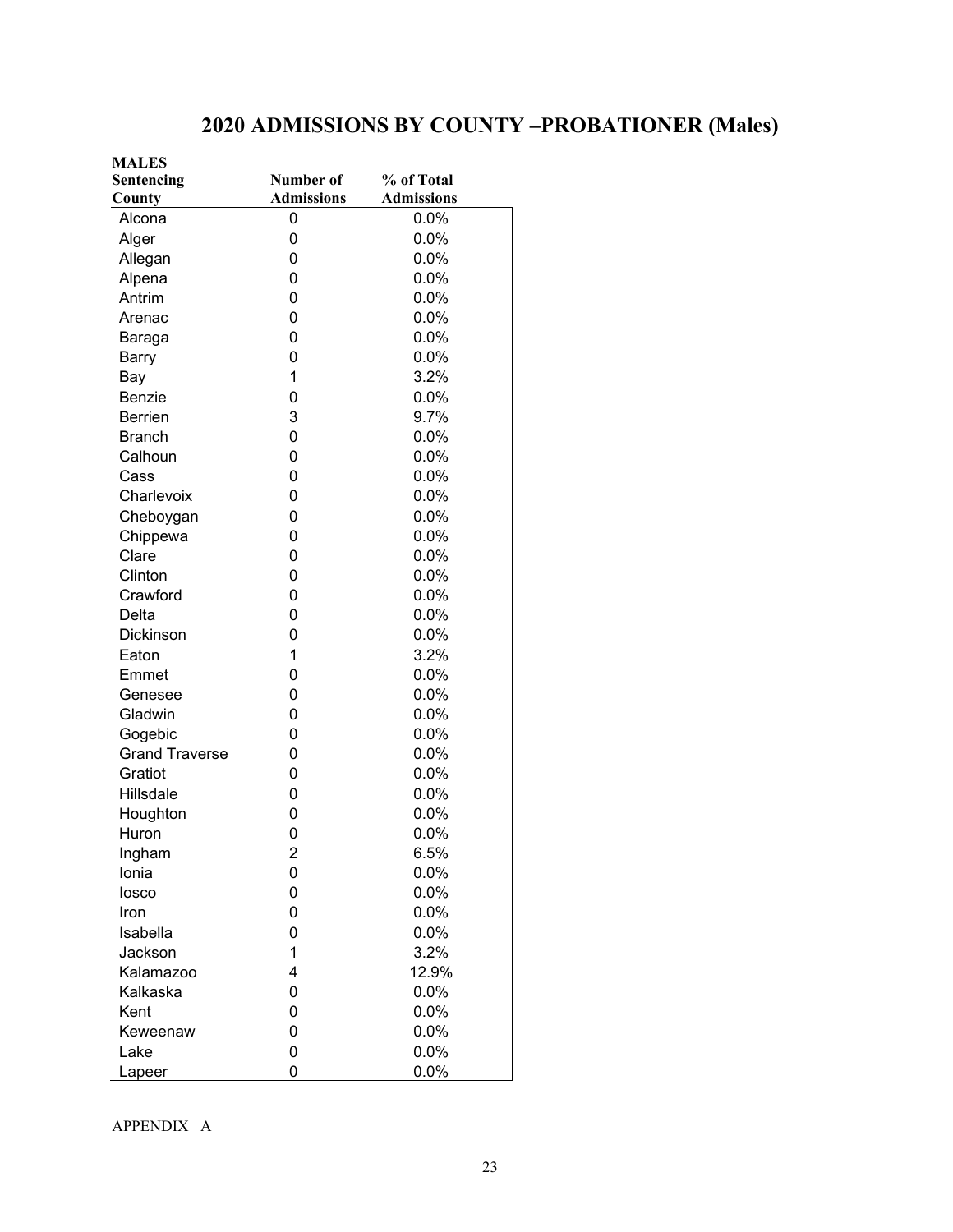# **2020 ADMISSIONS BY COUNTY –PROBATIONER – Cont. (Males)**

| <b>MALES</b>  |                   |                   |
|---------------|-------------------|-------------------|
| Sentencing    | Number of         | % of Total        |
| County        | <b>Admissions</b> | <b>Admissions</b> |
| Leelanau      | 0                 | 0.0%              |
| Lenawee       | 1                 | 3.2%              |
| Livingston    | 0                 | 0.0%              |
| Luce          | 0                 | 0.0%              |
| Mackinac      | 0                 | 0.0%              |
| Macomb        | 1                 | 3.2%              |
| Manistee      | 0                 | 0.0%              |
| Marquette     | 0                 | 0.0%              |
| Mason         | 0                 | 0.0%              |
| Mecosta       | 0                 | 0.0%              |
| Menominee     | 0                 | 0.0%              |
| Midland       | 1                 | 3.2%              |
| Missaukee     | 0                 | 0.0%              |
| Monroe        | $\overline{2}$    | 6.5%              |
| Montcalm      | $\mathbf{1}$      | 3.2%              |
| Montmorency   | 0                 | 0.0%              |
| Muskegon      | 3                 | 9.7%              |
| Newaygo       | 0                 | 0.0%              |
| Oakland       | 1                 | 3.2%              |
| Oceana        | 0                 | 0.0%              |
| Ogemaw        | 0                 | 0.0%              |
| Ontonagon     | 0                 | 0.0%              |
| Osceola       | 0                 | 0.0%              |
| Oscoda        | 0                 | $0.0\%$           |
| Otsego        | 0                 | 0.0%              |
| Ottawa        | 0                 | 0.0%              |
| Presque Isle  | 0                 | 0.0%              |
| Roscommon     | 0                 | 0.0%              |
| Saginaw       | 0                 | 0.0%              |
| St. Clair     | $\mathbf{1}$      | 3.2%              |
| St. Joseph    | 0                 | 0.0%              |
| Sanilac       | 0                 | 0.0%              |
| Schoolcraft   | 0                 | $0.0\%$           |
| Shiawassee    | 0                 | 0.0%              |
| Tuscola       | 0                 | 0.0%              |
| Van Buren     | 1                 | 3.2%              |
| Washtenaw     | 1                 | 3.2%              |
| Wayne         | 6                 | 19.4%             |
| Wexford       | 0                 | 0.0%              |
|               |                   |                   |
| <b>Totals</b> | 31                | 99.9%             |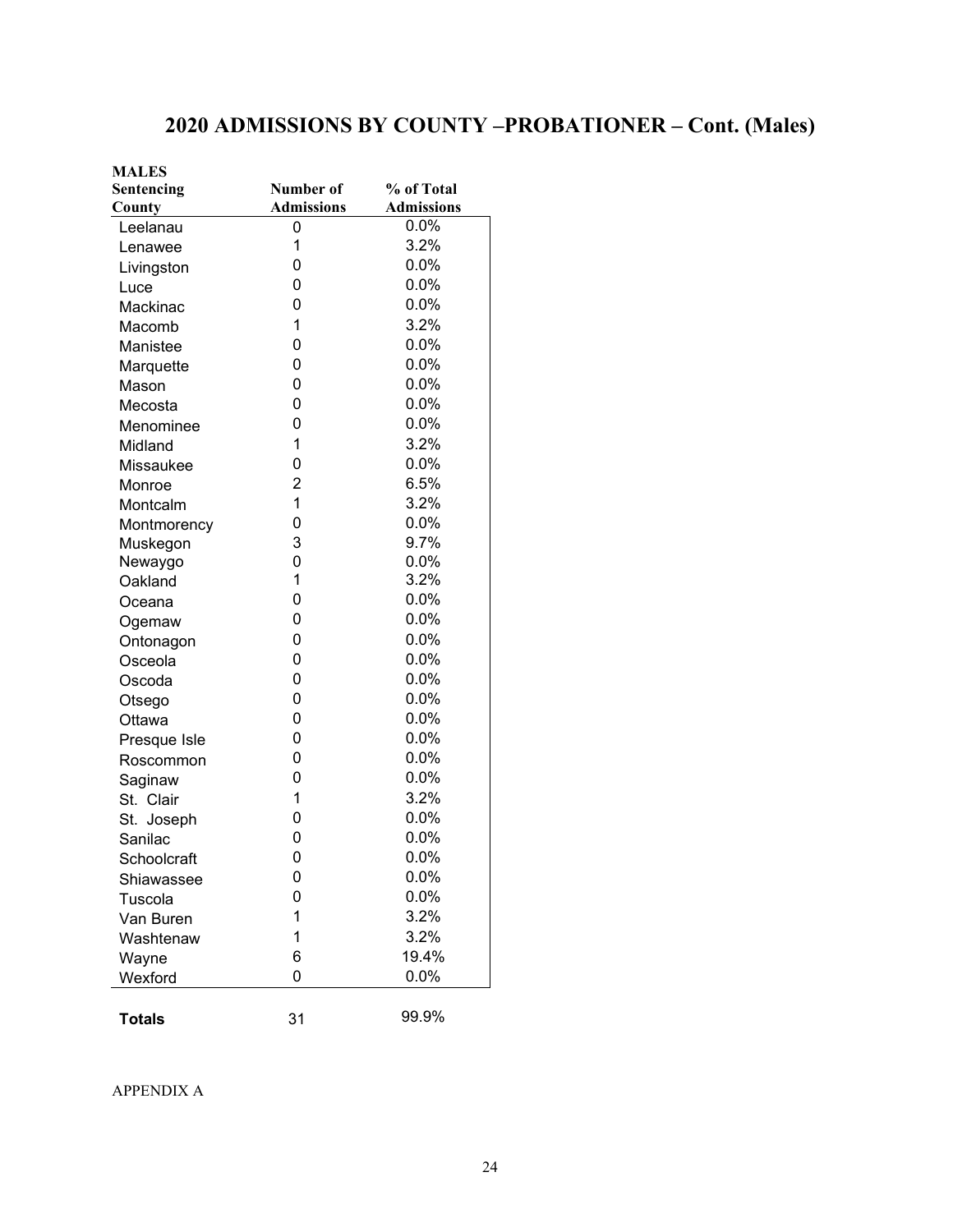| <b>Sentencing</b>     |                   | Number of % of Total |
|-----------------------|-------------------|----------------------|
| <b>County</b>         | <b>Admissions</b> | <b>Admissions</b>    |
| Alcona                | 0                 | $0.0\%$              |
| Alger                 | $\overline{0}$    | $0.0\%$              |
| Allegan               | $\overline{0}$    | $0.0\%$              |
| Alpena                | $\overline{0}$    | $0.0\%$              |
| Antrim                | $\overline{0}$    | $0.0\%$              |
| Arenac                | $\overline{0}$    | $0.0\%$              |
| <b>Baraga</b>         | $\overline{0}$    | $0.0\%$              |
| <b>Barry</b>          | $\boldsymbol{0}$  | $0.0\%$              |
| <b>Bay</b>            | $\overline{0}$    | $0.0\%$              |
| <b>Benzie</b>         | $\boldsymbol{0}$  | $0.0\%$              |
| <b>Berrien</b>        | $\mathbf{1}$      | 6.2%                 |
| <b>Branch</b>         | $\overline{0}$    | $0.0\%$              |
| Calhoun               | $\overline{0}$    | $0.0\%$              |
| Cass                  | $\mathbf{1}$      | 6.2%                 |
| Charlevoix            | $\overline{0}$    | $0.0\%$              |
| Cheboygan             | $\overline{0}$    | $0.0\%$              |
| Chippewa              | $\overline{0}$    | $0.0\%$              |
| Clare                 | $\overline{0}$    | $0.0\%$              |
| Clinton               | 1                 | 6.2%                 |
| Crawford              | $\overline{0}$    | $0.0\%$              |
| Delta                 | $\overline{0}$    | $0.0\%$              |
| <b>Dickinson</b>      | $\overline{0}$    | $0.0\%$              |
| Eaton                 | $\overline{0}$    | $0.0\%$              |
| Emmet                 | $\boldsymbol{0}$  | $0.0\%$              |
| Genesee               | $\overline{0}$    | $0.0\%$              |
| Gladwin               | $\boldsymbol{0}$  | $0.0\%$              |
| Gogebic               | $\overline{0}$    | $0.0\%$              |
| <b>Grand Traverse</b> | $\overline{0}$    | $0.0\%$              |
| Gratiot               | $\overline{0}$    | $0.0\%$              |
| Hillsdale             | $\overline{0}$    | $0.0\%$              |
| Houghton              | $\overline{0}$    | $0.0\%$              |
| Huron                 | $\overline{0}$    | $0.0\%$              |
| Ingham                | $\overline{2}$    | 12.5%                |
| Ionia                 | $\boldsymbol{0}$  | $0.0\%$              |
| <b>Iosco</b>          | $\overline{0}$    | $0.0\%$              |
| Iron                  | $\overline{0}$    | $0.0\%$              |
| Isabella              | $\overline{0}$    | $0.0\%$              |
| <b>Jackson</b>        | 1                 | 6.2%                 |
| Kalamazoo             | 1                 | 6.2%                 |
| Kalkaska              | $\overline{0}$    | $0.0\%$              |
| Kent                  | $\overline{0}$    | $0.0\%$              |
| Keweenaw              | $\overline{0}$    | $0.0\%$              |
| Lake                  | $\overline{0}$    | $0.0\%$              |
| Lapeer                | $\boldsymbol{0}$  | $0.0\%$              |

#### **2020 ADMISSIONS BY COUNTY –PROBATIONER (Female) FEMALES**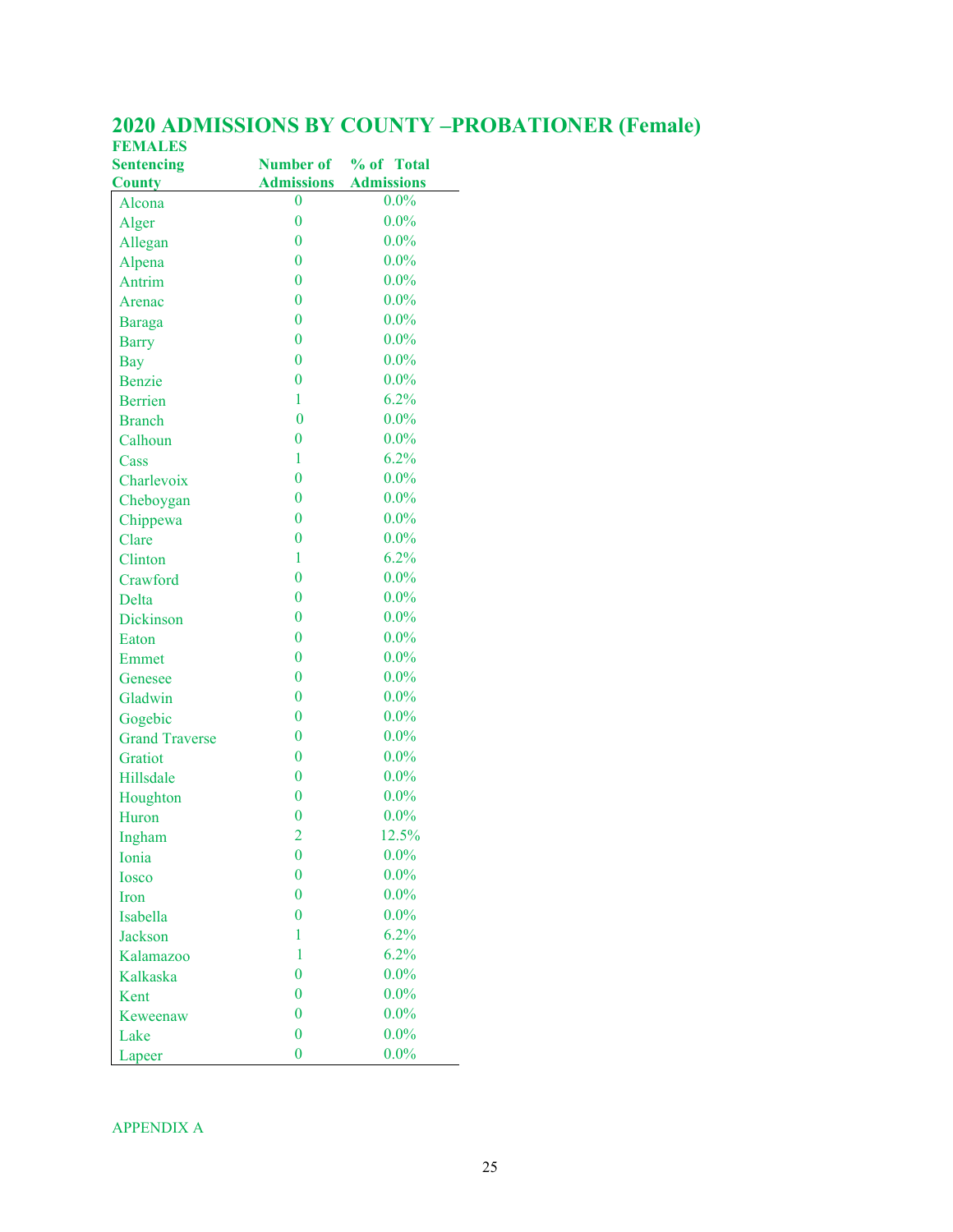# **2020 ADMISSIONS BY COUNTY –PROBATIONER – Cont. (Females)**

| <b>FEMALES</b>     |                   |                   |
|--------------------|-------------------|-------------------|
| <b>Sentencing</b>  | <b>Number of</b>  | % of Total        |
| <b>County</b>      | <b>Admissions</b> | <b>Admissions</b> |
| Leelanau           | $\bf{0}$          | $0.0\%$           |
| Lenawee            | $\boldsymbol{0}$  | $0.0\%$           |
| Livingston         | $\bf{0}$          | $0.0\%$           |
| Luce               | $\bf{0}$          | $0.0\%$           |
| <b>Mackinac</b>    | $\bf{0}$          | $0.0\%$           |
| Macomb             | $\overline{0}$    | $0.0\%$           |
| <b>Manistee</b>    | $\bf{0}$          | $0.0\%$           |
| <b>Marquette</b>   | $\bf{0}$          | $0.0\%$           |
| <b>Mason</b>       | $\bf{0}$          | $0.0\%$           |
| Mecosta            | $\bf{0}$          | $0.0\%$           |
| <b>Menominee</b>   | $\bf{0}$          | $0.0\%$           |
| <b>Midland</b>     | 1                 | 6.2%              |
| <b>Missaukee</b>   | $\bf{0}$          | $0.0\%$           |
| <b>Monroe</b>      | 1                 | 6.2%              |
| Montcalm           | $\overline{2}$    | 12.5%             |
| <b>Montmorency</b> | $\bf{0}$          | $0.0\%$           |
| <b>Muskegon</b>    | $\bf{0}$          | $0.0\%$           |
| Newaygo            | $\bf{0}$          | $0.0\%$           |
| <b>Oakland</b>     | $\overline{2}$    | 12.5%             |
| Oceana             | $\mathbf{1}$      | 6.2%              |
| Ogemaw             | $\overline{0}$    | $0.0\%$           |
| Ontonagon          | $\bf{0}$          | $0.0\%$           |
| Osceola            | 1                 | 6.2%              |
| Oscoda             | $\bf{0}$          | $0.0\%$           |
| Otsego             | $\bf{0}$          | $0.0\%$           |
| <b>Ottawa</b>      | $\bf{0}$          | $0.0\%$           |
| Presque Isle       | $\bf{0}$          | $0.0\%$           |
| Roscommon          | $\boldsymbol{0}$  | $0.0\%$           |
| Saginaw            | $\boldsymbol{0}$  | $0.0\%$           |
| St. Clair          | $\bf{0}$          | $0.0\%$           |
| St. Joseph         | $\bf{0}$          | $0.0\%$           |
| <b>Sanilac</b>     | $\bf{0}$          | $0.0\%$           |
| <b>Schoolcraft</b> | $\boldsymbol{0}$  | $0.0\%$           |
| <b>Shiawassee</b>  | $\boldsymbol{0}$  | $0.0\%$           |
| <b>Tuscola</b>     | $\bf{0}$          | $0.0\%$           |
| <b>Van Buren</b>   | 1                 | 6.2%              |
| Washtenaw          | $\bf{0}$          | $0.0\%$           |
| Wayne              | $\bf{0}$          | $0.0\%$           |
| Wexford            | $\bf{0}$          | $0.0\%$           |
|                    |                   |                   |
| <b>Total</b>       | 16                | 100%              |
|                    |                   |                   |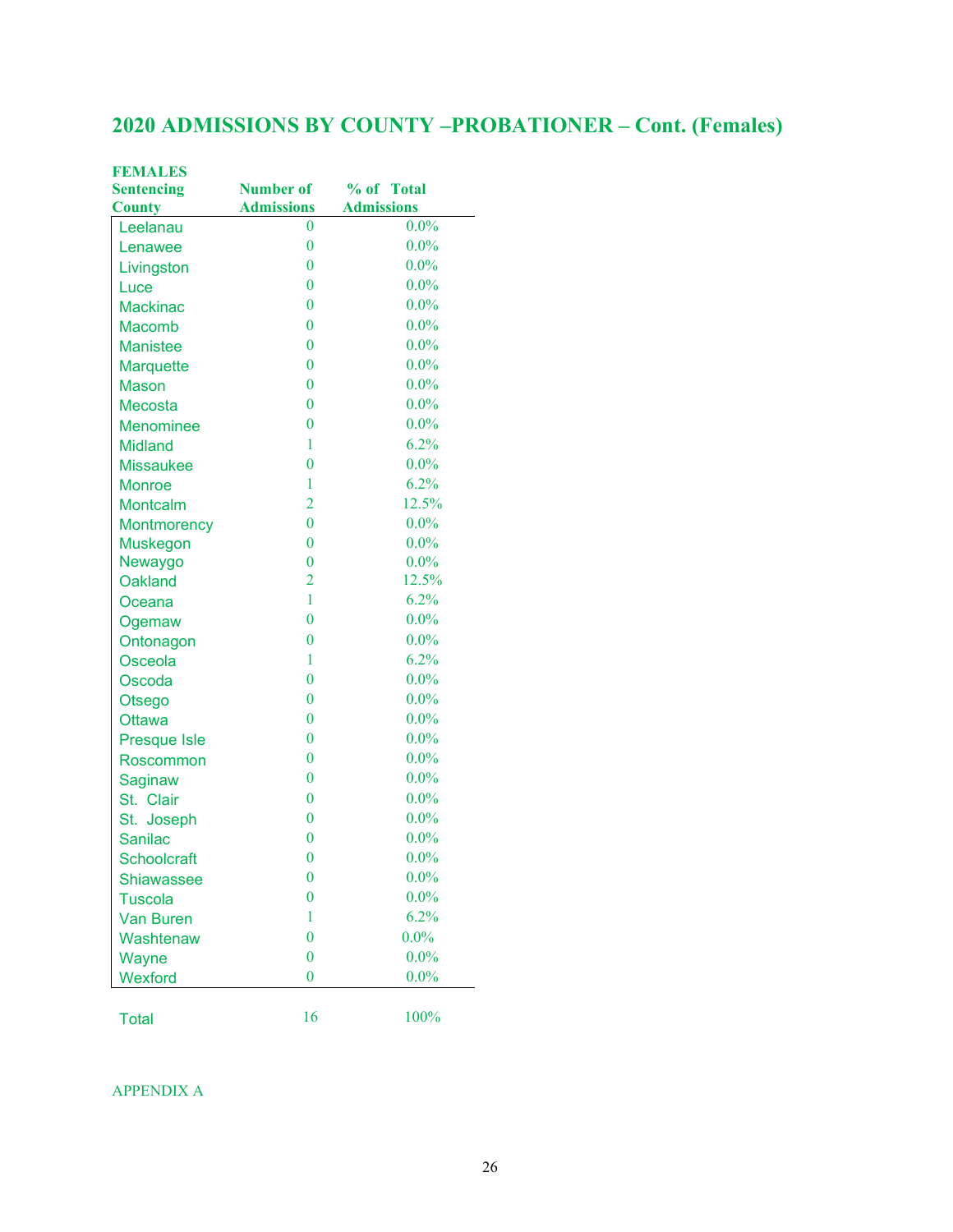# **2020 ADMISSIONS BY COUNTY – SAI PRISONER (Males)**

| <b>MALES</b>          |                   |                   |
|-----------------------|-------------------|-------------------|
| Sentencing            | Number of         | % of Total        |
| County                | <b>Admissions</b> | <b>Admissions</b> |
| Alcona                | 0                 | 0.0%              |
| Alger                 | 0                 | 0.0%              |
| Allegan               | $\overline{2}$    | 1.3%              |
| Alpena                | $\overline{2}$    | 1.3%              |
| Antrim                | $\overline{1}$    | 0.6%              |
| Arenac                | 0                 | 0.0%              |
| Baraga                | 0                 | 0.0%              |
| Barry                 | $\overline{2}$    | 1.3%              |
| Bay                   | $\mathbf{1}$      | 0.6%              |
| Benzie                | 1                 | 0.6%              |
| <b>Berrien</b>        | 9                 | 5.8%              |
| <b>Branch</b>         | 1                 | 0.6%              |
| Calhoun               | 1                 | 0.6%              |
| Cass                  | 1                 | 0.6%              |
| Charlevoix            | $\overline{2}$    | 1.3%              |
| Cheboygan             | 0                 | 0.0%              |
| Chippewa              | 0                 | 0.0%              |
| Clare                 | 0                 | 0.0%              |
| Clinton               | $\overline{2}$    | 1.3%              |
| Crawford              | 1                 | 0.6%              |
| Delta                 | 0                 | 0.0%              |
| Dickinson             | 3                 | 1.9%              |
| Eaton                 | 3                 | 1.9%              |
| Emmet                 | 1                 | 0.6%              |
| Genesee               | 6                 | 3.9%              |
| Gladwin               | 1                 | 0.6%              |
| Gogebic               | 0                 | 0.0%              |
| <b>Grand Traverse</b> | 3                 | 1.9%              |
| Gratiot               | $\mathbf 0$       | 0.0%              |
| Hillsdale             | $\overline{2}$    | 1.3%              |
| Houghton              | 0                 | 0.0%              |
| Huron                 | $\mathbf 0$       | 0.0%              |
| Ingham                | $\overline{2}$    | 1.3%              |
| Ionia                 | 1                 | 0.6%              |
| losco                 | 0                 | 0.0%              |
| Iron                  | 0                 | 0.0%              |
| Isabella              | $\overline{c}$    | 1.3%              |
| Jackson               | 5                 | 3.2%              |
| Kalamazoo             | 3                 | 1.9%              |
| Kalkaska              | 0                 | 0.0%              |
| Kent                  | 12                | 7.8%              |
| Keweenaw              | 0                 | 0.0%              |
| Lake                  | 0                 | 0.0%              |
| Lapeer                | 0                 | 0.0%              |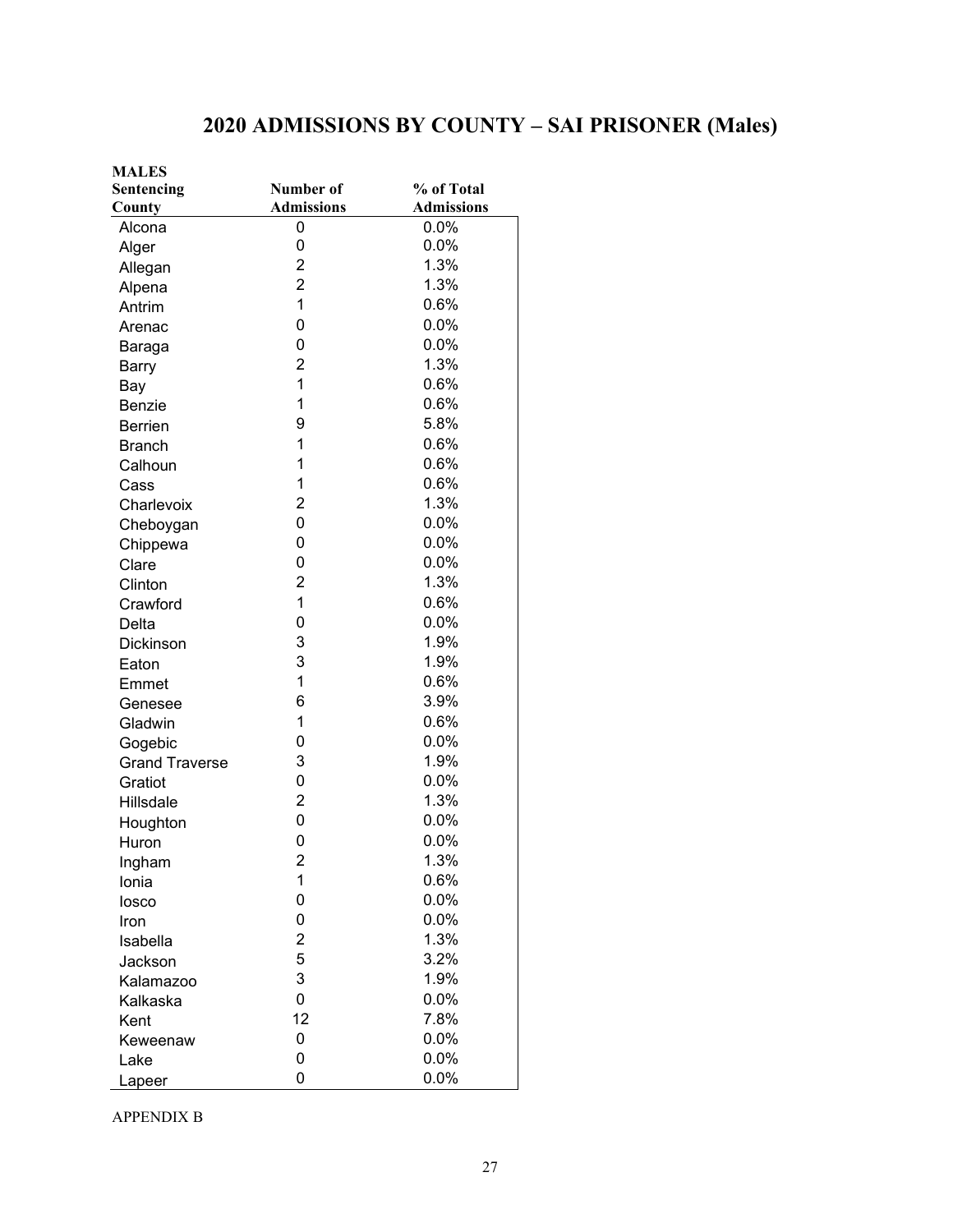# **2020 ADMISSIONS BY COUNTY – SAI PRISONER – Cont. (Males)**

| <b>MALES</b>  |                   |                   |
|---------------|-------------------|-------------------|
| Sentencing    | Number of         | % of Total        |
| County        | <b>Admissions</b> | <b>Admissions</b> |
| Leelanau      | 0                 | $0.0\%$           |
| Lenawee       | $\overline{c}$    | 1.3%              |
| Livingston    | 1                 | 0.6%              |
| Luce          | $\boldsymbol{0}$  | 0.0%              |
| Mackinac      | $\boldsymbol{0}$  | 0.0%              |
| Macomb        | $\overline{4}$    | 2.6%              |
| Manistee      | $\overline{2}$    | 1.3%              |
| Marquette     | 5                 | 3.2%              |
| Mason         | $\boldsymbol{0}$  | $0.0\%$           |
| Mecosta       | $\boldsymbol{0}$  | 0.0%              |
| Menominee     | $\boldsymbol{0}$  | 0.0%              |
| Midland       | $\boldsymbol{0}$  | 0.0%              |
| Missaukee     | $\boldsymbol{0}$  | 0.0%              |
| Monroe        | 5                 | 3.2%              |
| Montcalm      | $\overline{2}$    | 1.3%              |
| Montmorency   | $\boldsymbol{0}$  | 0.0%              |
| Muskegon      | 3                 | 1.9%              |
| Newaygo       | $\overline{c}$    | 1.3%              |
| Oakland       | 8                 | 5.2%              |
| Oceana        | 5                 | 3.2%              |
| Ogemaw        | $\overline{0}$    | 0.0%              |
| Ontonagon     | $\boldsymbol{0}$  | 0.0%              |
| Osceola       | $\boldsymbol{0}$  | $0.0\%$           |
| Oscoda        | $\boldsymbol{0}$  | $0.0\%$           |
| Otsego        | 3                 | 1.9%              |
| Ottawa        | $\overline{4}$    | 2.6%              |
| Presque Isle  | $\boldsymbol{0}$  | 0.0%              |
| Roscommon     | 3                 | 1.9%              |
| Saginaw       | $\mathbf{1}$      | 0.6%              |
| St. Clair     | 5                 | 3.2%              |
| St. Joseph    | $\overline{c}$    | 1.3%              |
| Sanilac       | $\boldsymbol{0}$  | 0.0%              |
| Schoolcraft   | $\boldsymbol{0}$  | 0.0%              |
| Shiawassee    | 1                 | 0.6%              |
| Tuscola       | $\overline{c}$    | 1.3%              |
| Van Buren     | $\overline{4}$    | 2.6%              |
| Washtenaw     | $\overline{2}$    | 1.3%              |
| Wayne         | 12                | 7.8%              |
| Wexford       | 3                 | 1.9%              |
|               |                   |                   |
| <b>Totals</b> | 154               | 100.0%            |
|               |                   |                   |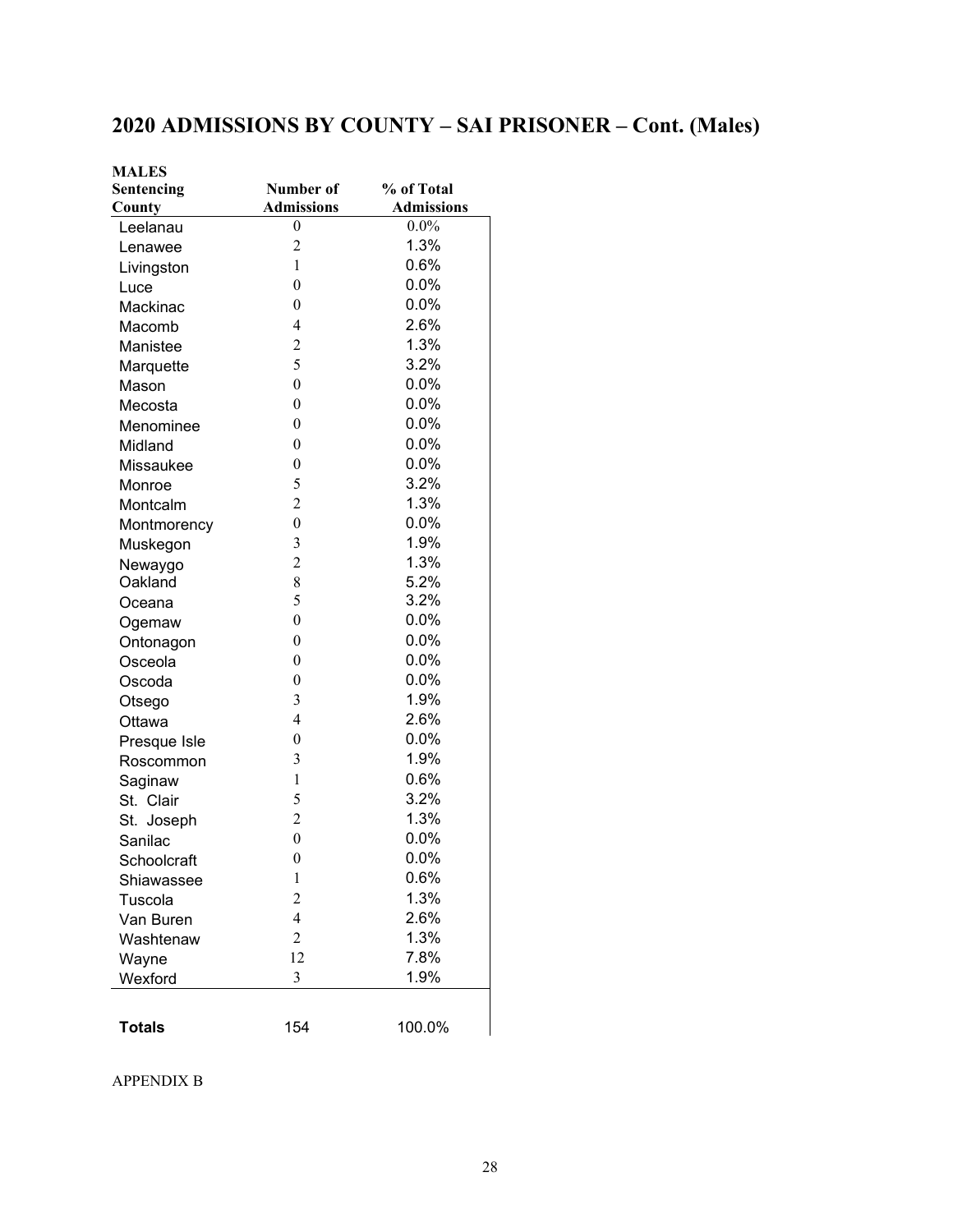#### **2020 ADMISSIONS BY COUNTY – SAI PRISONER (Female)**

| <b>FEMALES</b>        |                   |                   |
|-----------------------|-------------------|-------------------|
| <b>Sentencing</b>     | <b>Number of</b>  | % of Total        |
| <b>County</b>         | <b>Admissions</b> | <b>Admissions</b> |
| Alcona                | 0                 | $0.0\%$           |
| Alger                 | $\boldsymbol{0}$  | $0.0\%$           |
| Allegan               | $\bf{0}$          | $0.0\%$           |
| Alpena                | 1                 | 1.5%              |
| Antrim                | $\overline{0}$    | $0.0\%$           |
| Arenac                | $\overline{0}$    | $0.0\%$           |
| Baraga                | $\overline{0}$    | $0.0\%$           |
| <b>Barry</b>          | $\mathbf{1}$      | 1.5%              |
| <b>Bay</b>            | $\bf{0}$          | $0.0\%$           |
| Benzie                | $\boldsymbol{0}$  | $0.0\%$           |
| <b>Berrien</b>        | 3                 | 4.3%              |
| <b>Branch</b>         | $\overline{0}$    | $0.0\%$           |
| Calhoun               | $\overline{0}$    | $0.0\%$           |
| Cass                  | $\overline{0}$    | $0.0\%$           |
| Charlevoix            | $\overline{0}$    | $0.0\%$           |
| Cheboygan             | $\bf{0}$          | $0.0\%$           |
| Chippewa              | $\mathbf{1}$      | 1.5%              |
| Clare                 | 5                 | 7.4%              |
| Clinton               | $\bf{0}$          | $0.0\%$           |
| Crawford              | 1                 | 1.5%              |
| Delta                 | 1                 | 1.5%              |
| Dickinson             | $\mathbf{1}$      | 1.5%              |
| Eaton                 | $\overline{0}$    | $0.0\%$           |
| Emmet                 | 1                 | 1.5%              |
| Genesee               | $\overline{2}$    | 2.8%              |
| Gladwin               | $\bf{0}$          | $0.0\%$           |
| Gogebic               | $\overline{0}$    | $0.0\%$           |
| <b>Grand Traverse</b> | $\bf{0}$          | $0.0\%$           |
| Gratiot               | $\overline{2}$    | 2.8%              |
| Hillsdale             | $\mathbf{1}$      | 1.5%              |
| Houghton              | $\overline{0}$    | $0.0\%$           |
| Huron                 | $\overline{0}$    | $0.0\%$           |
| Ingham                | 1                 | 1.5%              |
| Ionia                 | $\overline{0}$    | $0.0\%$           |
| <b>Iosco</b>          | $\overline{0}$    | $0.0\%$           |
| Iron                  | 1                 | 1.5%              |
| Isabella              | $\overline{0}$    | $0.0\%$           |
| <b>Jackson</b>        | $\overline{2}$    | 2.8%              |
| Kalamazoo             | $\overline{4}$    | 5.7%              |
| Kalkaska              | $\overline{3}$    | 4.3%              |
| Kent                  | $\overline{2}$    | 2.8%              |
| Keweenaw              | $\overline{0}$    | $0.0\%$           |
| Lake                  | $\boldsymbol{0}$  | $0.0\%$           |
| Lapeer                | $\bf{0}$          | $0.0\%$           |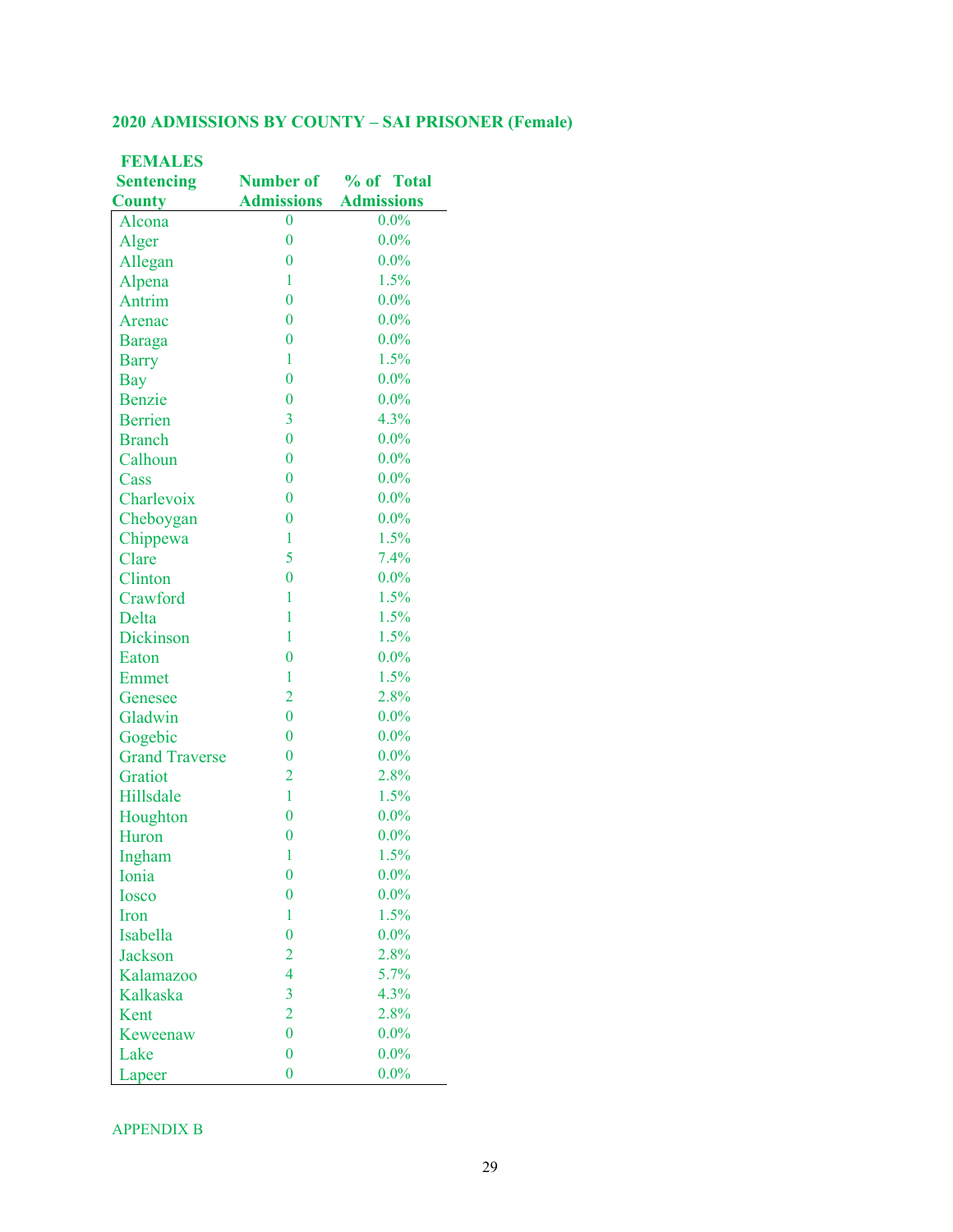# **2020 ADMISSIONS BY COUNTY – SAI PRISONER – Cont.**

| <b>FEMALES</b>      |                         |                   |
|---------------------|-------------------------|-------------------|
| <b>Sentencing</b>   | <b>Number of</b>        | % of Total        |
| <b>County</b>       | <b>Admissions</b>       | <b>Admissions</b> |
| Leelanau            | $\overline{0}$          | $0.0\%$           |
| Lenawee             | $\mathbf{1}$            | 1.5%              |
| Livingston          | $\overline{0}$          | $0.0\%$           |
| Luce                | $\bf{0}$                | $0.0\%$           |
| <b>Mackinac</b>     | $\bf{0}$                | $0.0\%$           |
| Macomb              | $\bf{0}$                | $0.0\%$           |
| <b>Manistee</b>     | $\mathbf{1}$            | 1.5%              |
| <b>Marquette</b>    | $\mathbf{1}$            | 1.5%              |
| <b>Mason</b>        | $\bf{0}$                | $0.0\%$           |
| Mecosta             | $\overline{4}$          | 5.7%              |
| <b>Menominee</b>    | $\bf{0}$                | $0.0\%$           |
| <b>Midland</b>      | $\mathbf{1}$            | 1.5%              |
| <b>Missaukee</b>    | 1                       | 1.5%              |
| <b>Monroe</b>       | $\mathbf{1}$            | 1.5%              |
| <b>Montcalm</b>     | $\mathbf{1}$            | 1.5%              |
| <b>Montmorency</b>  | $\bf{0}$                | $0.0\%$           |
| <b>Muskegon</b>     | $\bf{0}$                | $0.0\%$           |
| Newaygo             | $\overline{2}$          | 2.8%              |
| <b>Oakland</b>      | 1                       | 1.5%              |
| Oceana              | $\bf{0}$                | $0.0\%$           |
| Ogemaw              | $\overline{2}$          | 2.8%              |
| Ontonagon           | $\bf{0}$                | $0.0\%$           |
| Osceola             | $\bf{0}$                | $0.0\%$           |
| Oscoda              | $\bf{0}$                | $0.0\%$           |
| Otsego              | $\bf{0}$                | $0.0\%$           |
| <b>Ottawa</b>       | $\bf{0}$                | $0.0\%$           |
| <b>Presque Isle</b> | $\bf{0}$                | $0.0\%$           |
| Roscommon           | $\overline{\mathbf{4}}$ | 5.7%              |
| Saginaw             | 1                       | 1.5%              |
| St. Clair           | $\bf{0}$                | $0.0\%$           |
| St. Joseph          | $\bf{0}$                | $0.0\%$           |
| <b>Sanilac</b>      | $\mathbf{1}$            | 1.5%              |
| <b>Schoolcraft</b>  | 1                       | 1.5%              |
| <b>Shiawassee</b>   | $\overline{2}$          | 2.8%              |
| <b>Tuscola</b>      | $\overline{0}$          | $0.0\%$           |
| <b>Van Buren</b>    | 4                       | 5.7%              |
| Washtenaw           | 1                       | 1.5%              |
| Wayne               | 3                       | 4.3%              |
| Wexford             | $\overline{3}$          | 4.3%              |
|                     |                         |                   |
| <b>Total</b>        | 69                      | 100%              |
|                     |                         |                   |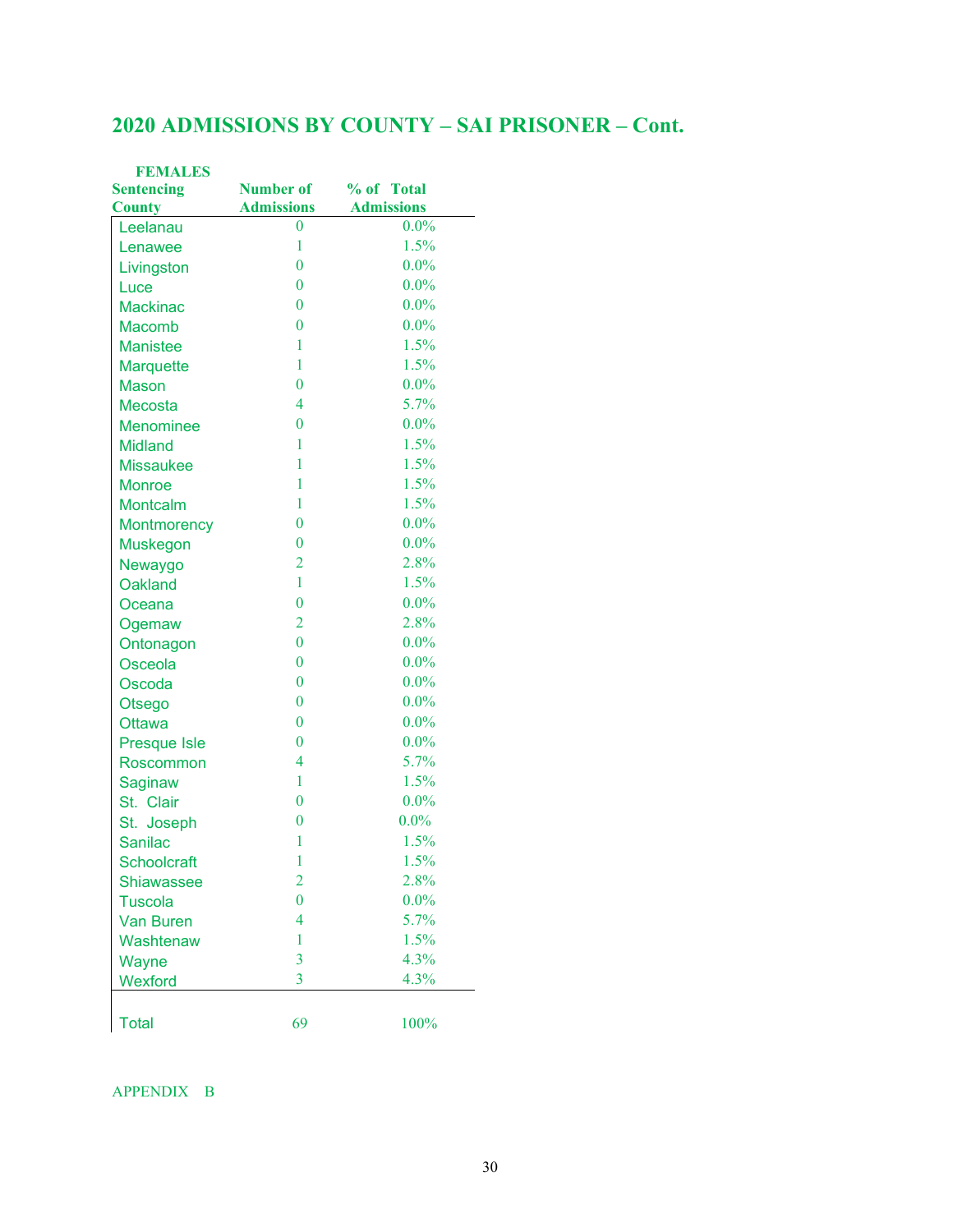

## **2020 ADMISSIONS BY MONTH (Males)**

**APPENDIX C**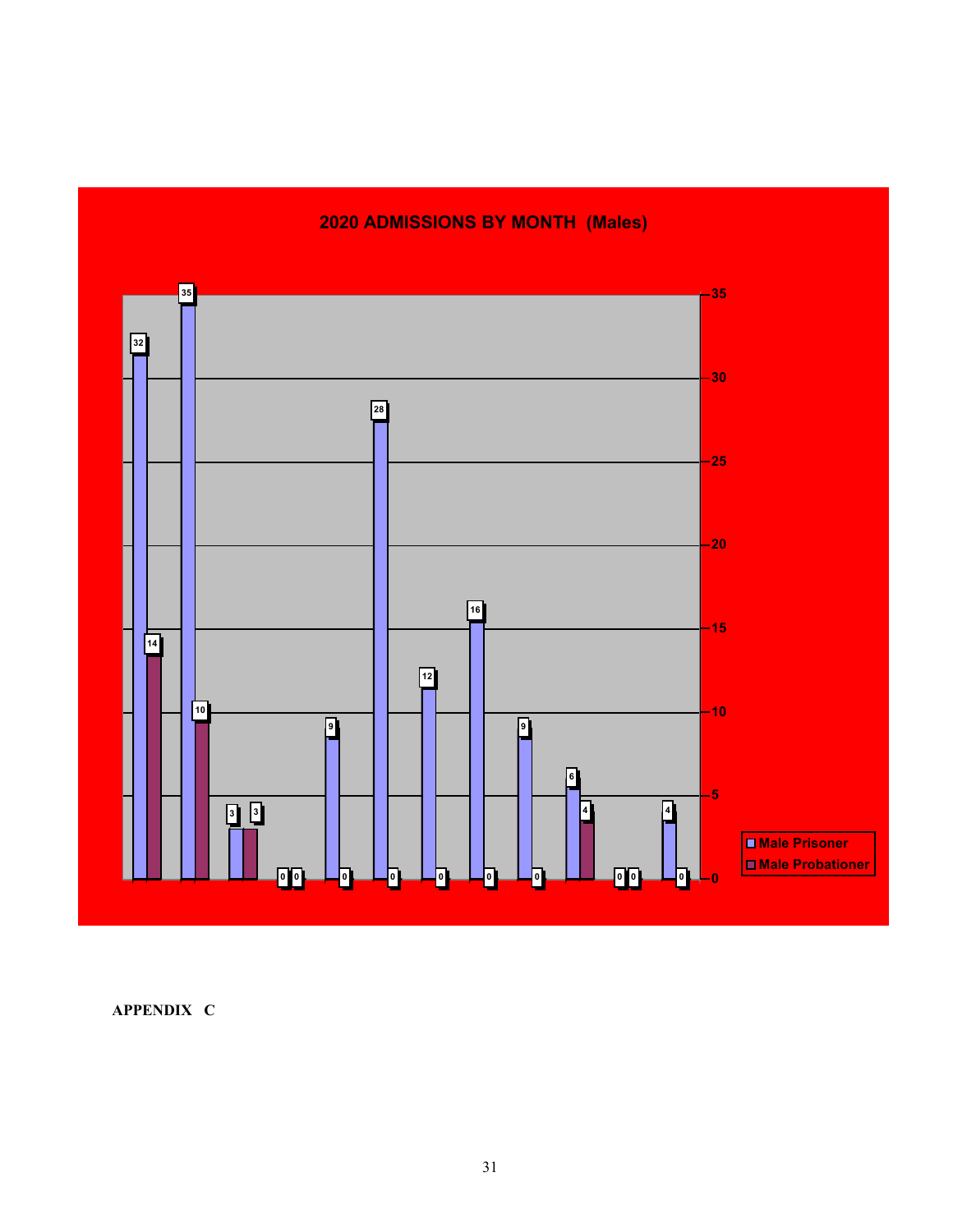

#### **2020 ADMISSIONS BY MONTH Females**

**APPENDIX C**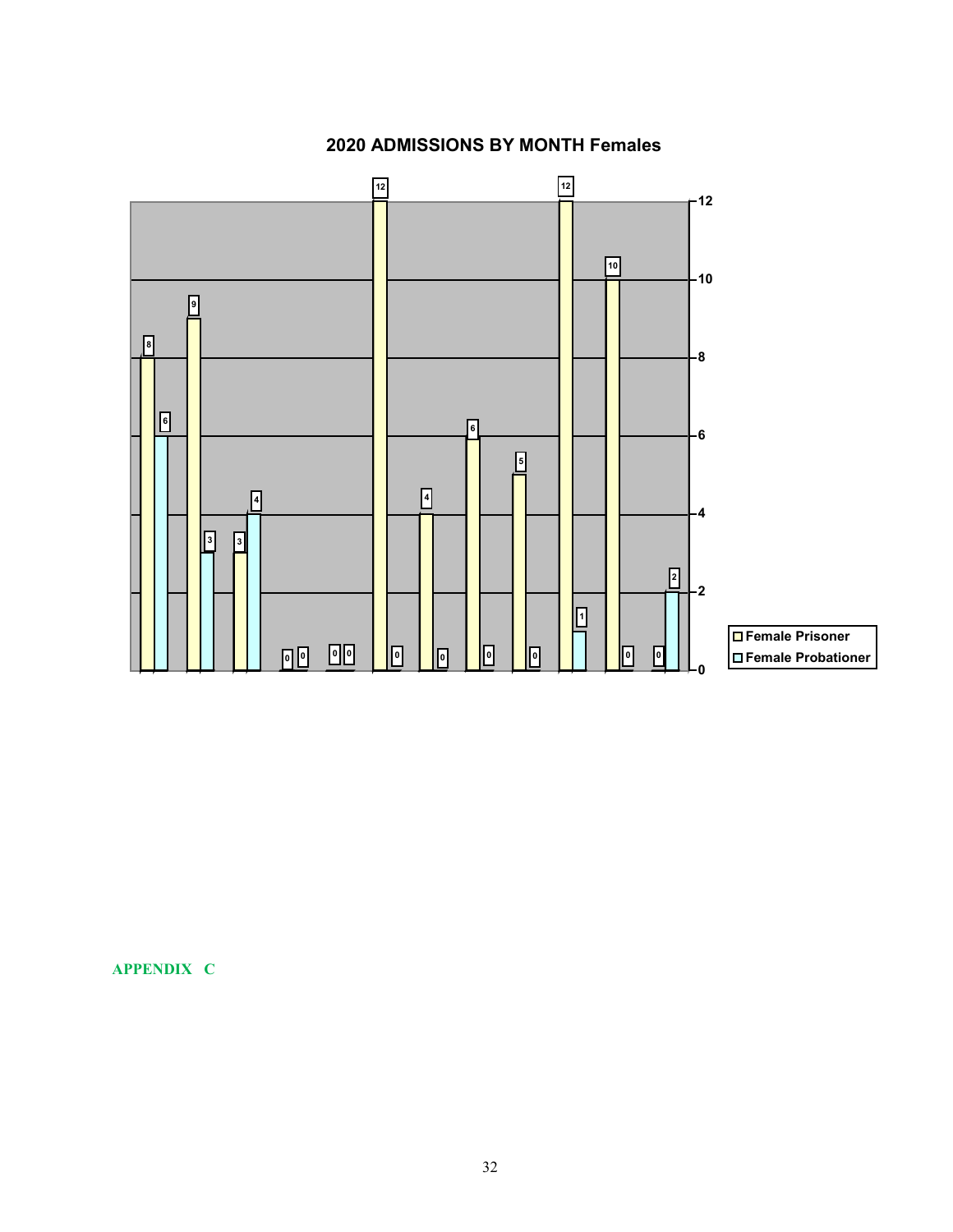

**2020 ADMISSIONS (Females)**



**APPENDIX D**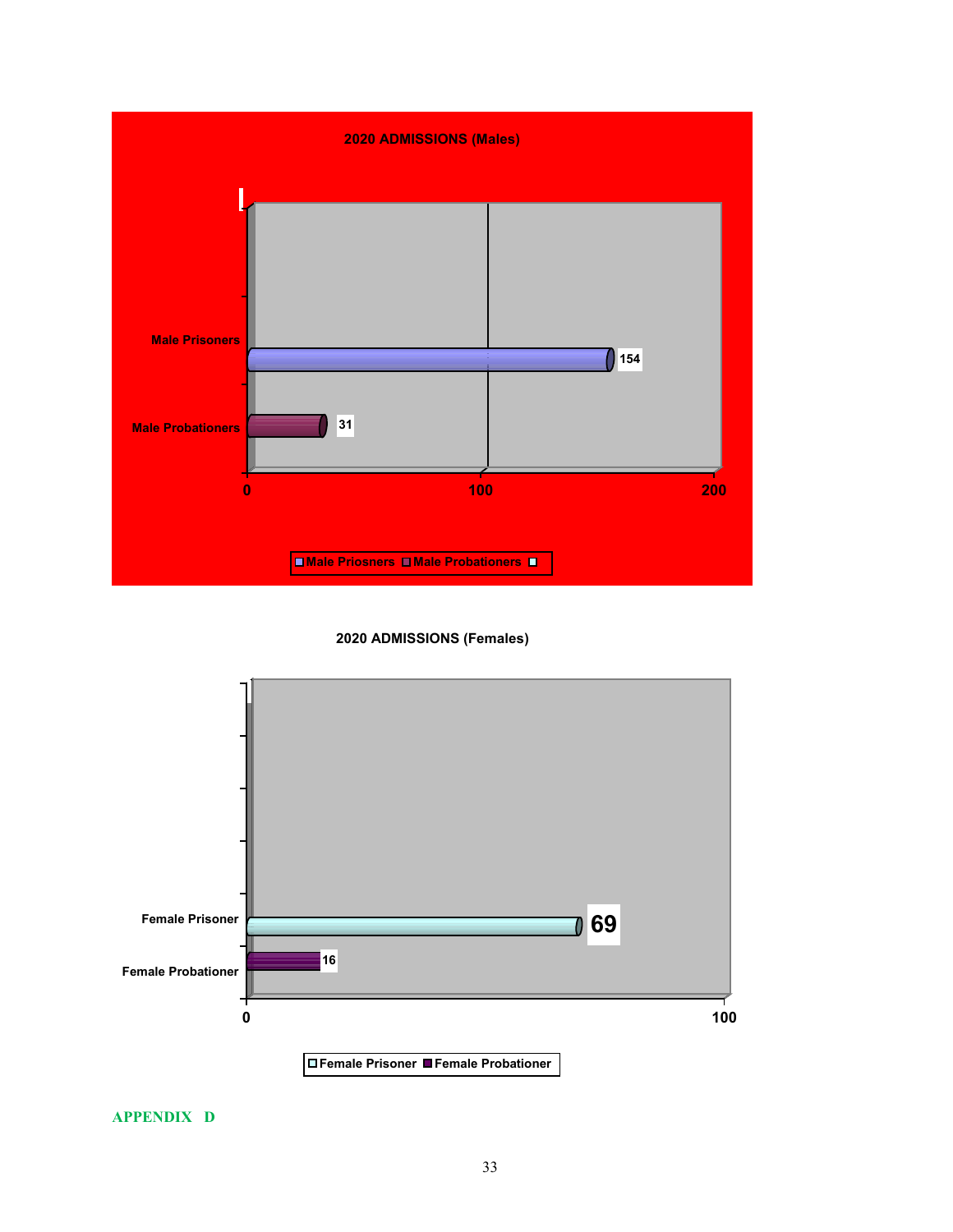

# **MONTHLY POPULATION TOTALS (Males)**

APPENDIX E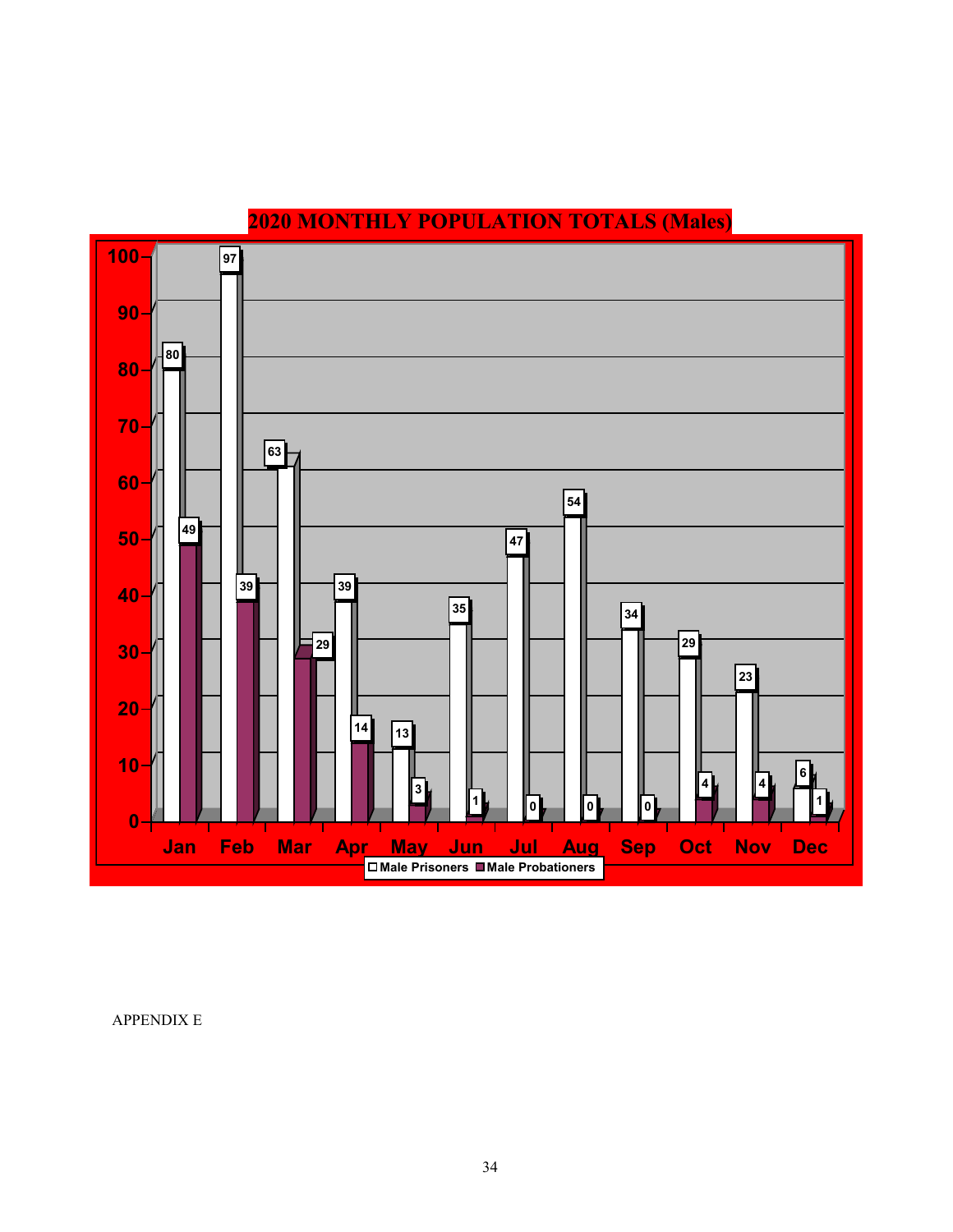

**MONTHLY POPULATION TOTALS (Females)**

**APPENDIX E**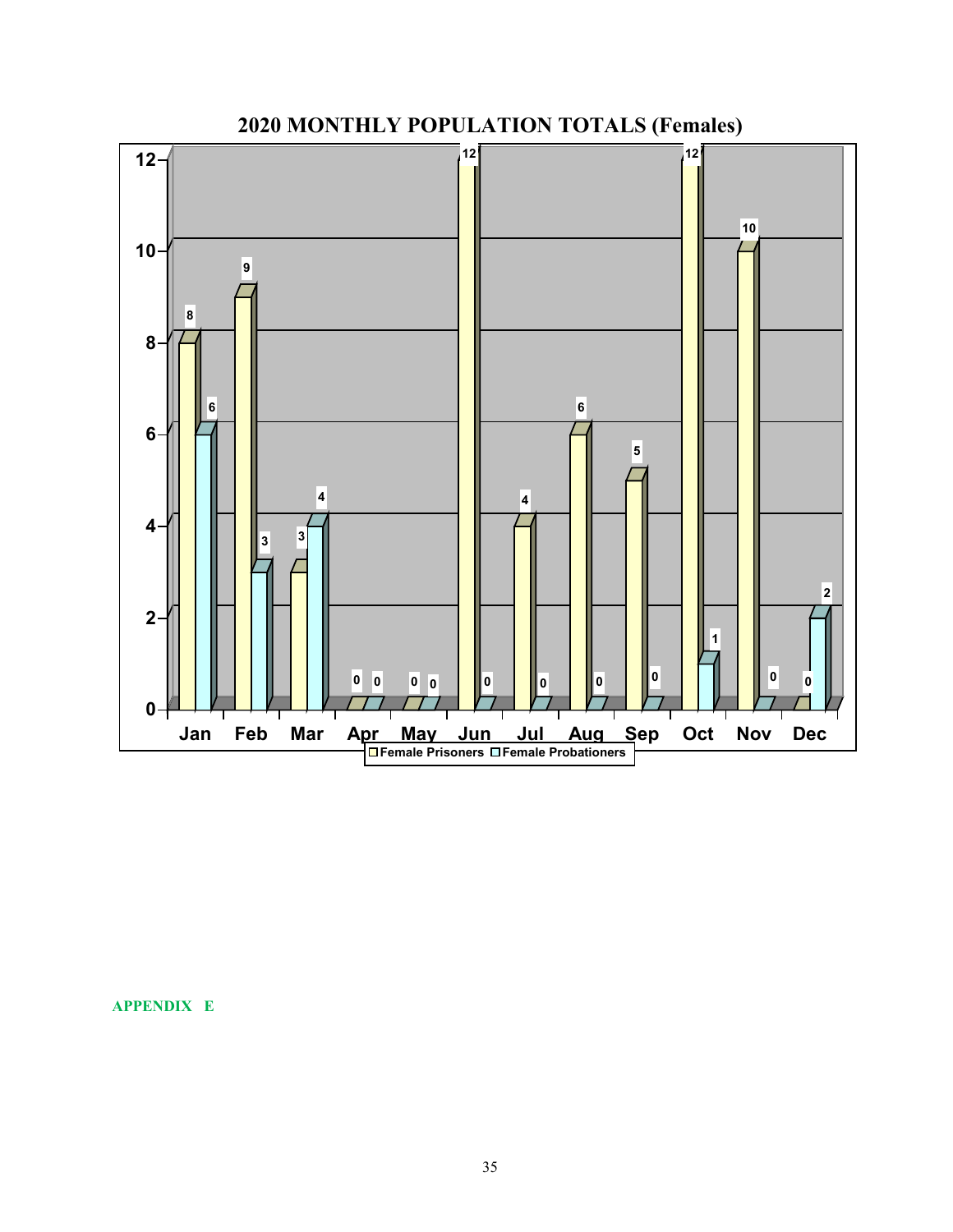## **2020 PROGRAM OUTCOMES BY COUNTY – MALE PROBATIONER**

|                       | Successful                     | Rule                         | Voluntary                      | Medical                         | Unqualified      | <b>Totals</b>    |
|-----------------------|--------------------------------|------------------------------|--------------------------------|---------------------------------|------------------|------------------|
|                       | Completion<br>$\boldsymbol{0}$ | Violator<br>$\boldsymbol{0}$ | Withdrawal<br>$\boldsymbol{0}$ | Termination<br>$\boldsymbol{0}$ | $\boldsymbol{0}$ | $\boldsymbol{0}$ |
| Alcona                | $\boldsymbol{0}$               | $\boldsymbol{0}$             | 0                              | $\boldsymbol{0}$                | $\boldsymbol{0}$ | $\boldsymbol{0}$ |
| Alger                 |                                |                              | 0                              |                                 | $\boldsymbol{0}$ |                  |
| Allegan               | 1                              | 0                            |                                | 0                               |                  | 1                |
| Alpena                | 0                              | 0                            | 0                              | 0                               | $\boldsymbol{0}$ | $\theta$         |
| Antrim                | 0                              | 0                            | 0                              | 0                               | $\boldsymbol{0}$ | $\theta$         |
| Arenac                | 0                              | 0                            | 0                              | 0                               | $\boldsymbol{0}$ | $\theta$         |
| Baraga                | 0                              | 0                            | 0                              | 0                               | $\mathbf{0}$     | $\boldsymbol{0}$ |
| <b>Barry</b>          | 0                              | 0                            | 0                              | 0                               | $\boldsymbol{0}$ | $\boldsymbol{0}$ |
| Bay                   | 2                              | 0                            | 0                              | 0                               | $\boldsymbol{0}$ | $\overline{c}$   |
| Benzie                | 0                              | 0                            | 0                              | 0                               | $\boldsymbol{0}$ | $\boldsymbol{0}$ |
| Berrien               | 5                              | 0                            | $_{0}$                         | 1                               | 1                | 7                |
| <b>Branch</b>         | 2                              | 0                            | 0                              | 0                               | $\boldsymbol{0}$ | $\overline{c}$   |
| Calhoun               |                                | 0                            | 0                              | 0                               | $\boldsymbol{0}$ | 1                |
| Cass                  |                                | 0                            | 0                              | 0                               | $\boldsymbol{0}$ | 1                |
| Charlevoix            | $\overline{0}$                 | 0                            | 0                              | 0                               | $\mathbf{0}$     | $\boldsymbol{0}$ |
| Cheboygan             | 0                              | 0                            | 0                              | 0                               | $\boldsymbol{0}$ | $\boldsymbol{0}$ |
| Chippewa              | 0                              | 0                            | 0                              | 0                               | $\boldsymbol{0}$ | $\boldsymbol{0}$ |
| Clare                 | $\overline{c}$                 | 0                            | 0                              | 0                               | $\boldsymbol{0}$ | $\overline{c}$   |
| Clinton               | 0                              | 0                            | 0                              | 0                               | $\boldsymbol{0}$ | $\boldsymbol{0}$ |
| Crawford              | 0                              | 0                            | 0                              | 0                               | $\boldsymbol{0}$ | $\theta$         |
| Delta                 | 0                              | 0                            | 0                              | 0                               | $\boldsymbol{0}$ | $\boldsymbol{0}$ |
| Dickinson             | 0                              | 0                            | 0                              | 0                               | $\boldsymbol{0}$ | 0                |
| Eaton                 |                                | 0                            | 0                              | 0                               | $\mathbf{0}$     | 1                |
| Emmet                 | $\boldsymbol{0}$               | 0                            | 0                              | 0                               | $\boldsymbol{0}$ | 0                |
| Genesee               | 3                              | 0                            | 0                              | 0                               | $\boldsymbol{0}$ | 3                |
| Gladwin               | 0                              | 0                            | 0                              | 0                               | $\boldsymbol{0}$ | $\boldsymbol{0}$ |
| Gogebic               | 0                              | 0                            | 0                              | 0                               | $\boldsymbol{0}$ | $\theta$         |
| <b>Grand Traverse</b> | 0                              | 0                            | 0                              | 0                               | $\boldsymbol{0}$ | $\theta$         |
| Gratiot               | $\boldsymbol{0}$               | 0                            | 0                              | 0                               | $\boldsymbol{0}$ | $\theta$         |
| Hillsdale             | 0                              | 0                            | 0                              | 0                               | $\boldsymbol{0}$ | $\boldsymbol{0}$ |
| Houghton              | 0                              | 0                            | 0                              | 0                               | $\boldsymbol{0}$ | 0                |
| Huron                 | $\boldsymbol{0}$               | 0                            | 0                              | 0                               | 0                | $\boldsymbol{0}$ |
| Ingham                | 5                              | 0                            | 0                              | 0                               | 1                | 6                |
| Ionia                 | $\boldsymbol{2}$               | $\boldsymbol{0}$             | $\boldsymbol{0}$               | $\boldsymbol{0}$                | $\boldsymbol{0}$ | $\mathfrak{2}$   |
| losco                 | $\boldsymbol{0}$               | $\boldsymbol{0}$             | $\boldsymbol{0}$               | $\theta$                        | $\boldsymbol{0}$ | $\boldsymbol{0}$ |
| Iron                  | $\boldsymbol{0}$               | 0                            | $\theta$                       | 0                               | $\boldsymbol{0}$ | $\boldsymbol{0}$ |
| Isabella              | 0                              | 0                            | 0                              | 0                               | $\boldsymbol{0}$ | $\boldsymbol{0}$ |
| Jackson               | 2                              | 0                            | 0                              | 0                               | $\boldsymbol{0}$ | $\overline{c}$   |
| Kalamazoo             | 5                              | 0                            | $\theta$                       | 1                               | $\boldsymbol{0}$ | 5                |
| Kalkaska              | 0                              | 0                            | 0                              | 0                               | $\boldsymbol{0}$ | $\boldsymbol{0}$ |
| Kent                  |                                | 0                            | $\theta$                       | $\theta$                        | $\boldsymbol{0}$ | 1                |
| Keweenaw              | 0                              | 0                            | $\theta$                       | $\theta$                        | $\boldsymbol{0}$ | $\boldsymbol{0}$ |
| Lake                  | $\boldsymbol{0}$               | $\theta$                     | $\boldsymbol{0}$               | $\theta$                        | $\boldsymbol{0}$ | $\boldsymbol{0}$ |
| Lapeer                | $\boldsymbol{0}$               | $\boldsymbol{0}$             | $\boldsymbol{0}$               | 0                               | $\boldsymbol{0}$ | $\boldsymbol{0}$ |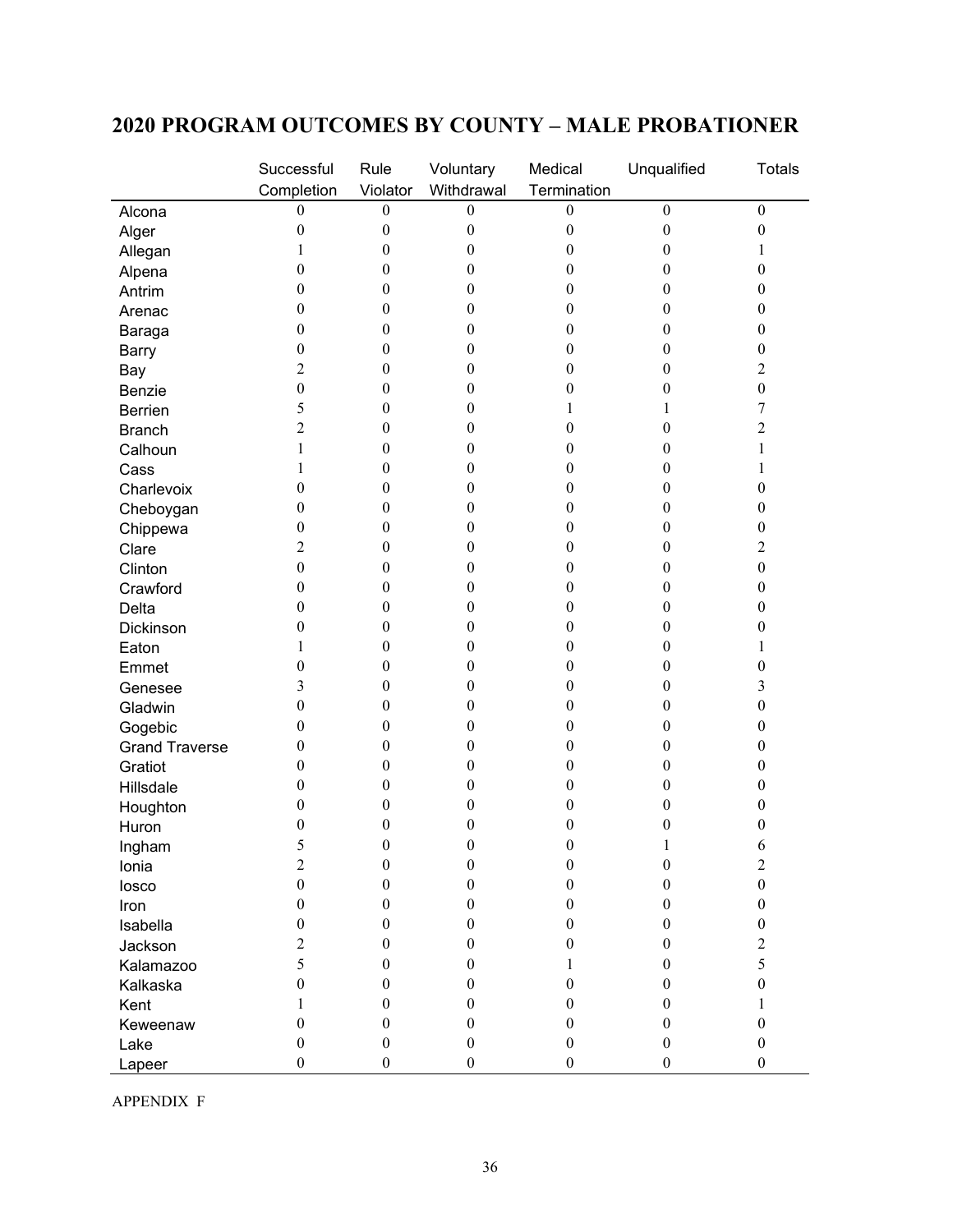# **2020 PROGRAM OUTCOMES BY COUNTY – MALE PROBATIONER –Cont.**

|              | Successful       | Rule             | Voluntary        | Medical          | Unqualified      | <b>Totals</b>            |
|--------------|------------------|------------------|------------------|------------------|------------------|--------------------------|
|              | Completion       | Violator         | Withdrawal       | Termination      |                  |                          |
| Leelanau     | 0                | $\theta$         | 0                | $\theta$         | $\mathbf{0}$     | $\mathbf{0}$             |
| Lenawee      | 1                | $\boldsymbol{0}$ | $\boldsymbol{0}$ | $\theta$         | $\boldsymbol{0}$ | 1                        |
| Livingston   | 1                | $\boldsymbol{0}$ | $\boldsymbol{0}$ | 0                | 0                | 1                        |
| Luce         | 1                | $\boldsymbol{0}$ | $\boldsymbol{0}$ | 0                | 0                | 1                        |
| Mackinac     | 0                | $\theta$         | $\boldsymbol{0}$ | 0                | $\theta$         | 0                        |
| Macomb       | 1                | $\theta$         | $\boldsymbol{0}$ | 0                | 0                | 1                        |
| Manistee     | $\theta$         | $\theta$         | $\boldsymbol{0}$ | 0                | 0                | $\boldsymbol{0}$         |
| Marquette    | $\boldsymbol{0}$ | $\theta$         | $\boldsymbol{0}$ | 0                | 0                | $\boldsymbol{0}$         |
| Mason        | $\boldsymbol{0}$ | $\boldsymbol{0}$ | $\boldsymbol{0}$ | $\theta$         | 0                | 0                        |
| Mecosta      | 1                | $\boldsymbol{0}$ | $\boldsymbol{0}$ | 0                | 0                | 1                        |
| Menominee    | $\theta$         | $\theta$         | $\boldsymbol{0}$ | 0                | 0                | 0                        |
| Midland      | 3                | $\theta$         | $\boldsymbol{0}$ | 0                | 0                | 3                        |
| Missaukee    | 0                | $\theta$         | $\boldsymbol{0}$ | 0                | $\theta$         | $\boldsymbol{0}$         |
| Monroe       | 4                | $\theta$         | $\boldsymbol{0}$ | 0                | $\theta$         | $\overline{\mathbf{4}}$  |
| Montcalm     | 3                | $\theta$         | $\boldsymbol{0}$ | 0                | 0                | 3                        |
| Montmorency  | 0                | $\theta$         | $\boldsymbol{0}$ | 0                | 0                | $\boldsymbol{0}$         |
| Muskegon     | 3                | $\theta$         | $\boldsymbol{0}$ | 0                | 0                | 3                        |
| Newaygo      | 1                | $\boldsymbol{0}$ | $\boldsymbol{0}$ | 0                | $\boldsymbol{0}$ | 1                        |
| Oakland      | 5                | $\theta$         | $\boldsymbol{0}$ | 0                | 0                | 5                        |
| Oceana       | $\boldsymbol{0}$ | $\theta$         | $\boldsymbol{0}$ | 0                | 0                | $\boldsymbol{0}$         |
| Ogemaw       | $\boldsymbol{0}$ | $\theta$         | $\boldsymbol{0}$ | 0                | $\theta$         | $\boldsymbol{0}$         |
| Ontonagon    | $\boldsymbol{0}$ | $\theta$         | $\boldsymbol{0}$ | 0                | $\theta$         | $\boldsymbol{0}$         |
| Osceola      | $\boldsymbol{0}$ | $\theta$         | $\boldsymbol{0}$ | 0                | 0                | $\boldsymbol{0}$         |
| Oscoda       | $\boldsymbol{0}$ | $\theta$         | $\boldsymbol{0}$ | 0                | $\theta$         | $\boldsymbol{0}$         |
| Otsego       | $\boldsymbol{0}$ | $\boldsymbol{0}$ | $\boldsymbol{0}$ | $\theta$         | 0                | 0                        |
| Ottawa       | 3                | $\boldsymbol{0}$ | $\boldsymbol{0}$ | 0                | $\boldsymbol{0}$ | 3                        |
| Presque Isle | $\boldsymbol{0}$ | $\theta$         | $\boldsymbol{0}$ | $\overline{0}$   | 0                | $\boldsymbol{0}$         |
| Roscommon    | $\boldsymbol{0}$ | $\theta$         | $\boldsymbol{0}$ | 0                | 0                | 0                        |
| Saginaw      | $\overline{c}$   | $\theta$         | $\boldsymbol{0}$ | 0                | 0                | 2                        |
| St. Clair    | 1                | $\boldsymbol{0}$ | $\boldsymbol{0}$ | 0                | 0                | 1                        |
| St. Joseph   | 3                | $\boldsymbol{0}$ | $\boldsymbol{0}$ | $\boldsymbol{0}$ | 0                | 3                        |
| Sanilac      | $\boldsymbol{0}$ | $\boldsymbol{0}$ | $\boldsymbol{0}$ | $\boldsymbol{0}$ | $\boldsymbol{0}$ | $\boldsymbol{0}$         |
| Schoolcraft  | $\theta$         | $\boldsymbol{0}$ | $\boldsymbol{0}$ | $\boldsymbol{0}$ | $\boldsymbol{0}$ | $\boldsymbol{0}$         |
| Shiawassee   | $\theta$         | $\boldsymbol{0}$ | $\boldsymbol{0}$ | $\boldsymbol{0}$ | $\boldsymbol{0}$ | $\boldsymbol{0}$         |
| Tuscola      | $\theta$         | $\theta$         | $\theta$         | $\theta$         | $\theta$         | $\mathbf{0}$             |
| Van Buren    | $\theta$         | $\theta$         | $\boldsymbol{0}$ | $\theta$         | $\theta$         | $\mathbf{0}$             |
| Washtenaw    | 3                | $\boldsymbol{0}$ | $\boldsymbol{0}$ | 1                | $\theta$         | $\overline{\mathcal{L}}$ |
| Wayne        | 12               | $\boldsymbol{0}$ | $\boldsymbol{0}$ | $\boldsymbol{0}$ | $\boldsymbol{0}$ | 12                       |
| Wexford      | $\boldsymbol{0}$ | $\boldsymbol{0}$ | $\boldsymbol{0}$ | $\boldsymbol{0}$ | $\boldsymbol{0}$ | $\boldsymbol{0}$         |
|              |                  |                  |                  |                  |                  |                          |
| <b>TOTAL</b> | 81               | 0                | 0                | 3                | $\overline{2}$   | 86                       |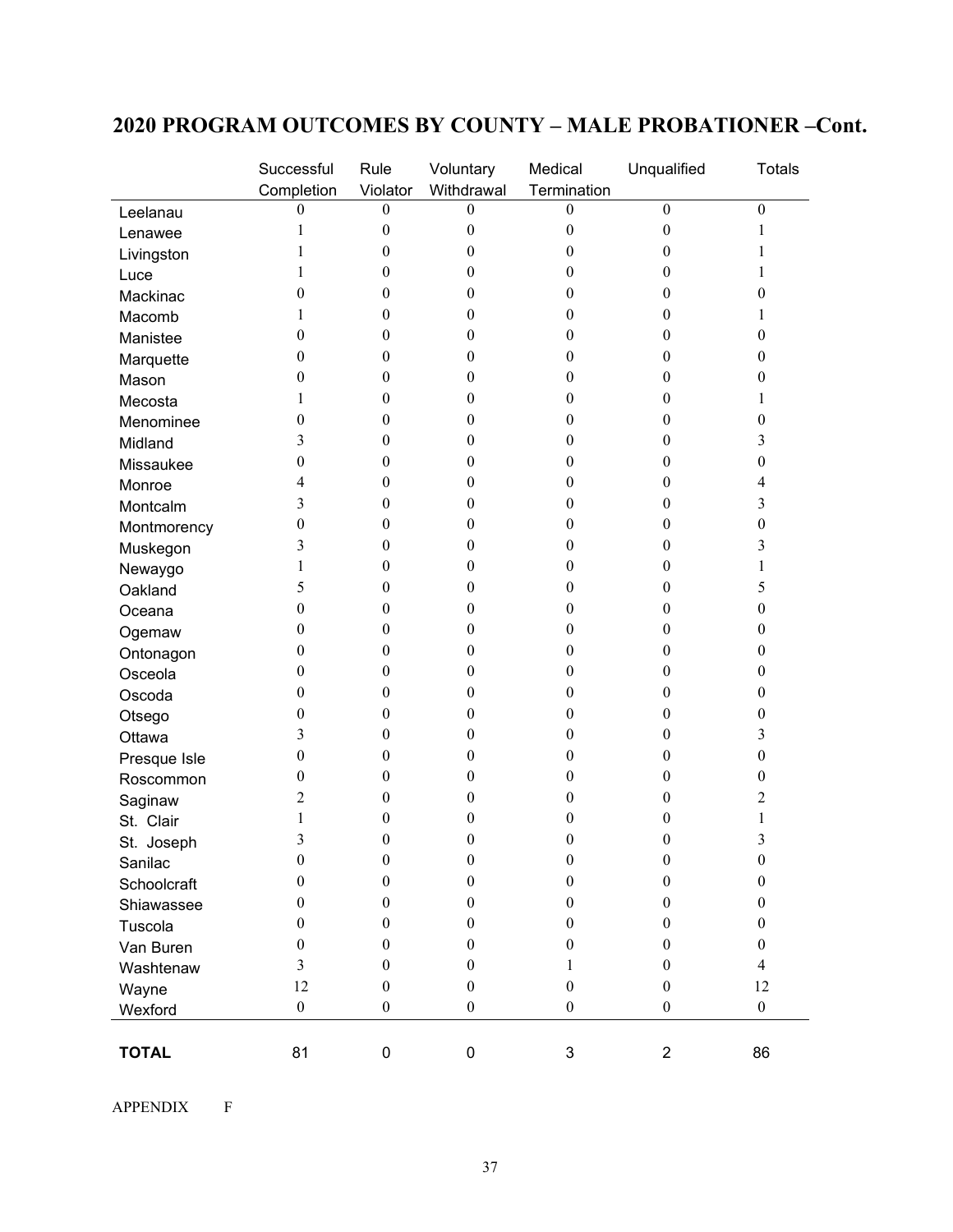## **2020 PROGRAM OUTCOMES BY COUNTY – FEMALE PROBATIONER**

|                              | Successful       | <b>Rule</b>      | Voluntary        | <b>Medical</b>   | <b>Unqualified</b> | <b>Totals</b>    |
|------------------------------|------------------|------------------|------------------|------------------|--------------------|------------------|
|                              | Completion       | Violator         | Withdrawal       | Termination      |                    |                  |
| Alcona                       | $\boldsymbol{0}$ | $\overline{0}$   | $\bf{0}$         | $\mathbf{0}$     | $\bf{0}$           | $\boldsymbol{0}$ |
| Alger                        | $\boldsymbol{0}$ | $\boldsymbol{0}$ | $\boldsymbol{0}$ | $\boldsymbol{0}$ | $\boldsymbol{0}$   | $\boldsymbol{0}$ |
| Allegan                      | $\boldsymbol{0}$ | $\bf{0}$         | $\bf{0}$         | $\bf{0}$         | $\boldsymbol{0}$   | $\mathbf{0}$     |
| Alpena                       | 0                | $\theta$         | $\bf{0}$         | $\mathbf{0}$     | $\theta$           | $\mathbf{0}$     |
| Antrim                       | 0                | $\theta$         | $\bf{0}$         | $\mathbf{0}$     | $\bf{0}$           | $\bf{0}$         |
| Arenac                       | $\mathbf{0}$     | $\theta$         | $\bf{0}$         | $\mathbf{0}$     | $\boldsymbol{0}$   | $\bf{0}$         |
| <b>Baraga</b>                | $\boldsymbol{0}$ | $\bf{0}$         | $\bf{0}$         | $\bf{0}$         | $\bf{0}$           | $\bf{0}$         |
| <b>Barry</b>                 | $\boldsymbol{0}$ | $\theta$         | $\bf{0}$         | $\bf{0}$         | $\theta$           | $\bf{0}$         |
| <b>Bay</b>                   | $\boldsymbol{0}$ | $\bf{0}$         | 0                | $\mathbf{0}$     | $\bf{0}$           | $\boldsymbol{0}$ |
| <b>Benzie</b>                | $\boldsymbol{0}$ | $\bf{0}$         | $\bf{0}$         | $\mathbf{0}$     | $\bf{0}$           | $\boldsymbol{0}$ |
| <b>Berrien</b>               | $\overline{2}$   | $\bf{0}$         | 0                | $\mathbf{0}$     | $\bf{0}$           | 2                |
| <b>Branch</b>                | $\bf{0}$         | $\theta$         | 0                | $\mathbf{0}$     | $\theta$           | $\theta$         |
| Calhoun                      | 0                | $\theta$         | $\bf{0}$         | $\mathbf{0}$     | $\bf{0}$           | $\bf{0}$         |
| Cass                         | 1                | $\theta$         | $\bf{0}$         | $\mathbf{0}$     | $\bf{0}$           | 1                |
| Charlevoix                   | $\bf{0}$         | $\bf{0}$         | $\bf{0}$         | $\mathbf{0}$     | $\bf{0}$           | $\bf{0}$         |
| Cheboygan                    | $\boldsymbol{0}$ | $\theta$         | $\bf{0}$         | $\bf{0}$         | $\bf{0}$           | $\bf{0}$         |
| Chippewa                     | $\boldsymbol{0}$ | $\bf{0}$         | 0                | $\bf{0}$         | $\bf{0}$           | $\boldsymbol{0}$ |
| <b>Clare</b>                 | 0                | $\bf{0}$         | 0                | $\mathbf{0}$     | $\boldsymbol{0}$   | $\boldsymbol{0}$ |
| Clinton                      |                  | $\bf{0}$         | 0                | $\mathbf{0}$     | $\bf{0}$           | 1                |
| Crawford                     | 0                | $\theta$         | $\overline{0}$   | $\mathbf{0}$     | $\theta$           | $\bf{0}$         |
| <b>Delta</b>                 | 0                | $\theta$         | $\bf{0}$         | $\mathbf{0}$     | $\bf{0}$           | $\bf{0}$         |
| <b>Dickinson</b>             | $\boldsymbol{0}$ | $\theta$         | $\bf{0}$         | $\mathbf{0}$     | $\bf{0}$           | $\bf{0}$         |
| Eaton                        | $\boldsymbol{0}$ | $\bf{0}$         | $\bf{0}$         | $\bf{0}$         | $\bf{0}$           | $\bf{0}$         |
| <b>Emmet</b>                 | $\mathbf{0}$     | $\theta$         | $\bf{0}$         | $\bf{0}$         | $\theta$           | $\bf{0}$         |
| Genesee                      | $\boldsymbol{0}$ | $\bf{0}$         | 0                | $\mathbf{0}$     | $\bf{0}$           | $\boldsymbol{0}$ |
| Gladwin                      | $\boldsymbol{0}$ | $\bf{0}$         | 0                | $\mathbf{0}$     | $\boldsymbol{0}$   | $\boldsymbol{0}$ |
| Gogebic                      | 0                | $\bf{0}$         | 0                | $\mathbf{0}$     | $\bf{0}$           | $\mathbf{0}$     |
| <b>Grand Traverse</b>        | 0                | $\theta$         | $\overline{0}$   | $\mathbf{0}$     | $\bf{0}$           | $\mathbf{0}$     |
| <b>Gratiot</b>               | 0                | $\theta$         | $\bf{0}$         | $\mathbf{0}$     | $\bf{0}$           | $\bf{0}$         |
| <b>Hillsdale</b>             | 0                | $\theta$         | $\bf{0}$         | $\mathbf{0}$     | $\mathbf{0}$       | $\bf{0}$         |
| Houghton                     | $\boldsymbol{0}$ | $\overline{0}$   | $\overline{0}$   | $\bf{0}$         | $\bf{0}$           | $\bf{0}$         |
| <b>Huron</b>                 | $\overline{0}$   | $\overline{0}$   | $\overline{0}$   | $\bf{0}$         | $\bf{0}$           | $\bf{0}$         |
| Ingham                       | $\overline{2}$   | $\theta$         | $\overline{0}$   | $\theta$         | $\theta$           | $\overline{2}$   |
| Ionia                        | $\boldsymbol{0}$ | $\boldsymbol{0}$ | $\bf{0}$         | $\boldsymbol{0}$ | $\boldsymbol{0}$   | $\boldsymbol{0}$ |
| losco                        | $\mathbf{0}$     | $\bf{0}$         | $\bf{0}$         | $\bf{0}$         | $\boldsymbol{0}$   | $\boldsymbol{0}$ |
| Iron                         | 0                | $\mathbf{0}$     | $\bf{0}$         | $\theta$         | $\boldsymbol{0}$   | $\boldsymbol{0}$ |
| <b>Isabella</b>              | $\mathbf{0}$     | $\mathbf{0}$     | $\bf{0}$         | $\Omega$         | $\mathbf{0}$       | $\bf{0}$         |
| Jackson                      |                  | $\mathbf{0}$     | $\overline{0}$   | $\theta$         | $\mathbf{0}$       | 1                |
|                              |                  | $\theta$         | $\bf{0}$         | $\Omega$         | $\theta$           | 1                |
| Kalamazoo<br><b>Kalkaska</b> | $\theta$         | $\theta$         | $\bf{0}$         | $\theta$         | $\theta$           | $\mathbf{0}$     |
|                              | $\overline{0}$   | $\bf{0}$         | $\bf{0}$         | $\bf{0}$         | $\bf{0}$           | $\bf{0}$         |
| Kent                         | $\boldsymbol{0}$ | $\mathbf{0}$     | $\bf{0}$         | $\boldsymbol{0}$ | $\bf{0}$           | $\mathbf{0}$     |
| Keweenaw                     | $\boldsymbol{0}$ | $\bf{0}$         | $\bf{0}$         | $\mathbf{0}$     | $\boldsymbol{0}$   | $\boldsymbol{0}$ |
| Lake                         | $\boldsymbol{0}$ | $\bf{0}$         | $\bf{0}$         | $\boldsymbol{0}$ | $\bf{0}$           | $\mathbf{0}$     |
| Lapeer                       |                  |                  |                  |                  |                    |                  |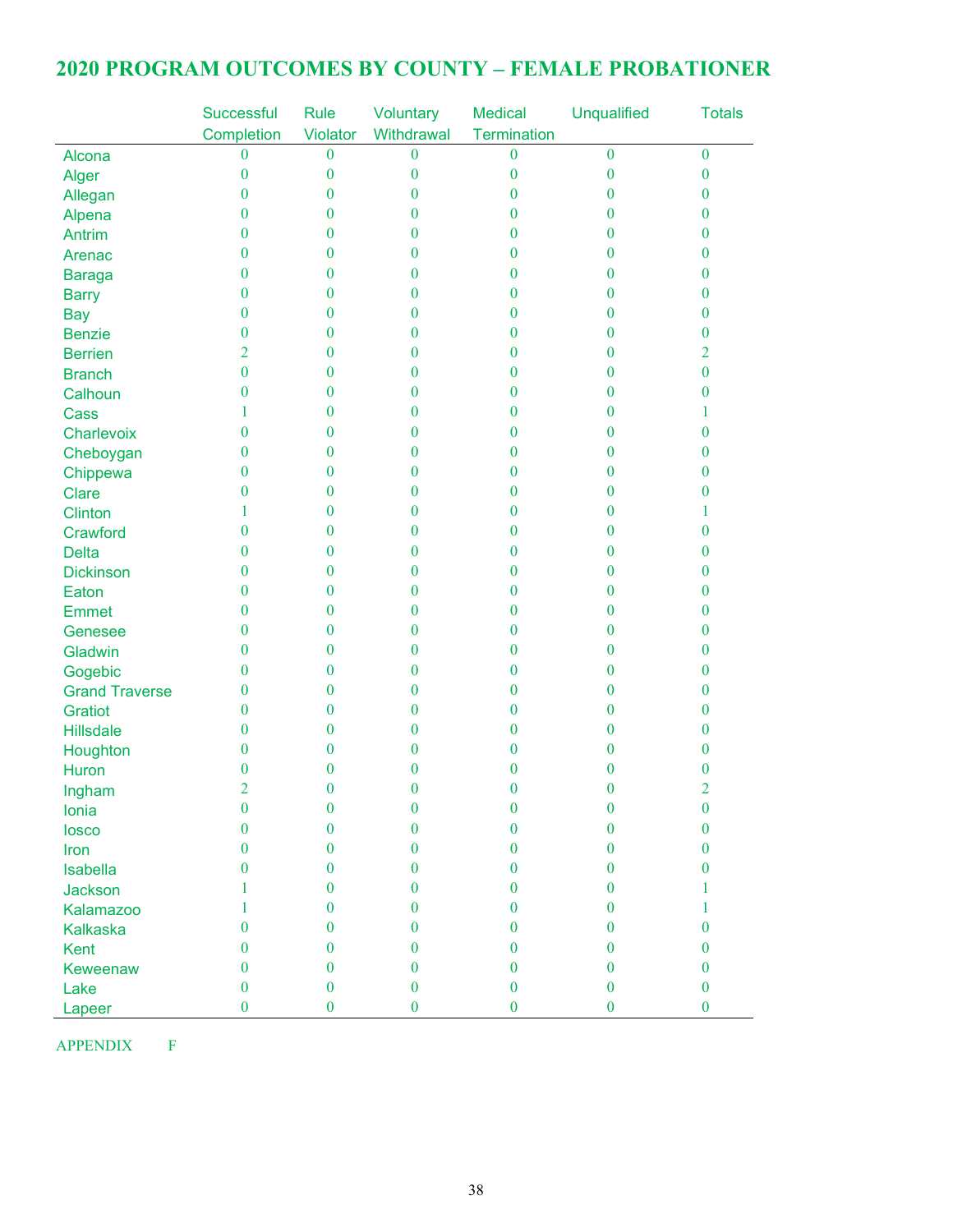# **2020 PROGRAM OUTCOMES BY COUNTY – FEMALE PROBATIONER – Cont.**

|                   | <b>Successful</b> | Rule             | Voluntary        | <b>Medical</b>     | <b>Unqualified</b> | <b>Totals</b>    |
|-------------------|-------------------|------------------|------------------|--------------------|--------------------|------------------|
|                   | Completion        | Violator         | Withdrawal       | <b>Termination</b> |                    |                  |
| Leelanau          | $\boldsymbol{0}$  | $\bf{0}$         | $\bf{0}$         | $\bf{0}$           | $\theta$           | $\mathbf{0}$     |
| Lenawee           | $\boldsymbol{0}$  | $\bf{0}$         | $\bf{0}$         | $\bf{0}$           | $\boldsymbol{0}$   | $\boldsymbol{0}$ |
| Livingston        | $\mathbf{0}$      | $\bf{0}$         | $\bf{0}$         | $\mathbf{0}$       | $\mathbf{0}$       | $\mathbf{0}$     |
| Luce              | $\mathbf{0}$      | $\mathbf{0}$     | $\bf{0}$         | $\bf{0}$           | $\theta$           | $\theta$         |
| <b>Mackinac</b>   | $\mathbf{0}$      | $\mathbf{0}$     | $\bf{0}$         | 0                  | $\theta$           | $\mathbf{0}$     |
| <b>Macomb</b>     | $\mathbf{0}$      | $\bf{0}$         | $\boldsymbol{0}$ | $\mathbf{0}$       | $\mathbf{0}$       | $\mathbf{0}$     |
| <b>Manistee</b>   | $\boldsymbol{0}$  | $\bf{0}$         | $\bf{0}$         | $\bf{0}$           | $\mathbf{0}$       | $\mathbf{0}$     |
| Marquette         | $\boldsymbol{0}$  | $\theta$         | $\bf{0}$         | $\bf{0}$           | $\boldsymbol{0}$   | $\mathbf{0}$     |
| <b>Mason</b>      | $\mathbf{0}$      | $\bf{0}$         | $\boldsymbol{0}$ | $\bf{0}$           | $\boldsymbol{0}$   | $\mathbf{0}$     |
| Mecosta           | $\mathbf{0}$      | $\mathbf{0}$     | $\bf{0}$         | $\mathbf{0}$       | $\mathbf{0}$       | $\mathbf{0}$     |
| Menominee         | $\mathbf{0}$      | $\theta$         | $\mathbf{0}$     | 0                  | $\mathbf{0}$       | 0                |
| <b>Midland</b>    | 1                 | $\mathbf{0}$     | $\bf{0}$         | 0                  | $\theta$           | 1                |
| <b>Missaukee</b>  | $\boldsymbol{0}$  | $\theta$         | $\bf{0}$         | 0                  | $\theta$           | $\bf{0}$         |
| <b>Monroe</b>     | 1                 | $\mathbf{0}$     | $\boldsymbol{0}$ | 0                  | $\mathbf{0}$       | 1                |
| Montcalm          | 3                 | $\bf{0}$         | $\bf{0}$         | 0                  | $\mathbf{0}$       | $\overline{3}$   |
| Montmorency       | $\boldsymbol{0}$  | $\bf{0}$         | $\bf{0}$         | $\bf{0}$           | $\bf{0}$           | $\bf{0}$         |
| Muskegon          | $\mathbf{0}$      | $\bf{0}$         | $\bf{0}$         | $\bf{0}$           | $\bf{0}$           | $\mathbf{0}$     |
| Newaygo           | $\boldsymbol{0}$  | $\bf{0}$         | $\bf{0}$         | $\mathbf{0}$       | $\mathbf{0}$       | $\bf{0}$         |
| Oakland           | 2                 | $\mathbf{0}$     | $\bf{0}$         | 0                  | $\mathbf{0}$       | 2                |
| Oceana            | 1                 | $\theta$         | $\bf{0}$         | $\bf{0}$           | $\theta$           | 1                |
| Ogemaw            | $\bf{0}$          | $\mathbf{0}$     | $\bf{0}$         | 0                  | $\theta$           | $\bf{0}$         |
| Ontonagon         | $\boldsymbol{0}$  | $\mathbf{0}$     | $\bf{0}$         | $\mathbf{0}$       | $\mathbf{0}$       | $\bf{0}$         |
| Osceola           | 1                 | $\bf{0}$         | $\bf{0}$         | $\bf{0}$           | $\mathbf{0}$       | 1                |
| Oscoda            | $\bf{0}$          | $\theta$         | $\bf{0}$         | $\bf{0}$           | $\bf{0}$           | $\bf{0}$         |
| Otsego            | $\bf{0}$          | $\bf{0}$         | $\bf{0}$         | $\bf{0}$           | $\boldsymbol{0}$   | $\mathbf{0}$     |
| <b>Ottawa</b>     | $\mathbf{0}$      | $\bf{0}$         | $\mathbf{0}$     | $\mathbf{0}$       | $\mathbf{0}$       | $\mathbf{0}$     |
| Presque Isle      | $\mathbf{0}$      | $\mathbf{0}$     | $\mathbf{0}$     | 0                  | $\mathbf{0}$       | $\mathbf{0}$     |
| Roscommon         | $\mathbf{0}$      | $\mathbf{0}$     | $\bf{0}$         | 0                  | $\theta$           | $\mathbf{0}$     |
| Saginaw           | $\mathbf{0}$      | $\mathbf{0}$     | $\bf{0}$         | 0                  | $\theta$           | $\mathbf{0}$     |
| St. Clair         | $\mathbf{0}$      | $\mathbf{0}$     | $\bf{0}$         | 0                  | $\mathbf{0}$       | $\mathbf{0}$     |
| St. Joseph        | 0                 | $\mathbf{0}$     | $\bf{0}$         | 0                  | $\bf{0}$           | $\bf{0}$         |
| <b>Sanilac</b>    | $\overline{0}$    | $\bf{0}$         | $\bf{0}$         | $\overline{0}$     | $\theta$           | 0                |
| Schoolcraft       | $\theta$          | $\bf{0}$         | $\theta$         | $\bf{0}$           | $\theta$           | $\bf{0}$         |
| <b>Shiawassee</b> | $\boldsymbol{0}$  | $\boldsymbol{0}$ | $\boldsymbol{0}$ | $\bf{0}$           | $\boldsymbol{0}$   | $\boldsymbol{0}$ |
| <b>Tuscola</b>    | $\boldsymbol{0}$  | $\bf{0}$         | $\bf{0}$         | $\bf{0}$           | $\boldsymbol{0}$   | $\bf{0}$         |
| <b>Van Buren</b>  | 1                 | $\bf{0}$         | $\bf{0}$         | $\bf{0}$           | $\theta$           | 1                |
| Washtenaw         | $\boldsymbol{0}$  | $\bf{0}$         | $\boldsymbol{0}$ | $\bf{0}$           | $\theta$           | $\boldsymbol{0}$ |
| Wayne             | $\boldsymbol{0}$  | $\bf{0}$         | $\boldsymbol{0}$ | $\boldsymbol{0}$   | $\mathbf{0}$       | $\mathbf{0}$     |
| Wexford           | $\boldsymbol{0}$  | $\boldsymbol{0}$ | $\boldsymbol{0}$ | $\boldsymbol{0}$   | $\bf{0}$           | $\mathbf{0}$     |
|                   |                   |                  |                  |                    |                    |                  |
| <b>TOTAL</b>      | 18                | $\boldsymbol{0}$ | $\boldsymbol{0}$ | $\boldsymbol{0}$   | $\boldsymbol{0}$   | 18               |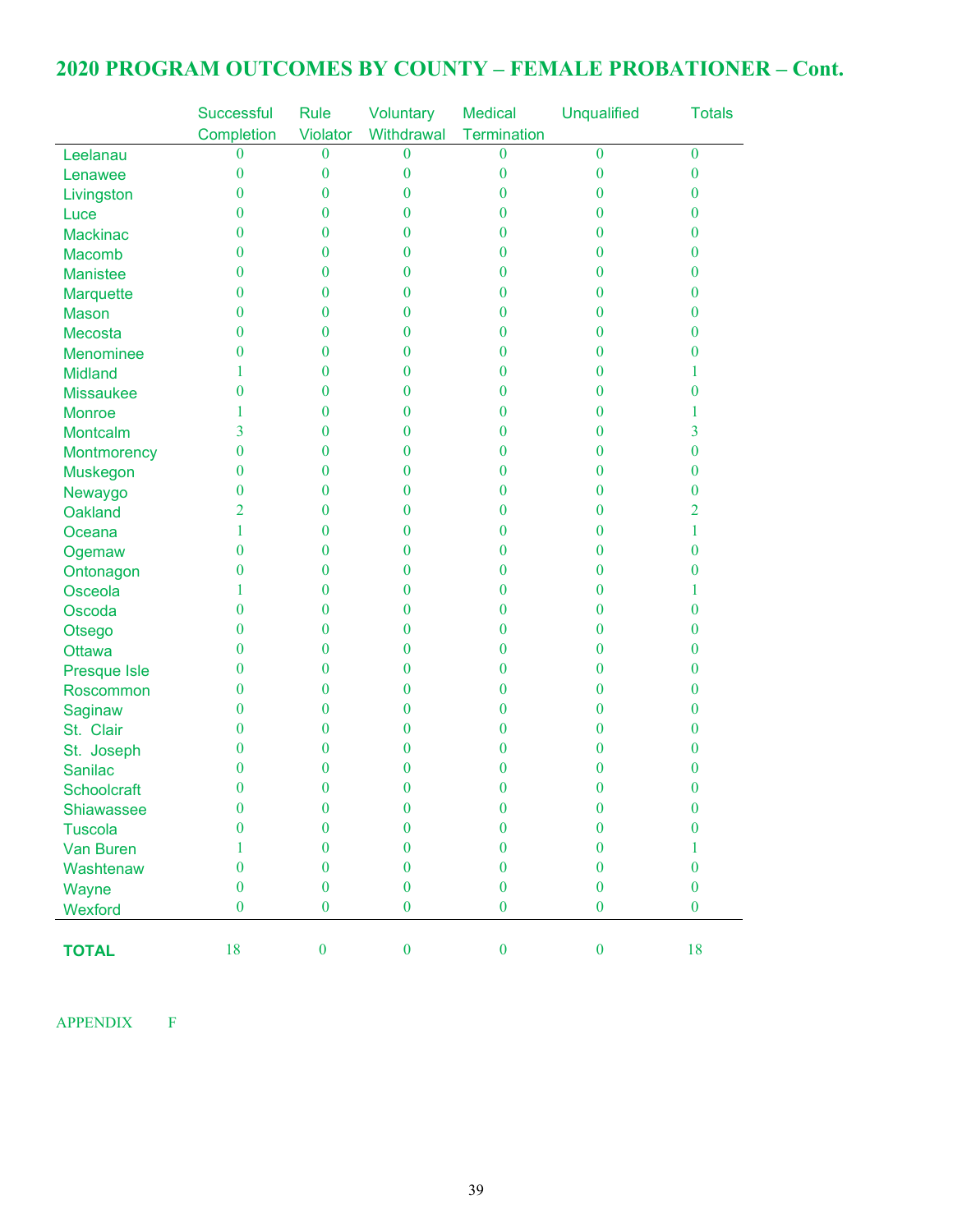# **2020 PROGRAM OUTCOMES BY COUNTY – SAI MALE PRISONER**

|                       | Successful       | Rule             | Voluntary        | Medical          | Unqualified      | <b>Totals</b>    |
|-----------------------|------------------|------------------|------------------|------------------|------------------|------------------|
|                       | Completion       | Violator         | Withdrawal       | Termination      |                  |                  |
| Alcona                | $\theta$         | $\boldsymbol{0}$ | $\boldsymbol{0}$ | $\boldsymbol{0}$ | $\boldsymbol{0}$ | $\mathbf{0}$     |
| Alger                 | $\boldsymbol{0}$ | 0                | $\boldsymbol{0}$ | 0                | $\boldsymbol{0}$ | $\boldsymbol{0}$ |
| Allegan               | 2                | 0                | $\theta$         | 0                | 0                | 2                |
| Alpena                | 2                | 0                | 0                | 0                | 0                | $\overline{c}$   |
| Antrim                |                  | 0                | 0                | 0                | 0                |                  |
| Arenac                | $\theta$         | 0                | $\theta$         | 0                | 0                | 0                |
| Baraga                | $\theta$         | 0                | 0                | 0                | 0                | $^{(1)}$         |
| <b>Barry</b>          |                  | 0                | $\theta$         | 0                | 0                |                  |
| Bay                   | 2                | 0                | $\theta$         | 0                | 0                | 2                |
| Benzie                | 1                | 0                | $\bf{0}$         | 0                | 0                | 1                |
| Berrien               | 12               | 0                | 0                | 0                | 0                | 12               |
| <b>Branch</b>         | 1                | 0                | 0                | 0                | 0                | 1                |
| Calhoun               | 4                | 0                | $\theta$         | 0                | 0                |                  |
| Cass                  |                  | 0                | 0                | 0                | 0                |                  |
| Charlevoix            |                  | 0                | 0                | 0                | 0                |                  |
| Cheboygan             | 0                | 0                | 0                | 0                | 0                |                  |
| Chippewa              | 0                | 0                | $\bf{0}$         | 0                | 0                | $\theta$         |
| Clare                 | 0                | 0                | 0                | 0                | 0                | $\theta$         |
| Clinton               | 3                | 0                | $\theta$         | 0                | 0                |                  |
| Crawford              |                  | 0                | $\boldsymbol{0}$ | 0                | 0                |                  |
| Delta                 | $\theta$         | 0                | $\theta$         | 0                | 0                | $\theta$         |
| Dickinson             | 3                | 0                | $\theta$         | 0                | 0                |                  |
| Eaton                 | 3                | 0                | $\theta$         | $\overline{0}$   | 0                |                  |
| Emmet                 |                  | 0                | 0                | 0                | 0                |                  |
| Genesee               | 7                | 0                |                  | 0                | 0                | 8                |
| Gladwin               |                  | 0                | 0                | 0                | 0                |                  |
| Gogebic               | 0                | 0                | 0                | 0                | 0                | 0                |
| <b>Grand Traverse</b> | 3                | 0                | $\bf{0}$         | 0                | 0                | 3                |
| Gratiot               | 0                | 0                | 0                | 0                | 0                | 0                |
| Hillsdale             | 3                | 0                | 0                | 0                | 0                |                  |
| Houghton              | 2                | 0                | $\theta$         | 0                | 0                | 2                |
| Huron                 | $\boldsymbol{0}$ | $\boldsymbol{0}$ | $\boldsymbol{0}$ | $\boldsymbol{0}$ | $\boldsymbol{0}$ | $\boldsymbol{0}$ |
| Ingham                | 2                | $\boldsymbol{0}$ | $\boldsymbol{0}$ | $\boldsymbol{0}$ | $\boldsymbol{0}$ | 2                |
| Ionia                 | 1                | $\boldsymbol{0}$ | $\boldsymbol{0}$ | $\boldsymbol{0}$ | $\boldsymbol{0}$ |                  |
| losco                 | $\boldsymbol{0}$ | $\boldsymbol{0}$ | $\boldsymbol{0}$ | 0                | $\boldsymbol{0}$ | $\boldsymbol{0}$ |
| Iron                  | $\theta$         | 0                | $\theta$         | 0                | $\mathbf{0}$     | 0                |
|                       | 2                | 1                | $\theta$         | $\boldsymbol{0}$ | $\boldsymbol{0}$ | 3                |
| Isabella              | 9                | 0                | $\boldsymbol{0}$ | 0                | $\boldsymbol{0}$ | 9                |
| Jackson               | 7                | 0                | $\theta$         | 0                | $\boldsymbol{0}$ | 7                |
| Kalamazoo             | $\mathbf{0}$     |                  |                  |                  |                  | $\overline{0}$   |
| Kalkaska              | 14               | 0<br>1           | $\theta$         | 0                | 0                | 17               |
| Kent                  |                  |                  | 1                | 0                | 1                |                  |
| Keweenaw              | $\boldsymbol{0}$ | $\boldsymbol{0}$ | $\boldsymbol{0}$ | $\boldsymbol{0}$ | $\boldsymbol{0}$ | $\boldsymbol{0}$ |
| Lake                  | $\boldsymbol{0}$ | 0                | $\mathbf{0}$     | $\boldsymbol{0}$ | $\boldsymbol{0}$ | $\mathbf{0}$     |
| Lapeer                | $\boldsymbol{0}$ | $\boldsymbol{0}$ | $\boldsymbol{0}$ | $\boldsymbol{0}$ | $\boldsymbol{0}$ | $\boldsymbol{0}$ |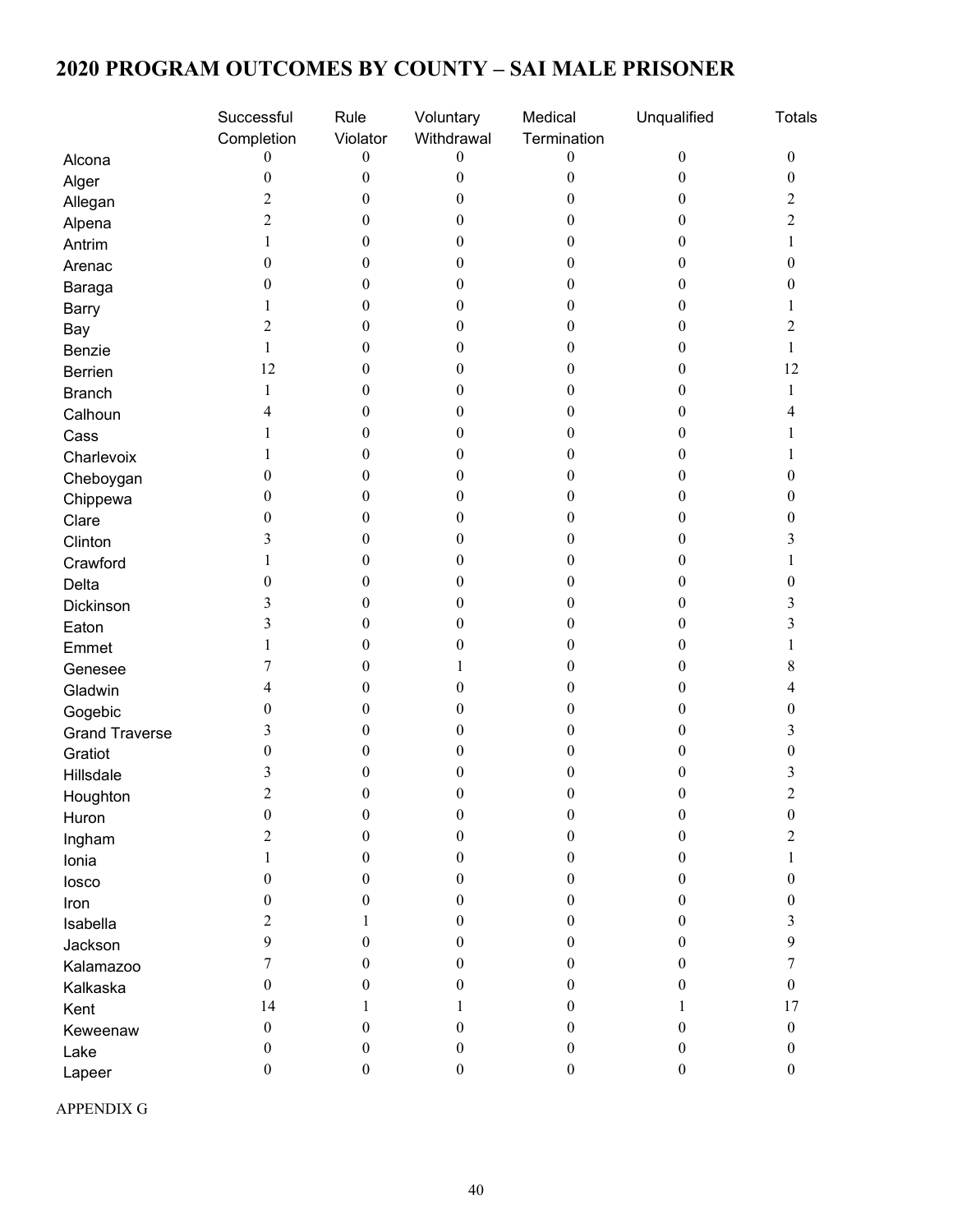# **2020 PROGRAM OUTCOMES BY COUNTY – SAI MALE PRISONER – Cont.**

|              | Successful       | Rule             | Voluntary        | Medical          | Unqualified             | <b>Totals</b>    |
|--------------|------------------|------------------|------------------|------------------|-------------------------|------------------|
|              | Completion       | Violator         | Withdrawal       | Termination      |                         |                  |
| Leelanau     | 0                | $\mathbf{0}$     | 0                | $\boldsymbol{0}$ | $\boldsymbol{0}$        | $\boldsymbol{0}$ |
| Lenawee      | $\overline{c}$   | $\mathbf{0}$     | 0                | 0                | $\boldsymbol{0}$        | $\overline{c}$   |
| Livingston   | $\overline{c}$   | $\theta$         | $_{0}$           |                  | 0                       | $\overline{2}$   |
| Luce         | $\boldsymbol{0}$ | $\Omega$         | 0                |                  | 0                       | $\boldsymbol{0}$ |
| Mackinac     | 0                | $\theta$         | 0                |                  | 0                       | 0                |
| Macomb       | 4                | $\theta$         | $^{(1)}$         |                  | 0                       | 4                |
| Manistee     | 2                | $\theta$         | 0                |                  |                         | 3                |
| Marquette    | 6                | $\overline{0}$   | 0                |                  | 0                       | 6                |
| Mason        |                  | $\bf{0}$         | 0                |                  | 0                       |                  |
| Mecosta      |                  | $\theta$         | $_{0}$           |                  | 0                       |                  |
| Menominee    | 0                | $\theta$         | 0                |                  | 0                       | $\theta$         |
| Midland      | $\theta$         | $\theta$         | 0                | 0                | $\boldsymbol{0}$        | 0                |
| Missaukee    |                  | $\theta$         | 0                |                  | 0                       |                  |
| Monroe       | 6                | $\theta$         | 0                | 0                | 0                       | 6                |
| Montcalm     | 4                | $\bf{0}$         | 0                | 0                | 0                       | 4                |
| Montmorency  | 0                | $\bf{0}$         | 0                |                  | 0                       | 0                |
| Muskegon     | 6                | $\theta$         | 0                |                  | 0                       | 6                |
| Newaygo      | 5                | $\theta$         |                  |                  | 0                       | 6                |
| Oakland      | 7                | $\theta$         | 0                |                  | 0                       | 7                |
| Oceana       | 6                | $\theta$         | 0                |                  | 0                       | 6                |
| Ogemaw       | $\boldsymbol{0}$ | $\theta$         | 0                | 0                | 0                       | $\mathbf{0}$     |
| Ontonagon    | 0                | $\bf{0}$         | 0                |                  | 0                       | 0                |
| Osceola      | 0                | $\overline{0}$   | $_{0}$           |                  | 0                       | 0                |
| Oscoda       | $\boldsymbol{0}$ | $\theta$         | $_{0}$           |                  | 0                       | $\theta$         |
| Otsego       | 4                | $\bf{0}$         | 0                | 0                | $\boldsymbol{0}$        | 4                |
| Ottawa       | 8                | $\theta$         | $_{0}$           | 0                | 0                       | 8                |
| Presque Isle | 0                | $\theta$         | 0                | 0                | 0                       | $\mathbf{0}$     |
| Roscommon    | 4                | $\theta$         | 0                |                  | 0                       | 4                |
| Saginaw      | 3                | $\theta$         |                  |                  | 0                       | 3                |
| St. Clair    | 7                | $\theta$         |                  |                  | 0                       | 7                |
| St. Joseph   | 2                | $^{(1)}$         |                  |                  | 0                       | $\overline{c}$   |
| Sanilac      | 0                | $_{0}$           |                  |                  | 0                       | $\mathbf{0}$     |
| Schoolcraft  | $\Omega$         | ∩                | 0                | ∩                | 0                       | 0                |
| Shiawassee   | 1                | $\mathbf{0}$     | $\boldsymbol{0}$ | $\boldsymbol{0}$ | $\boldsymbol{0}$        | 1                |
| Tuscola      | $\overline{c}$   | $\mathbf{0}$     | $\mathbf{0}$     | $\boldsymbol{0}$ | $\boldsymbol{0}$        | $\overline{2}$   |
| Van Buren    | 10               | $\mathbf{0}$     | 0                | 0                |                         | 11               |
| Washtenaw    | $\mathbf{2}$     | $\mathbf{0}$     | 0                | 0                | 0                       | $\overline{2}$   |
| Wayne        | 23               | $\mathbf{0}$     | 0                | $\theta$         |                         | 24               |
| Wexford      | $\overline{4}$   | $\boldsymbol{0}$ | $\boldsymbol{0}$ | $\boldsymbol{0}$ | $\boldsymbol{0}$        | $\overline{4}$   |
|              |                  |                  |                  |                  |                         |                  |
| <b>TOTAL</b> | 216              | $\overline{2}$   | $\mathfrak{S}$   | $\pmb{0}$        | $\overline{\mathbf{4}}$ | 225              |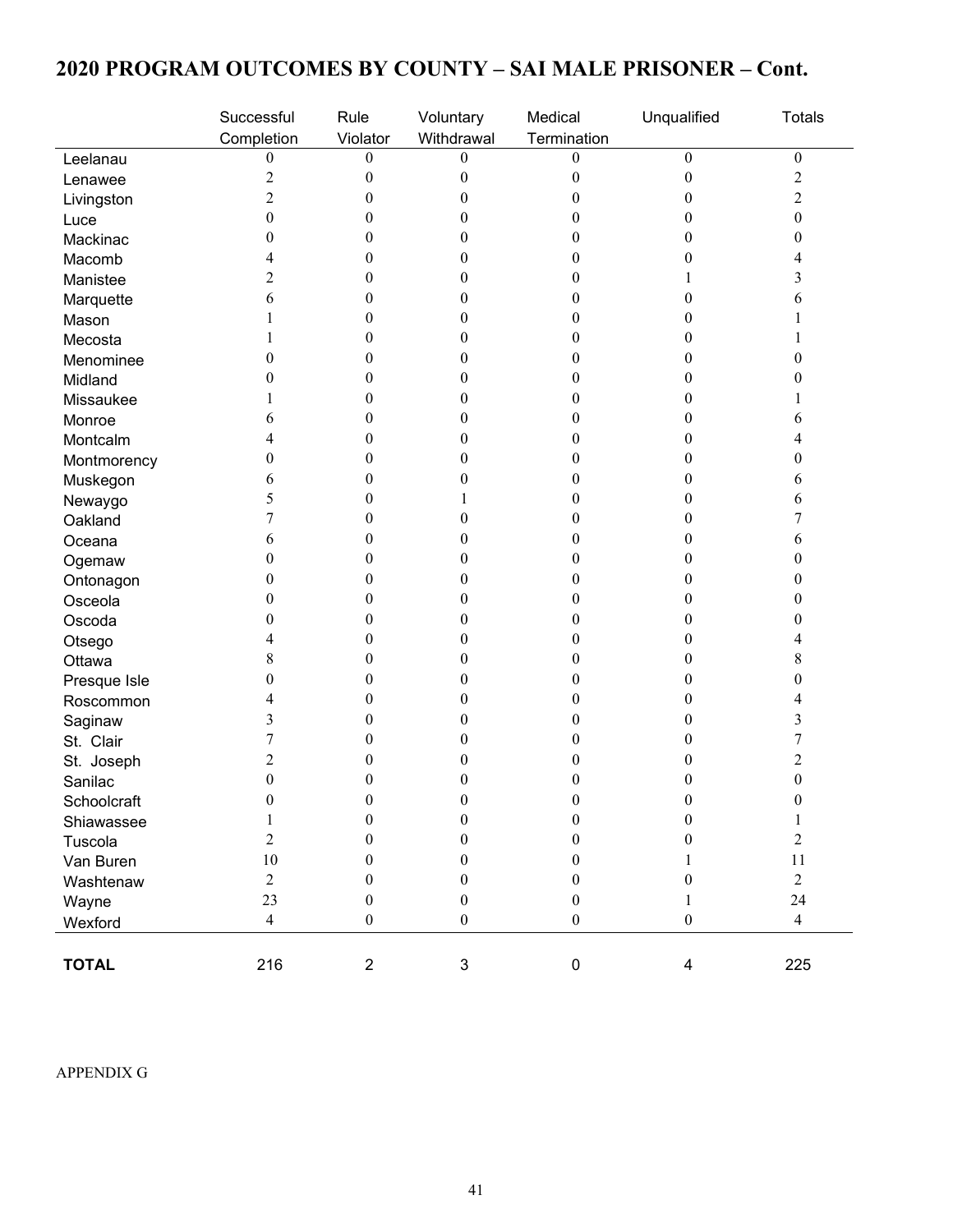# **2020 PROGRAM OUTCOMES BY COUNTY – SAI FEMALE PRISONER**

|                       | Successful       | <b>Rule</b>    | Voluntary        | <b>Medical</b>   | <b>Unqualified</b> | <b>Totals</b>    |
|-----------------------|------------------|----------------|------------------|------------------|--------------------|------------------|
|                       | Completion       | Violator       | Withdrawal       | Termination      |                    |                  |
| Alcona                | $\bf{0}$         | $\bf{0}$       | $\boldsymbol{0}$ | $\boldsymbol{0}$ | $\bf{0}$           | $\overline{0}$   |
| Alger                 | $\boldsymbol{0}$ | $\mathbf{0}$   | $\boldsymbol{0}$ | 0                | $\mathbf{0}$       | $\bf{0}$         |
| Allegan               | $\overline{0}$   | 0              | $\overline{0}$   | $\theta$         | 0                  | 0                |
| Alpena                | $\overline{0}$   | 0              | $\bf{0}$         | $\Omega$         | 0                  | $\bf{0}$         |
| Antrim                | $\overline{0}$   | 0              | $\boldsymbol{0}$ | $\theta$         | 0                  | $\bf{0}$         |
| Arenac                | $\overline{0}$   | $\theta$       | $\boldsymbol{0}$ | $\theta$         | 0                  | $\bf{0}$         |
| <b>Baraga</b>         | $\overline{0}$   | $\theta$       | $\bf{0}$         | $\theta$         | 0                  | 0                |
| <b>Barry</b>          |                  | 0              | $\boldsymbol{0}$ | $\bf{0}$         | 0                  |                  |
| <b>Bay</b>            | $\boldsymbol{0}$ | 0              | $\boldsymbol{0}$ | 0                | 0                  | $\bf{0}$         |
| <b>Benzie</b>         | $\bf{0}$         | 0              | $\bf{0}$         | $\theta$         | 0                  | 0                |
| <b>Berrien</b>        | 2                | 0              | $\bf{0}$         | 0                | 0                  | 2                |
| <b>Branch</b>         | $\boldsymbol{0}$ | 0              | $\bf{0}$         | $\theta$         | 0                  | $\overline{0}$   |
| Calhoun               | $\bf{0}$         | $\theta$       | $\boldsymbol{0}$ | $\theta$         | 0                  | $\bf{0}$         |
| Cass                  | $\bf{0}$         | $\theta$       | $\boldsymbol{0}$ | $\theta$         | 0                  | $\bf{0}$         |
| Charlevoix            | $\bf{0}$         | 0              | $\bf{0}$         | $\bf{0}$         | 0                  | 0                |
| Cheboygan             | $\boldsymbol{0}$ | 0              | $\bf{0}$         | 0                | 0                  | 0                |
| Chippewa              |                  | 0              | $\bf{0}$         | $\theta$         | 0                  |                  |
| Clare                 | 4                | 0              | $\mathbf{0}$     | $\Omega$         | 0                  | 4                |
| <b>Clinton</b>        | $\overline{0}$   | 0              | $\bf{0}$         | $\theta$         | 0                  | 0                |
| Crawford              | $\overline{0}$   | $\theta$       | $\bf{0}$         | $\theta$         | 0                  | 0                |
| <b>Delta</b>          | $\theta$         | $\theta$       | $\bf{0}$         | $\theta$         | 0                  | 0                |
| <b>Dickinson</b>      |                  | 0              | $\boldsymbol{0}$ | 0                | 0                  |                  |
| Eaton                 | 0                | 0              | $\boldsymbol{0}$ | 0                | 0                  | 0                |
| <b>Emmet</b>          | 0                | 0              | $\bf{0}$         | $\theta$         | 0                  | 0                |
| Genesee               |                  | 0              | $\bf{0}$         | 0                | 0                  |                  |
| Gladwin               | $\bf{0}$         | 0              | $\bf{0}$         | $\theta$         | 0                  | $\bf{0}$         |
| Gogebic               | $\overline{0}$   | $\overline{0}$ | $\bf{0}$         | $\theta$         | 0                  | 0                |
| <b>Grand Traverse</b> |                  | $\overline{0}$ | $\boldsymbol{0}$ | $\theta$         | 0                  |                  |
| Gratiot               | $\theta$         | $\theta$       | $\boldsymbol{0}$ | $\theta$         | 0                  | $\bf{0}$         |
| <b>Hillsdale</b>      | 0                | 0              | $\bf{0}$         | 0                | 0                  | 0                |
| Houghton              | $\bf{0}$         | 0              | $\bf{0}$         | 0                | 0                  | $^{(1)}$         |
| Huron                 | $\theta$         | $\theta$       | $\theta$         | 0                | 0                  | 0                |
| Ingham                |                  | 0              | $\Omega$         | $\Omega$         | 0                  |                  |
| Ionia                 | $\theta$         | $\overline{0}$ | $\bf{0}$         | $\bf{0}$         | $\mathbf{0}$       | $\theta$         |
| losco                 | $\overline{0}$   | $\theta$       | $\boldsymbol{0}$ | $\theta$         | $\Omega$           | $\theta$         |
| Iron                  |                  | $\theta$       | $\boldsymbol{0}$ | $\bf{0}$         | $\theta$           | 1                |
| <b>Isabella</b>       | 0                | $\mathbf{0}$   | $\boldsymbol{0}$ | $\theta$         | 0                  | $\mathbf{0}$     |
| Jackson               | 2                | $\mathbf{0}$   | $\mathbf{0}$     | $\theta$         |                    | $\overline{3}$   |
| Kalamazoo             | $\overline{3}$   | $\theta$       | $\boldsymbol{0}$ | $\Omega$         | 0                  | $\overline{3}$   |
| <b>Kalkaska</b>       | $\overline{2}$   | 0              | $\boldsymbol{0}$ | 0                | 0                  | $\overline{2}$   |
| Kent                  |                  | $\mathbf{0}$   | $\boldsymbol{0}$ | $\Omega$         | 0                  | 1                |
| Keweenaw              | $\theta$         | $\overline{0}$ | $\boldsymbol{0}$ | $\theta$         | $\theta$           | $\overline{0}$   |
| Lake                  | $\boldsymbol{0}$ | $\mathbf{0}$   | $\boldsymbol{0}$ | $\boldsymbol{0}$ | $\mathbf{0}$       | $\boldsymbol{0}$ |
| Lapeer                | $\boldsymbol{0}$ | $\bf{0}$       | $\bf{0}$         | $\boldsymbol{0}$ | $\bf{0}$           | $\overline{0}$   |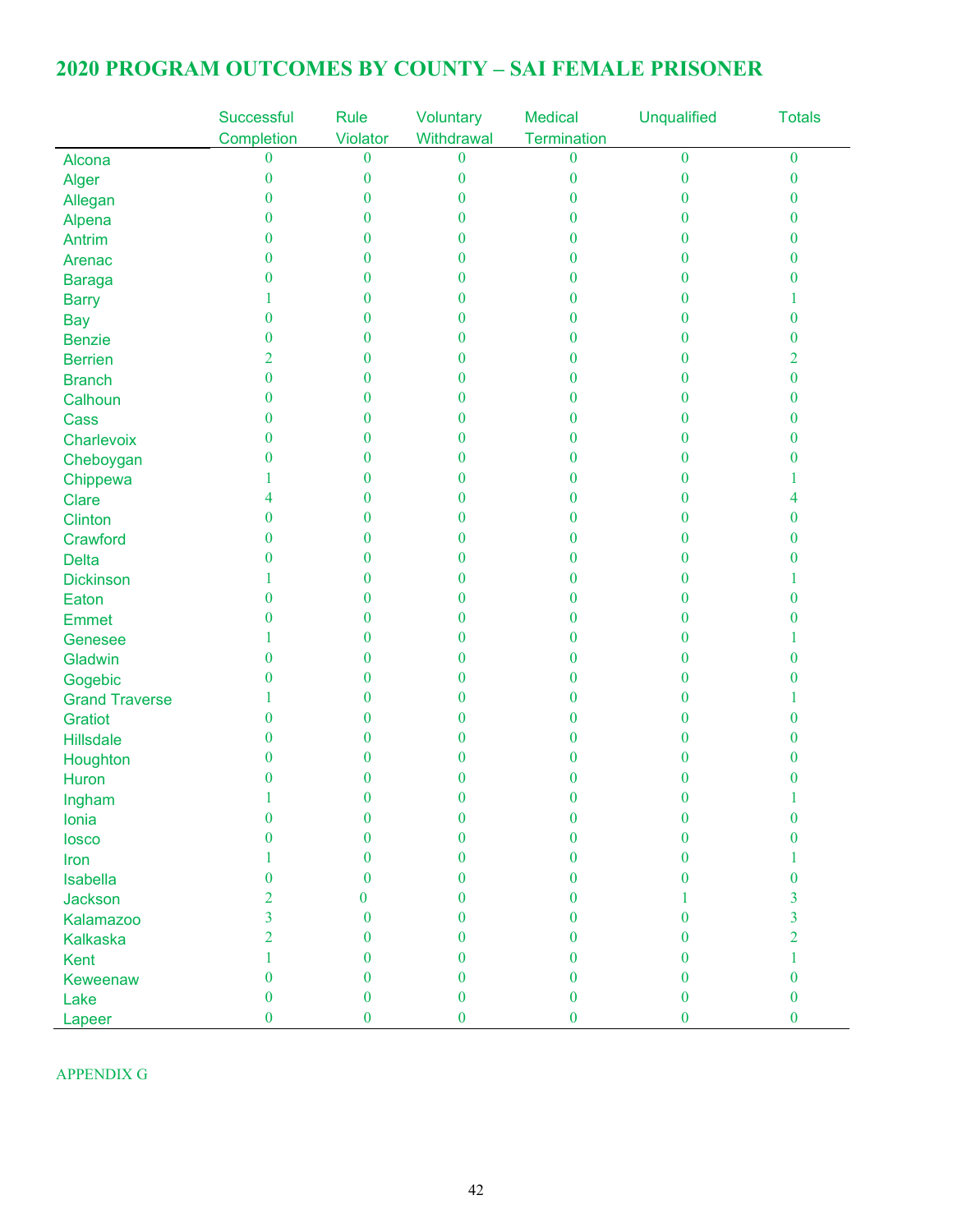## **2020 PROGRAM OUTCOMES BY COUNTY – SAI FEMALE PRISONER – Cont.**

|                  | Successful   | Rule             | Voluntary        | <b>Medical</b>   | <b>Unqualified</b> | <b>Totals</b>    |
|------------------|--------------|------------------|------------------|------------------|--------------------|------------------|
|                  | Completion   | Violator         | Withdrawal       | Termination      |                    |                  |
| Leelanau         | $\theta$     | $\mathbf{0}$     | 0                | $\theta$         | $\theta$           | $\boldsymbol{0}$ |
| Lenawee          | $\mathbf{0}$ | $\mathbf{0}$     | $\bf{0}$         | $\theta$         | 0                  | 0                |
| Livingston       | $\mathbf{0}$ | $\mathbf{0}$     | 0                | 0                | 0                  | 0                |
| Luce             | $\theta$     | $\theta$         | 0                | $\theta$         | 0                  | 0                |
| <b>Mackinac</b>  | $\theta$     | $\bf{0}$         | 0                | $\theta$         | 0                  | 0                |
| Macomb           | $\theta$     | $\bf{0}$         | 0                | 0                | 0                  | 0                |
| <b>Manistee</b>  |              |                  | 0                | 0                | 0                  | 2                |
| Marquette        | $\theta$     | $\mathbf{0}$     | 0                | 0                | 0                  | 0                |
| <b>Mason</b>     | $\theta$     | $\theta$         | 0                | 0                | $\bf{0}$           | 0                |
| Mecosta          | 3            | $\mathbf{0}$     | 0                | $\theta$         | 0                  | 3                |
| Menominee        | $\bf{0}$     | $\mathbf{0}$     | 0                | 0                | 0                  | 0                |
| <b>Midland</b>   | $\Omega$     | $\mathbf{0}$     | 0                | 0                | 0                  | 0                |
| <b>Missaukee</b> |              | $\mathbf{0}$     | 0                | 0                | 0                  |                  |
| <b>Monroe</b>    |              | $\theta$         | 0                | 0                | 0                  |                  |
| Montcalm         | $\theta$     |                  | 0                | 0                | 0                  |                  |
| Montmorency      | $\theta$     | $\theta$         | 0                | 0                | 0                  | 0                |
| Muskegon         | $\theta$     | $\theta$         | 0                | 0                | 0                  | 0                |
| Newaygo          | 2            | $\bf{0}$         | 0                | 0                | 0                  | 2                |
| Oakland          | $\mathbf{0}$ | $\bf{0}$         | 0                | 0                | $\bf{0}$           | 0                |
| Oceana           | $\theta$     | $\mathbf{0}$     | 0                | $\theta$         | 0                  | 0                |
| Ogemaw           | $\theta$     | $\mathbf{0}$     | 0                | $\theta$         | $\bf{0}$           | 0                |
| Ontonagon        | $\theta$     | $\mathbf{0}$     | 0                | $\theta$         | 0                  | 0                |
| Osceola          | $\mathbf{0}$ | $\mathbf{0}$     | 0                | 0                | 0                  | 0                |
| Oscoda           | $\mathbf{0}$ | $\bf{0}$         | 0                | 0                | 0                  | 0                |
| Otsego           | $\theta$     | $\theta$         | 0                | $\theta$         | 0                  | 0                |
| <b>Ottawa</b>    | $\theta$     | $\mathbf{0}$     | 0                | $\theta$         | 0                  | 0                |
| Presque Isle     | $\theta$     | $\theta$         | 0                | 0                | 0                  | 0                |
| Roscommon        |              |                  | 0                | 0                | 0                  | 2                |
| Saginaw          |              | $\bf{0}$         | 0                | 0                | 0                  |                  |
| St. Clair        | $\theta$     | $\mathbf{0}$     | 0                | 0                | 0                  | 0                |
| St. Joseph       | $\theta$     | $\bf{0}$         | 0                | 0                | 0                  | 0                |
| Sanilac          |              | $\theta$         | 0                | $\overline{0}$   | $\bf{0}$           |                  |
| Schoolcraft      | 1            | $\boldsymbol{0}$ | $\boldsymbol{0}$ | $\boldsymbol{0}$ | $\mathbf{0}$       | 1                |
| Shiawassee       | 3            | $\mathbf{0}$     | $\theta$         | $\mathbf{0}$     | $\theta$           | 3                |
| <b>Tuscola</b>   | $\Omega$     | $\theta$         | 0                | $\bf{0}$         | 0                  | $\theta$         |
| Van Buren        |              | $\theta$         |                  | 0                |                    | 3                |
| Washtenaw        | $\theta$     | $\mathbf{0}$     |                  | $\theta$         | $\Omega$           |                  |
| Wayne            | 2            | $\theta$         | $\theta$         | $\mathbf{0}$     | $\theta$           | $\overline{2}$   |
| Wexford          | 1            | $\boldsymbol{0}$ | $\boldsymbol{0}$ | $\boldsymbol{0}$ | $\boldsymbol{0}$   | $\overline{2}$   |
|                  |              |                  |                  |                  |                    |                  |
| <b>TOTAL</b>     | 39           | $\overline{3}$   | $\overline{2}$   | $\boldsymbol{0}$ | $\overline{2}$     | 46               |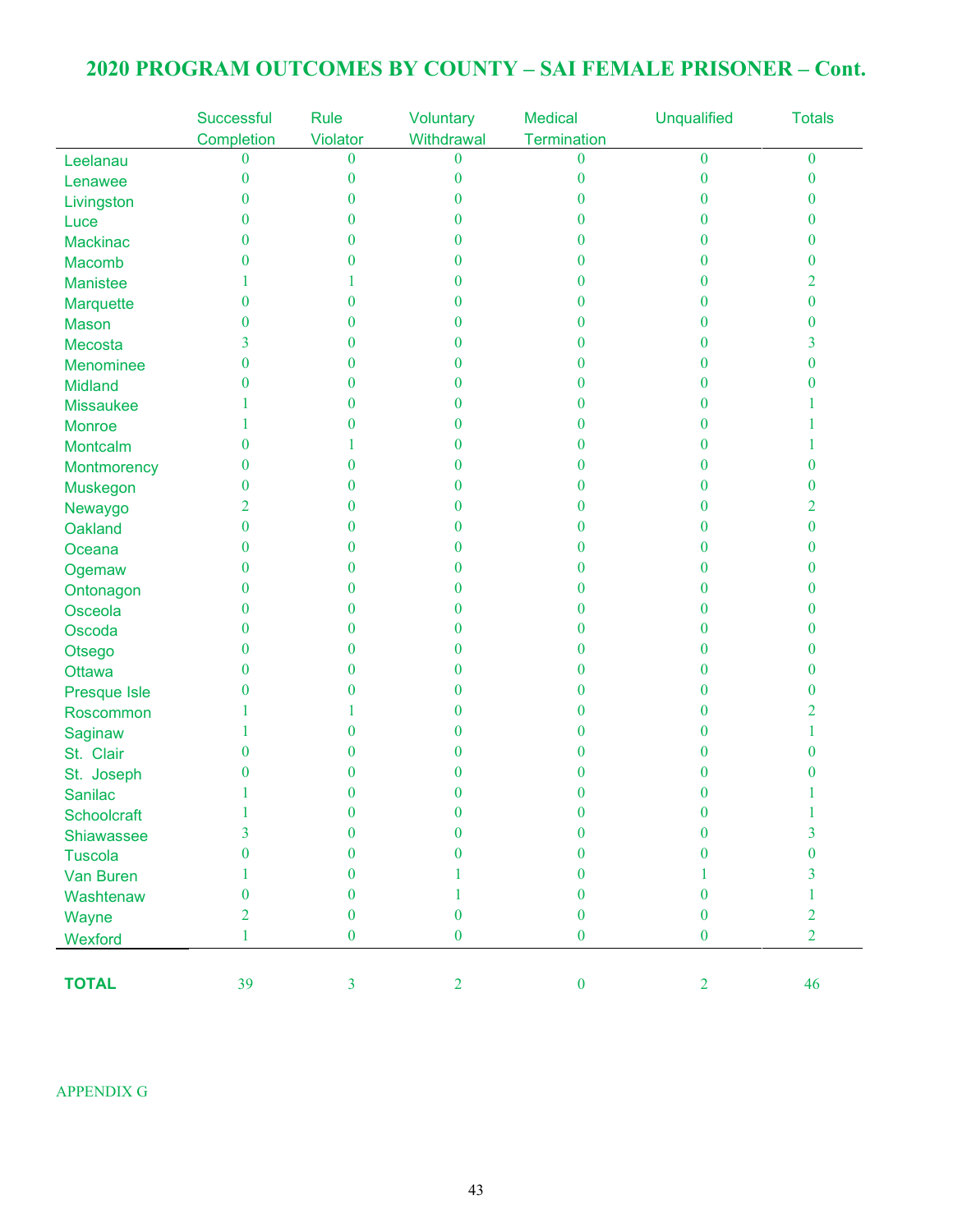# **2020 MONTHLY PROGRAM OUTCOMES – SAI PRISONER (Males)**

#### **MALE**

|                  | Successful   | Rule             | Voluntary        | Medical          | Unqualified      | <b>Totals</b>    |
|------------------|--------------|------------------|------------------|------------------|------------------|------------------|
|                  | Completion   | Violator         | Withdrawal       | Termination      |                  |                  |
| <b>JANUARY</b>   | 33           |                  |                  | 0                | $\overline{2}$   | 37               |
| <b>FEBRUARY</b>  | 16           | $\theta$         |                  | $\theta$         | $\theta$         | 17               |
| <b>MARCH</b>     | 34           |                  | $\theta$         | $\theta$         | $\boldsymbol{0}$ | 35               |
| <b>APRIL</b>     | 27           | $\theta$         | $\mathbf{0}$     | $\theta$         | $\mathbf{0}$     | 27               |
| MAY              | 32           | $\boldsymbol{0}$ | $\boldsymbol{0}$ | $\boldsymbol{0}$ |                  | 33               |
| <b>JUNE</b>      | 3            | 1                | $\boldsymbol{0}$ | $\Omega$         | 1                | 5                |
| <b>JULY</b>      | $\mathbf{0}$ | $\theta$         | $\boldsymbol{0}$ | $\theta$         | $\theta$         | $\boldsymbol{0}$ |
| <b>AUGUST</b>    | 8            | $\boldsymbol{0}$ | $\boldsymbol{0}$ | $\overline{0}$   | $\boldsymbol{0}$ | $8\,$            |
| <b>SEPTEMBER</b> | 29           | $\theta$         | $\boldsymbol{0}$ | $\mathbf{0}$     | $\boldsymbol{0}$ | 29               |
| <b>OCTOBER</b>   | 9            | $\Omega$         | $\theta$         | $\theta$         | $\theta$         | 9                |
| <b>NOVEMBER</b>  | 7            | $\Omega$         | $\boldsymbol{0}$ | $\Omega$         | $\mathbf{0}$     | $\overline{7}$   |
| <b>DECEMBER</b>  | 18           | $\boldsymbol{0}$ | $\boldsymbol{0}$ | $\boldsymbol{0}$ | $\boldsymbol{0}$ | 18               |
|                  |              |                  |                  |                  |                  |                  |
| <b>TOTAL</b>     | 216          | 3                | $\overline{2}$   | $\mathbf 0$      | 4                | 225              |

APPENDIX H

# **2020 MONTHLY PROGRAM OUTCOMES – SAI PRISONER (Female)**

| <b>FEMALE</b>    |                   |                 |            |                    |              |               |
|------------------|-------------------|-----------------|------------|--------------------|--------------|---------------|
|                  | <b>Successful</b> | Rule            | Voluntary  | <b>Medical</b>     | Unqualified/ | <b>Totals</b> |
|                  | Completion        | <b>Violator</b> | Withdrawal | <b>Termination</b> |              |               |
| <b>JANUARY</b>   |                   |                 |            |                    | $\Omega$     |               |
| <b>FEBRUARY</b>  |                   |                 |            |                    |              |               |
| <b>MARCH</b>     | 4                 |                 |            |                    |              |               |
| <b>APRIL</b>     |                   |                 |            |                    |              |               |
| <b>MAY</b>       |                   |                 |            |                    |              |               |
| <b>JUNE</b>      |                   |                 |            |                    |              |               |
| <b>JULY</b>      |                   |                 |            |                    |              |               |
| <b>AUGUST</b>    |                   |                 |            |                    |              |               |
| <b>SEPTEMBER</b> | 12                |                 |            |                    |              | 12            |
| <b>OCTOBER</b>   |                   |                 |            |                    |              |               |
| <b>NOVEMBER</b>  |                   |                 |            |                    |              |               |
| <b>DECEMBER</b>  | 4                 | 0               |            |                    |              |               |
|                  |                   |                 |            |                    |              |               |
| <b>TOTAL</b>     | 46                |                 |            |                    |              | 53            |

APPENDIX H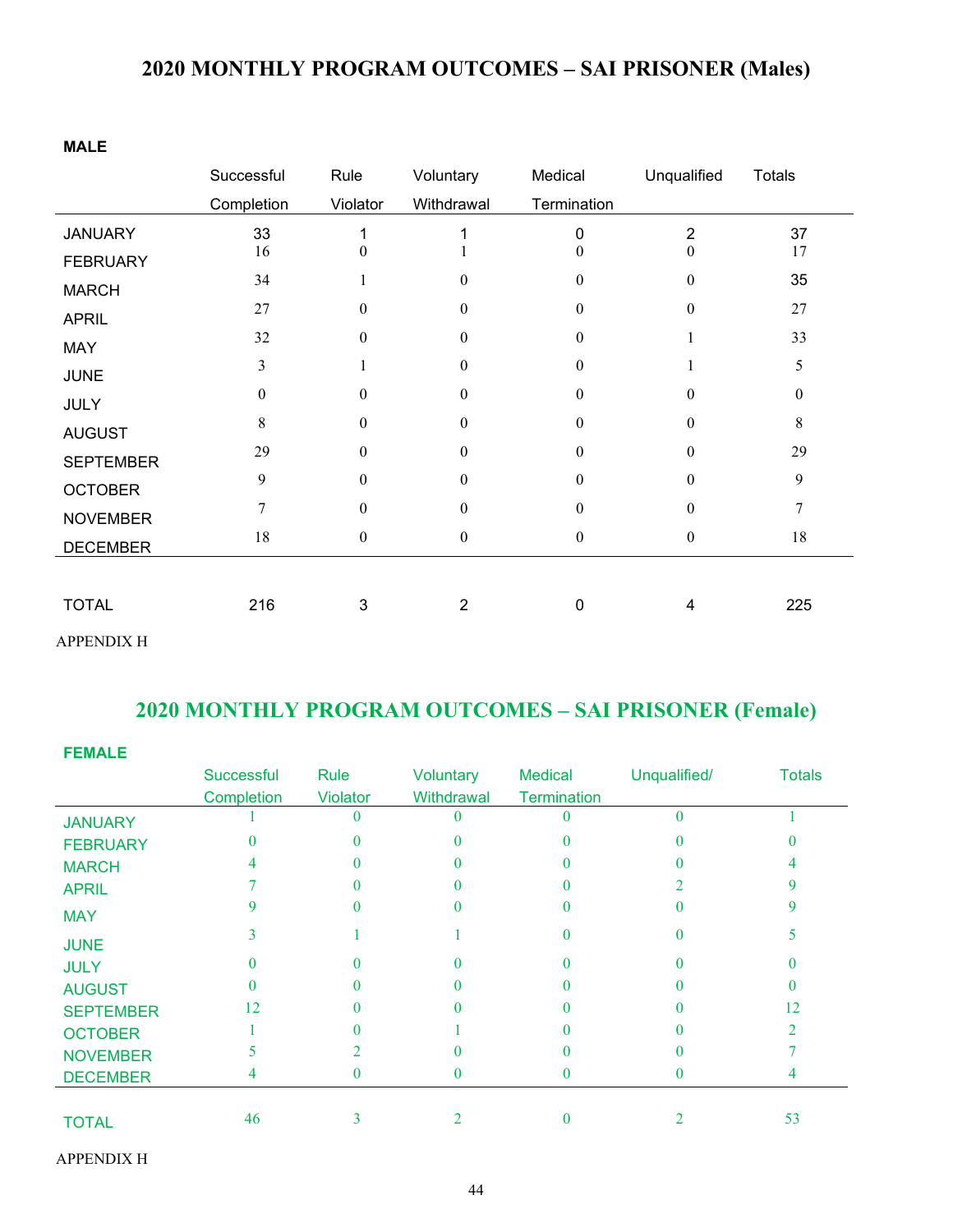#### **2020 MONTHLY PROGRAM OUTCOMES – PROBATIONER (Males)**

| <b>MALE</b>      |            |          |            |             |             |        |
|------------------|------------|----------|------------|-------------|-------------|--------|
|                  | Successful | Rule     | Voluntary  | Medical     | Unqualified | Totals |
|                  | Completion | Violator | Withdrawal | Termination |             |        |
| <b>JANUARY</b>   | 22         | 0        |            |             |             | 24     |
| <b>FEBRUARY</b>  | 20         |          |            |             |             | 21     |
| <b>MARCH</b>     | 15         |          |            |             |             | 15     |
| <b>APRIL</b>     | 11         |          |            |             |             | 11     |
| <b>MAY</b>       | 10         |          |            |             |             | 10     |
| <b>JUNE</b>      |            |          |            |             |             |        |
| <b>JULY</b>      |            |          |            |             |             |        |
| <b>AUGUST</b>    |            |          |            |             |             |        |
| <b>SEPTEMBER</b> |            |          |            |             |             |        |
| <b>OCTOBER</b>   |            |          |            |             |             |        |
| <b>NOVEMBER</b>  |            |          |            |             |             |        |
| <b>DECEMBER</b>  | 0          |          |            |             |             |        |
|                  |            |          |            |             |             |        |
| <b>TOTAL</b>     | 81         |          |            |             |             | 86     |

#### APPENDIX I

#### **2020 MONTHLY PROGRAM OUTCOMES – PROBATIONER (Female) FEMALE** Successful Rule Voluntary Medical Unqualified Totals Completion Violator Withdrawal Termination  $JANUARY$  1 0 0 0 0 1 FEBRUARY 3 0 0 0 0 3<br>MARCH 1 0 0 0 0 1 MARCH  $1 \qquad 0 \qquad 0 \qquad 0 \qquad 0 \qquad 1$ APRIL 6 0 0 0 0 6 MAY 3 0 0 0 0 3  $J\cup$ NE 4 0 0 0 0 0 4  $JULY$  0 0 0 0 0 0  $\mathsf{AUGUST}$  and  $\begin{array}{ccccccc} 0 & 0 & 0 & 0 & 0 \end{array}$ SEPTEMBER 0 0 0 0 0 0 0<br>OCTOBER 0 0 0 0 0 0  $OCTOBER$  0 0 0 0 0 0 NOVEMBER 0 0 0 0 0 0 0<br>DECEMBER 0 0 0 0 0 0 DECEMBER **TOTAL** 18 0 0 0 0 18

APPENDIX I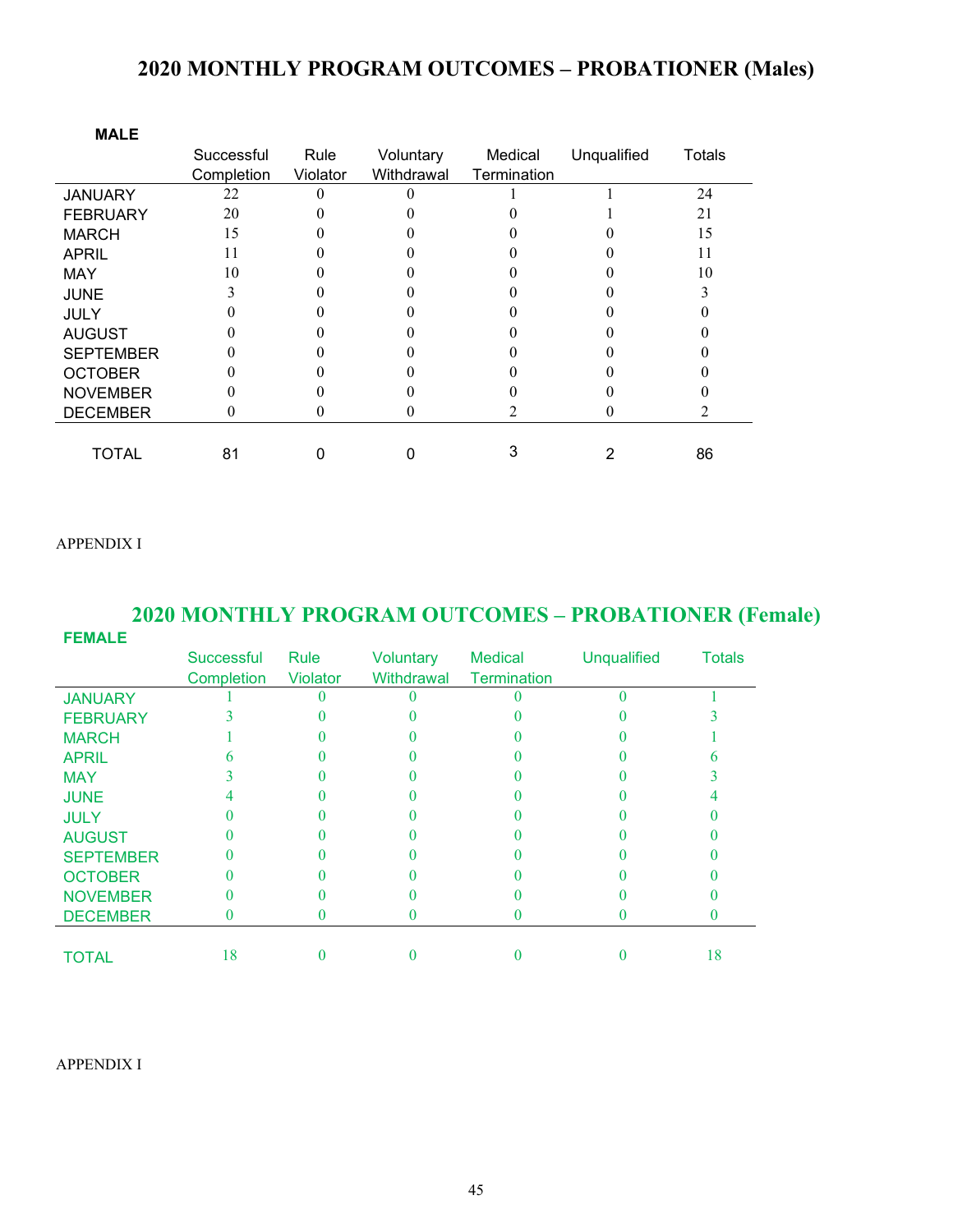

APPENDIX J



#### **2020 GRADUATES BY GENDER (FEMALE)**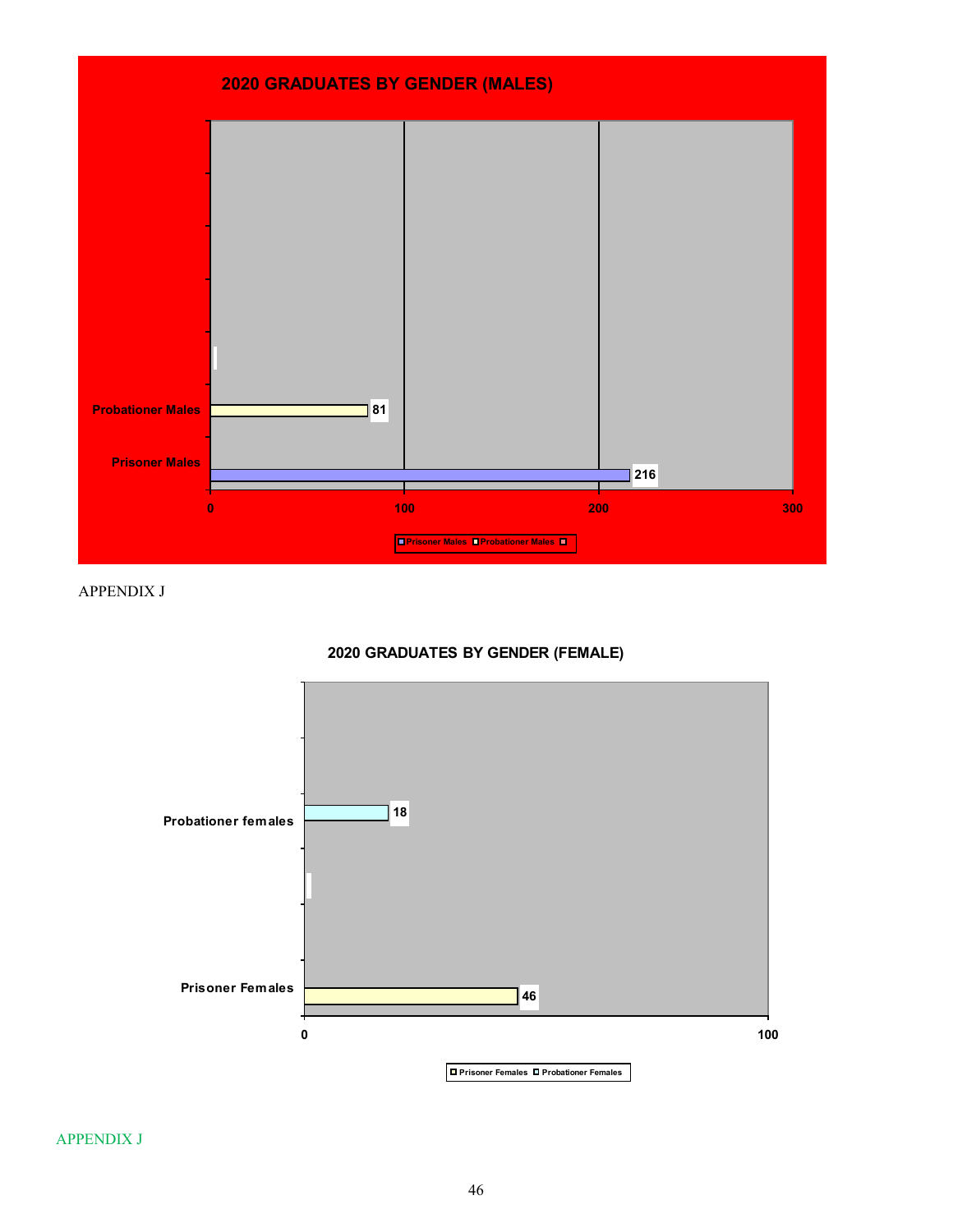### **COMPARATIVE PROGRAM OUTCOMES – SAI PRISONER/PROBATIONER MALES 2019 AND 2020**

|                               | <b>Prisoners</b>        |                | <b>Probationers</b> |                         |  |
|-------------------------------|-------------------------|----------------|---------------------|-------------------------|--|
|                               | 2020                    | 2019           | 2020                | 2019                    |  |
| <b>Terminations</b>           |                         |                |                     |                         |  |
| <b>Successful Completions</b> | (96.0)<br>216<br>%)     | 435<br>(96.5%) | 81 (94.2%)          | 206<br>$(91.2\%)$       |  |
| <b>Voluntary Withdrawals</b>  | $3(1.3\%)$              | $4(0.8\%)$     | $0(0.0\%)$          | $4(1.8\%)$              |  |
| <b>Rule Violators</b>         | $2(0.9\%)$              | 12<br>(2.7%)   | $0(0.0\%)$          | 16 (7.0%)               |  |
| Total                         | 221                     | 451            | 81                  | 226                     |  |
| <b>Unqualified</b>            |                         |                |                     |                         |  |
| <b>Medical Terminations</b>   | $\mathbf 0$             | 18             | $\mathbf{3}$        | 5                       |  |
| Unqualified by statute        | $\overline{\mathbf{4}}$ | 10             | $\boldsymbol{2}$    | $\overline{\mathbf{4}}$ |  |
| <b>Total Program Exits</b>    | 225                     | 479            | 86                  | 235                     |  |

APPENDIX K